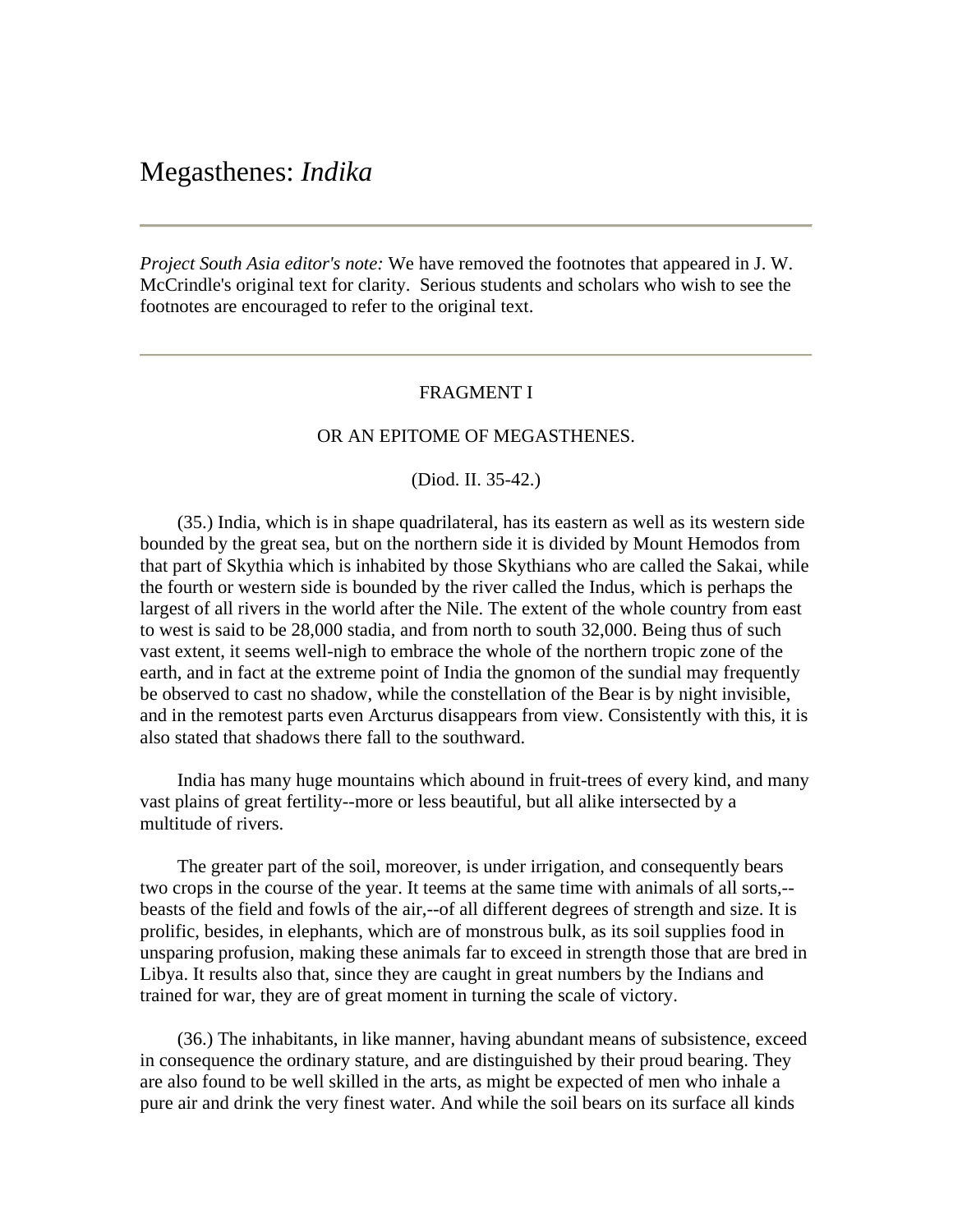of fruits which are known to cultivation, it has also under ground numerous veins of all sorts of metals, for it contains much gold and silver, and copper and iron in no small quantity, and even tin and other metals, which are employed in making articles of use and ornament, as well as the implements and accoutrements of war.

 In addition to cereals, there grows throughout India much millet, which is kept well watered by the profusion of river-streams, and much pulse of different sorts, and rice also, and what is called *bosporum,* as well as many other plants useful for food, of which most grow spontaneously. The soil yields, moreover, not a few other edible products fit for the subsistence of animals, about which it would be tedious to write. It is accordingly affirmed that famine has never visited India, and that there has never been a general scarcity in the supply of nourishing food. For, since there is a double rainfall in the course of each year,--one in the winter season, when the sowing of wheat takes place as in other countries, and the second at the time of the summer solstice, which is the proper season for sowing rice and *bosporum,* as well as sesamum and millet--the inhabitants of India almost always gather in two harvests annually; and even should one of the sowings prove more or less abortive they are always sure of the other crop. The fruits, moreover, of spontaneous growth, and the esculent roots which grow in marshy places and are of varied sweetness, afford abundant sustenance for man. The fact is, almost all the plains in the country have a moisture which is alike genial, whether it is derived from the rivers, or from the rains of the summer season, which are wont to fall every year at a stated period with surprising regularity; while the great heat which prevails ripens the roots which grow in the marshes, and especially those of the tall reeds.

 But, farther, there are usages observed by the Indians which contribute to prevent the occurrence of famine among them; for whereas among other nations it is usual, in the contests of war, to ravage the soil, and thus to reduce it to an uncultivated waste, among the Indians, on the contrary, by whom husbandmen are regarded as a class that is sacred and inviolable, the tillers of the soil, even when battle is raging in their neighbourhood, are undisturbed by any sense of danger, for the combatants on either side in waging the conflict make carnage of each other, but allow those engaged in husbandry to remain quite unmolested. Besides, they neither ravage an enemy's land with fire, nor cut down its trees.

 (37.) India, again, possesses many rivers both large and navigable, which, having their sources in the mountains which stretch along the northern frontier, traverse the level country, and not a few of these, after uniting with each other, fall into the river called the Ganges. Now this river, which at its source is 30 *stadia* broad, flows from north to south, and empties its waters into the ocean forming the eastern boundary of the Gangaridai, a nation which possesses a vast force of the largest-sized elephants. Owing to this, their country has never been conquered by any foreign king: for all other nations dread the overwhelming number and strength of these animals. [Thus Alexander the Macedonian, after conquering all Asia, did not make war upon the Gangaridai, as be did on all others; for when he had arrived with all his troops at the river Ganges, and had subdued all the other Indians, he abandoned as hopeless an invasion of the Gangaridai when he learned that they possessed four thousand elephants well trained and equipped for war.] Another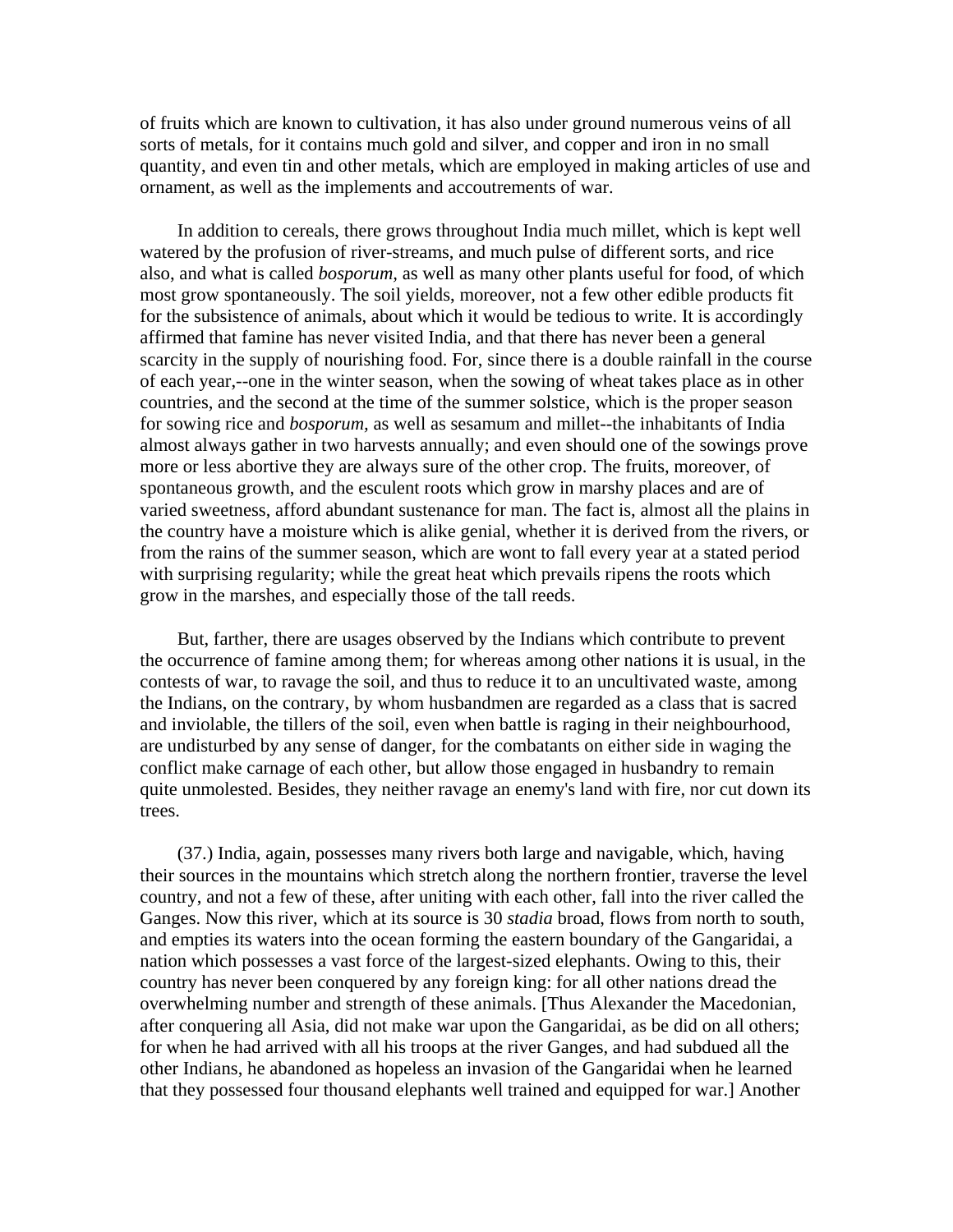river, about the same size as the Ganges, called the Indus, has its sources, like its rival, in the north, and falling into the ocean forms on its way the boundary of India; in its passage through the vast stretch of level country it receives not a few tributary streams which are navigable, the most notable of them being the Hupanis*,* the Hudaspes, and the Akesines. Besides these rivers there are a great many others of every description, which permeate the country, and supply water for the nurture of garden vegetables and crops of all sorts. Now to account for the rivers being so numerous, and the supply of water so superabundant, the native philosophers and proficients in natural science advance the following reasons:--They say that the countries, which surround India--those of the Skythians and Baktrians and also of the Aryans--are more elevated than India, so that their waters, agreeably to natural law, flow down together from all sides to the plains beneath, where they gradually saturate the soil with moisture, and generate a multitude of rivers.

 A peculiarity is found to exist in one of the rivers of India,--that called the Sillas, which flows from a fountain bearing the same name. It differs from all other rivers in this respect,--that nothing cast into it will float, but everything, strange to say, sinks down to the bottom.

 (38.) It is said that India, being of enormous size when taken as a whole, is peopled by races both numerous and diverse, of which not even one was originally of foreign descent, but all were evidently indigenous; and moreover that India neither received a colony from abroad, nor sent out a colony to any other nation. The legends further inform us that in primitive times the inhabitants subsisted on such fruits as the earth yielded spontaneously, and were clothed with the skins of the beasts found in the country, as was the case with the Greeks; and that, in like manner as *with them,* the arts and other appliances which improve human life were gradually invented, Necessity herself teaching them to an animal at once docile and furnished not only with hands ready to second all his efforts, but also with reason and a keen intelligence.

 The men of greatest learning among the Indians tell certain legends, of which it may be proper to give a brief summary. They relate that in the most primitive times, when the people of the country were still living in villages, Dionusos made his appearance coming from the regions lying to the west and at the head of a considerable army. He overran the whole of India, as there was no great city capable of resisting his arms. The heat, however, having become excessive, and the soldiers of Dionusos being afflicted with a pestilence, the leader, who was remarkable for his sagacity, carried his troops away from the plains up to the hills. There the army, recruited by the cool breezes and the waters that flowed fresh from the fountains, recovered from sickness. The place among the mountains where Dionusos restored his troops to health was called Meros; from which circumstance, no doubt, the Greeks have transmitted to posterity the legend concerning the god, that Dionusos was bred in *his father's thigh*. Having after this turned his attention to the artificial propagation of useful plants, he communicated the secret to the Indians, and taught them the way to make wine, as well as other arts conducive to human well-being. He was, besides, the founder of large cities, which he formed by removing the villages to convenient sites, while he also showed the people how to worship the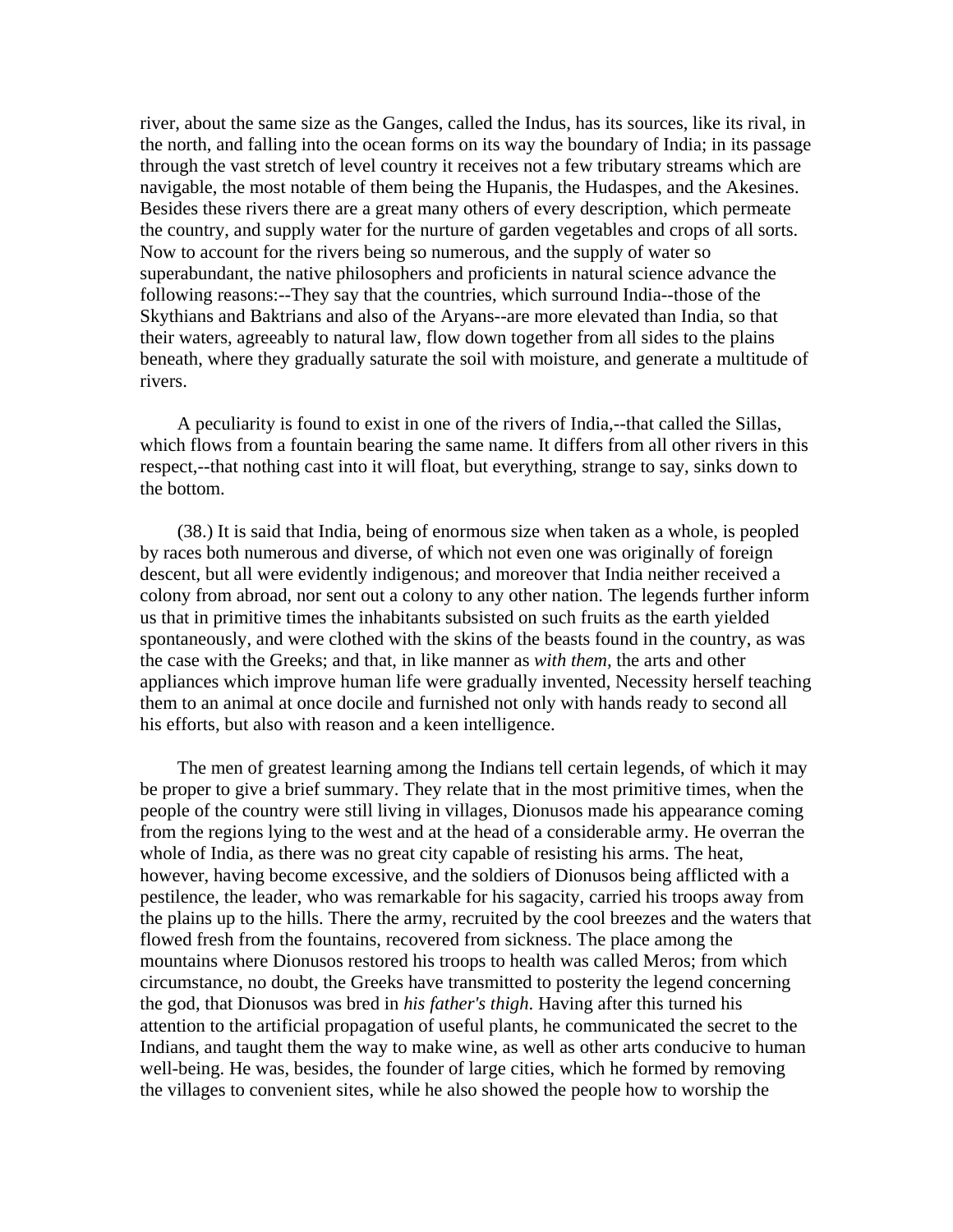deity, and introduced laws and courts of justice. Having thus achieved altogether many great and noble works, he was regarded as a deity and. gained immortal honours. It is related also of him that he led about with his army a great host of women and employed, in marshalling his troops for battle, drums and cymbals, as the trumpet had not in his days been invented; and that after reigning over the whole of India for two and fifty years he died of old age, while his sons, succeeding to the government, transmitted the sceptre in unbroken succession to their posterity. At last, after many generations had come and. gone, the sovereignty, it is said, was dissolved, and democratic governments were set up in the cities.

 (39.) Such, then, are the traditions regarding Dionusos and his descendants current among the Indians who inhabit the hill-country. They further assert that Herakles also was born among them. They assign to him, like the Greeks, the club and the lion's skin. He far surpassed other men in personal strength and prowess, and cleared sea and land of evil beasts. Marrying many wives he begot many sons, but one daughter only. The sons having reached man's estate, he divided all India into equal portions for his children, whom he made kings in different parts of his dominions. He provided similarly for his only daughter, whom be reared up and made a queen. He was the founder, also, of no small number of cities, the most renowned and greatest of which he called Palibothra. He built therein many sumptuous palaces, and settled within its walls a numerous population. The city he fortified with trenches of notable dimensions, which were filled with water introduced from the river. Herakles, accordingly, after his removal from among men, obtained immortal honour; and his descendants, having reigned for many generations and signalized themselves by great achievements, neither made any expedition beyond the confines of India, nor sent out any colony abroad. At last, however, after many years had gone, most of the cities adopted the democratic form of government, though some retained the kingly until the invasion of the country by Alexander. Of several remarkable customs existing among the Indians, there is one prescribed by their ancient philosophers which one may regard as truly admirable: for the law ordains that no one among them shall, under any circumstances, be a slave, but that, enjoying freedom, they shall respect the equal right to it which all possess: for those, *they thought*, who have learned neither to domineer over nor to cringe to others will attain the life best adapted for all vicissitudes of lot: for it is but fair and reasonable to institute laws which bind all equally, but allow property to be unevenly distributed.

 (40.) The whole population of India is divided into seven castes, of which the *first* is formed by the collective body of the Philosophers, which in point of number is inferior to the other classes, but in point of dignity preeminent over all. For the philosophers, being exempted from all public duties, are neither the masters nor the servants of others. They are, however, engaged by private persons to offer the sacrifices due in lifetime, and to celebrate the obsequies of the dead: for they are *believed* to be most dear to the gods, and to be the most conversant with matters pertaining to Hades. In requital of such services they receive valuable gifts and privileges. To the people of India at large they also render great benefits, when, gathered together at the beginning of the year, they forewarn the assembled multitudes about droughts and. wet weather, and also about propitious winds, and diseases, and other topics capable of profiting-the hearers. Thus the people and the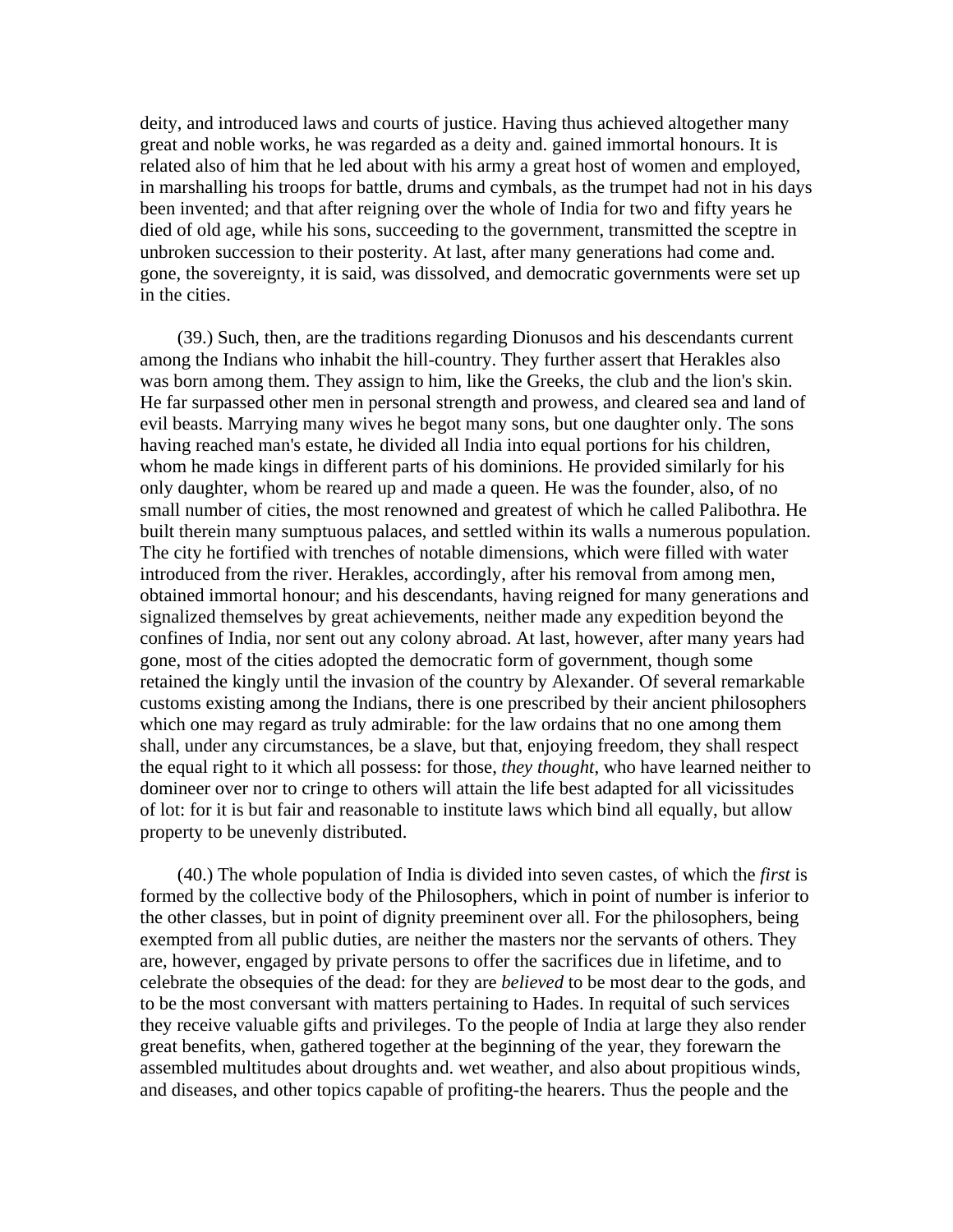sovereign, learning beforehand what is to happen, always make adequate provision against a coming deficiency, and never fail to prepare beforehand what will help in a time of need. The philosopher who errs in his predictions incurs no other penalty than obloquy, and he then observes silence for the rest of his life.

 The *second* caste consists of the Husbandmen, who appear to be far more numerous than the others. Being, moreover, exempted from fighting and other public services, they devote the whole of their time to tillage; nor would an enemy coming upon a husbandman at work on his land do him any harm, for men of this class, being regarded as public benefactors, are protected from all injury. The land, thus remaining unravaged, and producing heavy crops, supplies the inhabitants with all that is requisite to make life very enjoyable. The husbandmen themselves, with their wives and children, live in the country, and entirely avoid going into town. They pay a land-tribute to the king, because all India is the property of the crown, and no private person is permitted to own land. Besides the land-tribute, they pay into the royal treasury a fourth part of the produce of the soil.

 The *third* caste consists of the Neatherds and Shepherds and in general of all herdsmen who neither settle in towns nor in villages, but live in tents. By hunting and trapping they clear the country of noxious birds and wild beasts. As they apply themselves eagerly and assiduously to this pursuit, they free India from the pests with which it abounds,--all sorts of wild beasts, and birds which devour the seeds sown by the husbandmen.

 (41.) The *fourth* caste consists of the Artizans. Of these some are armourers, while others make the implements which husbandmen and others find useful in their different callings. This class is not only exempted from paying taxes, but even receives maintenance from the royal exchequer.

 The *fifth* caste is the Military. It is well organized and equipped for war, holds the second place in point of numbers, and gives itself up to idleness and amusement in the times of peace. The entire force--men-at-arms, war-horses, war-elephants, and all--are maintained at the king's expense.

 The *sixth* caste consists of the Overseers. It is their province to inquire into and superintend all that goes on in India, and make report to the king, or, where there is not a king, to the magistrates.

 The *seventh* caste consists of the Councillors and Assessors,--of those who deliberate on public affairs. It is the smallest class, looking to number, but the most respected, on account of the high character and wisdom of its members; for from their ranks the advisers of the king are taken, and the treasurers, of the state, and the arbiters who settle disputes. The generals of the army also, and the chief magistrates, usually belong to this class.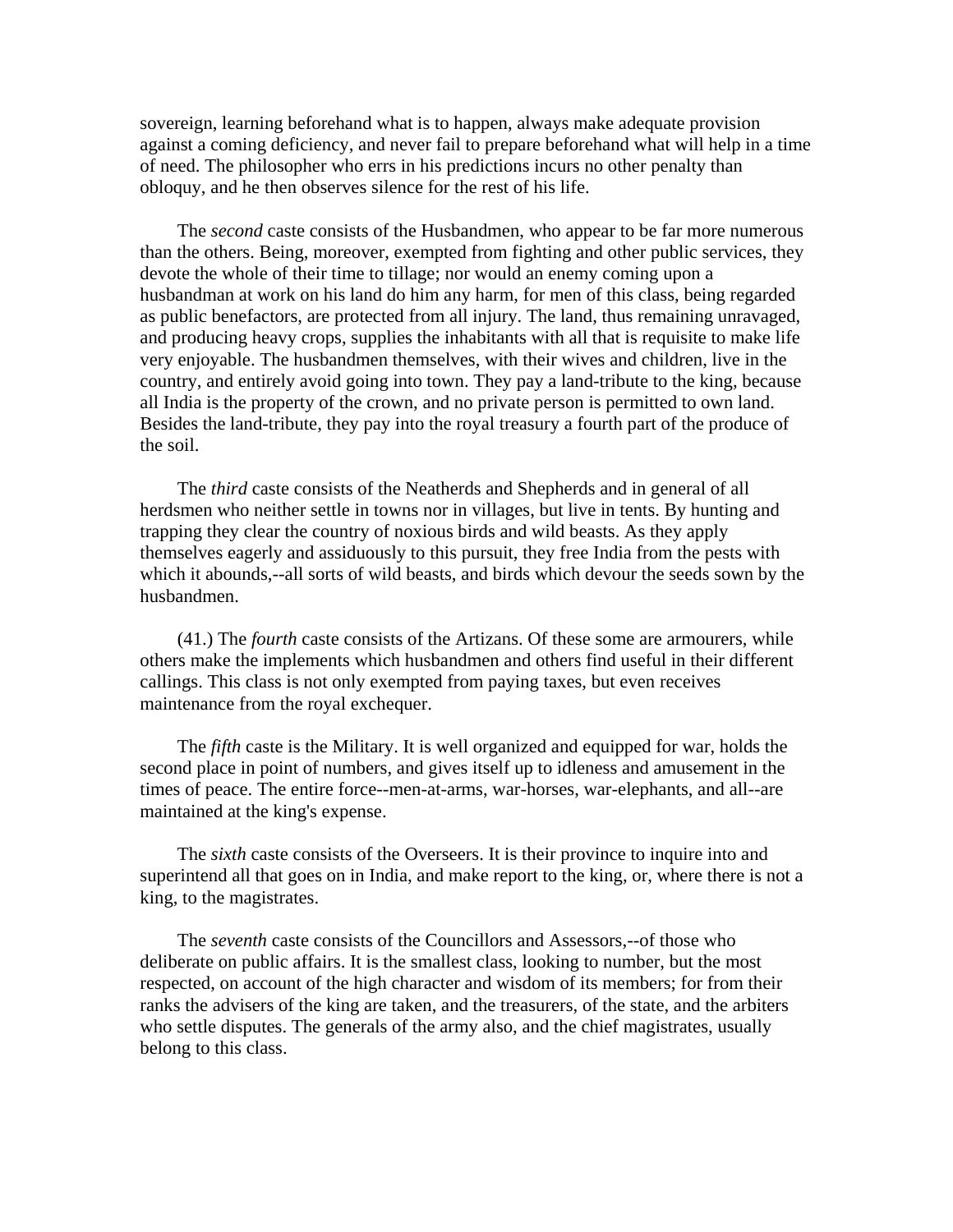Such, then, are about the parts into which the body politic in India is divided. No one is allowed to marry out of his own caste, or to exercise any calling or art except his own: for instance, a soldier cannot become a husbandman, or an artizan a philosopher.

 (42.) India possesses a vast number of huge elephants, which far surpass *those found elsewhere* both in strength and size. This animal does not cover the female in a peculiar way, as some affirm, but like horses and other quadrupeds. The period of gestation is at shortest sixteen months, and at furthest eighteen. Like mares, they generally bring forth but one young one at a time, and this the dam suckles for six years. Most elephants live to be as old as an extremely old man, but the most aged live two hundred years.

 Among the Indians officers are appointed even for foreigners whose duty is to see that no foreigner is wronged. Should any of them lose his health, they send physicians to attend him, and take care of him otherwise, and if he dies they bury him, and deliver over such property as he leaves to his relatives. The judges also decide cases in which foreigners are concerned, with the greatest care, and come down sharply on those who take unfair advantage of them. [What we have now said regarding India and its antiquities will suffice, for our present purpose.]

#### I FRAGM. I.B.

## Diod. III. 63.

#### *Concerning Dionusos.*

 Now some, as I have already said, supposing that there were three individuals of this name, who lived in different ages, assign to each appropriate achievements. They say, then, that the most ancient of them was Indos, and that as the country, with its genial temperature, produced spontaneously the vine-tree in great abundance, he was the first who crushed grapes and discovered the use of the properties of wine. In like manner he ascertained what culture was requisite for figs and other fruit trees, and transmitted this knowledge to after-times; and, in a word, it was he who found out how these fruits should be gathered in, whence also he was called Lenaios. This same Dionusos, however, they call also Katapogon, since it is a custom among the Indians to nourish their beards with great care to the very end of their life. Dionusos then, at the head of an army, marched to every part of the world, and taught mankind the planting of the vine, and how to crush grapes in the winepress, whence he was called Lenaios. Having in like manner imparted to all a knowledge of his other inventions, he obtained after his departure from among men immortal honour from those who had benefited by his labours. It is further said that the place is pointed out in India even to this day where the god had been, and that cities are called by his name in the vernacular dialects, and that many other important evidences still exist of his having been born in India, about which it would be tedious to write.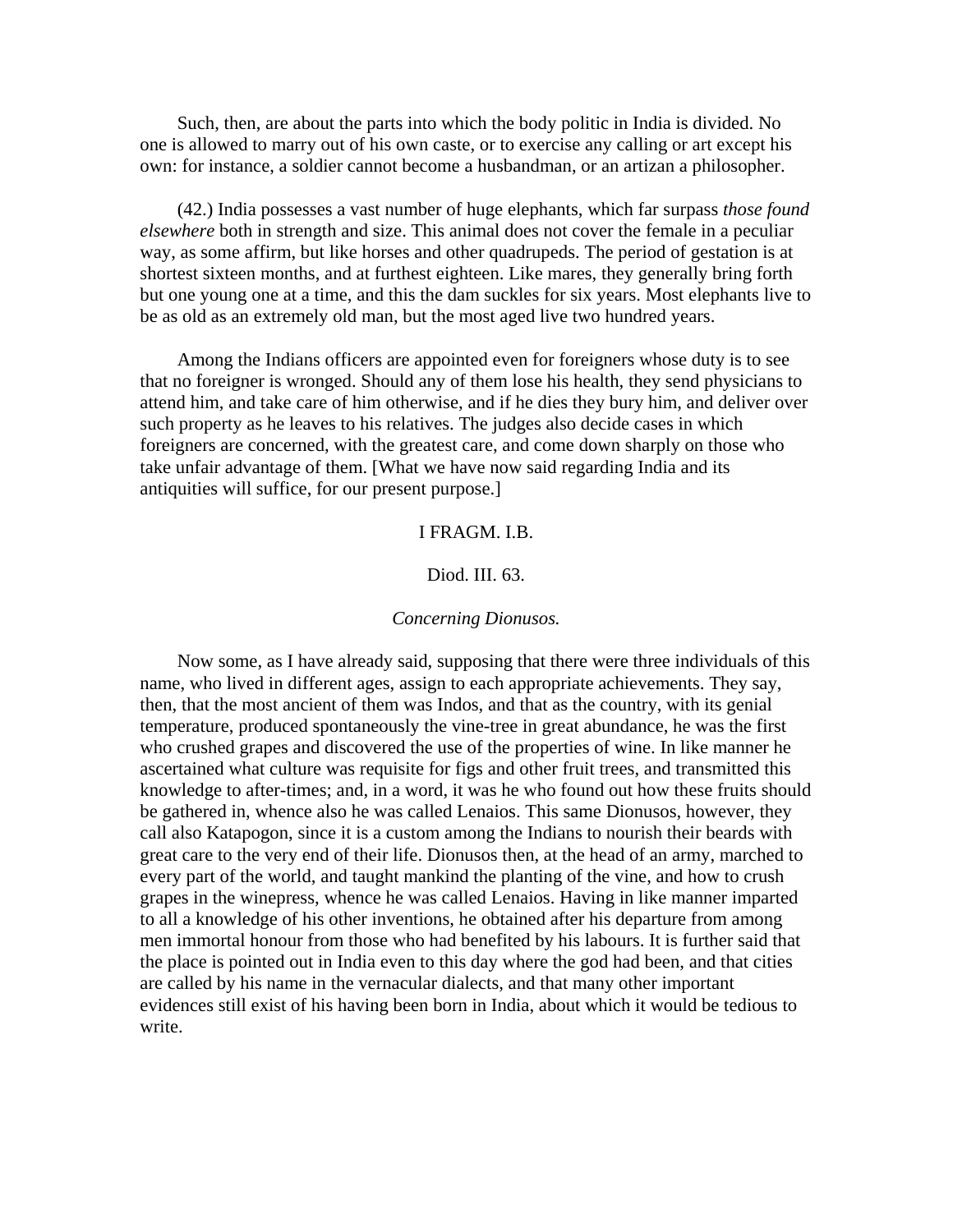#### BOOK I.

### FRAGM. II.

### Arr. *Exped. Alex.,* V. 6. 2-11.

#### *Of the Boundaries of India, its General Character, and its Rivers.*

 According to Eratosthenes, and Megasthenes who lived with Siburtios the satrap of Arachosia, and who, as he himself tells us, often visited Sandrakottos the king of the Indians, India forms the largest of the four parts into which Southern Asia is divided, while the smallest part is that region which is included between the Euphrates and our own sea. The two remaining parts, which are separated from the others by the Euphrates and. the Indus, and lie between these rivers, are scarcely of sufficient size to be compared with India, even should they be taken both together. The same writers say that India is bounded on its eastern side, right onwards to the south, by the great ocean; that its northern frontier is formed by the Kaukasos range as far as the junction of that range with Tauros; and that the boundary towards the west and the north-west, as far as the great ocean, is formed by the river Indus. A considerable portion of India consists of a level plain, and this, as they conjecture, has been formed from the alluvial deposits of the river,--inferring this from the fact that in other countries plains which are far away from the sea are generally formations of their respective rivers, so that in old times a country was even called by the name of its river. As an instance, there is the so-called plain of the Hermos--a river in Asia (Minor), which, flowing from the Mount of Mother Dindymene, falls into the sea near the Aeolian city of Smyrna. There is also the Lydian plain of Kaustros, named after that Lydian river; and another, that of the Kaikos, in Mysia; and one also in Karia,--that of the Maiandros, which extends even to Miletos, which is an Ionian city. [As for Egypt, both the historians Herodotus and Hekataios (or at any rate the author of the work on Egypt if he was other than Hekataios) alike agree in declaring it to be the gift of the Nile, so that that country was perhaps even called after the river; for in early times Aigyptos was the name of the river which now-a-days both the Egyptians and other nations call the Nile, as the words of Homer clearly prove, when he says that Menelaos stationed his ships at the mouth of the river Aigyptos. If, then, there is but a single river in each plain, and these rivers, though by no means large, are capable of forming, as they flow to the sea, much new land, by carrying down silt from the uplands, where their sources are, it would be unreasonable to reject the belief in the case of India that a great part of it is a level plain, and that this plain is formed from the silt deposited by the rivers, seeing that the Hermos, and the Kaüstros, and the Kaïkos, and the Maiandros, and all the many rivers of Asia which fall into the Mediterranean, even if united, would not be fit to be compared in volume of water with an ordinary Indian river, and much less with the greatest of them all, the Ganges, with which neither the Egyptian Nile, nor the Danube which flows through Europe, can for a moment be compared. Nay, the whole of these if combined all into one are not equal even to the Indus, which is already a large river where it rises from its fountains, and which after receiving as tributaries fifteen rivers all greater than those of Asia, and bearing off from its rival the honour of giving name to the country, falls at last into the sea.]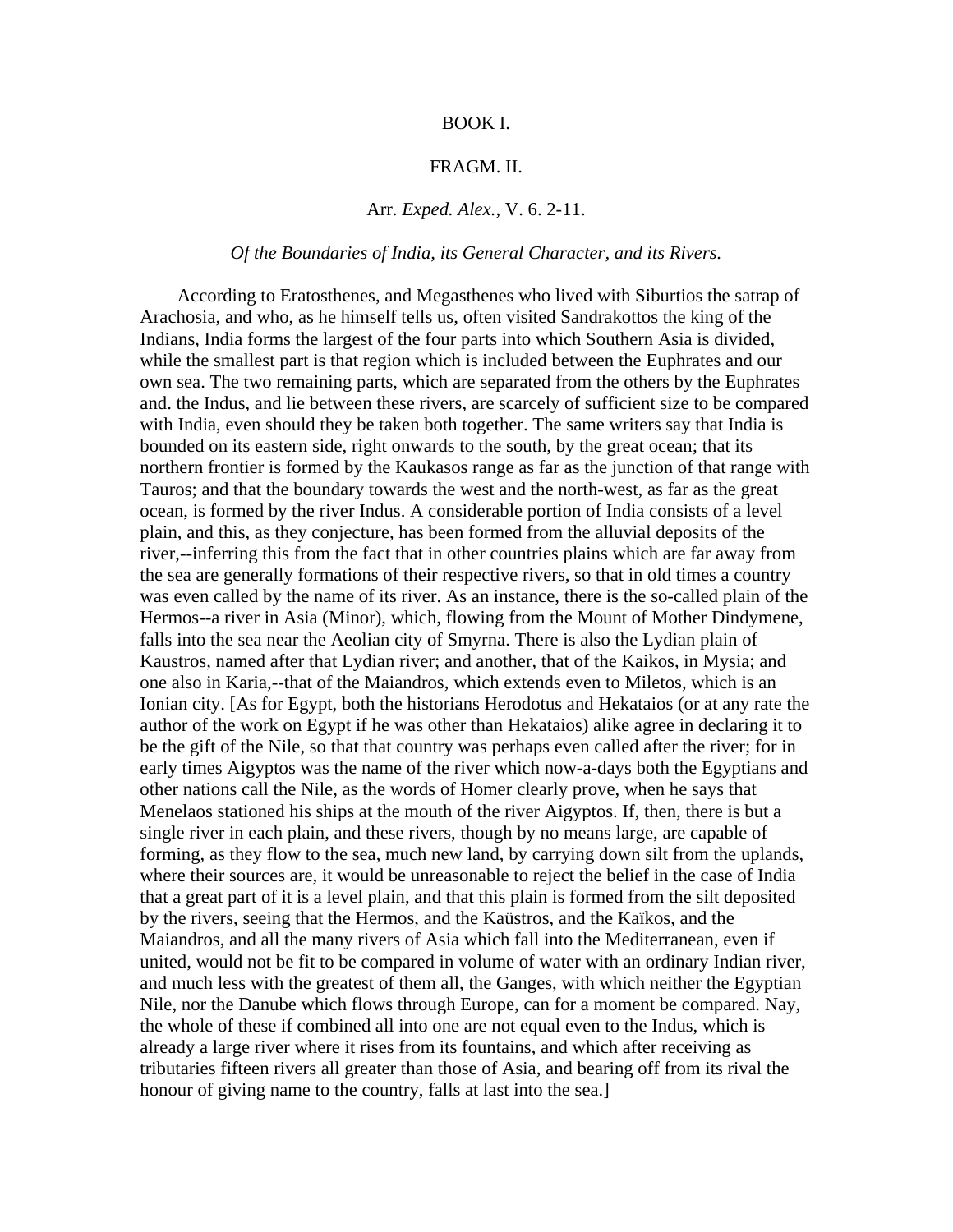## FRAGM. III.

Arr. *Indica*, II. 1. 7.

*Of the Boundaries of India* 

(See translation of Arrian.)

#### FRAGM. IV.

Strabo, XV. i. 11,--p. 689.

*Of the Boundaries and Extent of India*.

 India is bounded on the north by the extremities of Tauros, and from Ariana to the Eastern Sea by the mountains which are variously called by the natives of these regions Parapamisos, and Hemodos, and Himaos, and other names, but by the Macedonians Kaukasos. The boundary on the west is the river Indus, but the southern and eastern sides, which are both much greater than the others, run out into the Atlantic Ocean. The shape of the country is thus rhomboïdal, since each of the greater sides exceeds its opposite side by 3000 Stadia, which is the length, of the promontory common to the south and the east coast, which projects equally in these two directions. [The length of the western side, measured from the Kaukasian mountains to the southern sea along the course of the river Indus to its mouths, is said-to be 13,000 stadia, so that the eastern side opposite, with the addition of the 3000 stadia of the promontory, will be somewhere about 16,000 stadia. This is the breadth of India where it is both smallest and greatest.] The length from west to east, as far as Palibothra can be stated with greater certainty, for the royal road which leads to that city bas been measured by *schoeni,* and is in length 10,000 stadia. The extent of the parts beyond can only be conjectured from the time taken to make voyages from the sea to Palibothra by the Ganges, and may be about 6000 stadia. The entire length, computed at the shortest, will be 16,000 stadia. This is the estimate of Eratosthenes, who says he derived it principally from the authoritative register of the stages on the Royal Road. Herein Megasthenes agrees with him. [Patrokles, however, makes the length less by 1000 stadia.] Conf. Arr. *Ind*. iii. 1-5.

#### FRAGM. V.

Strabo, II. i. 7,--p. 69.

*Of the Size of India.*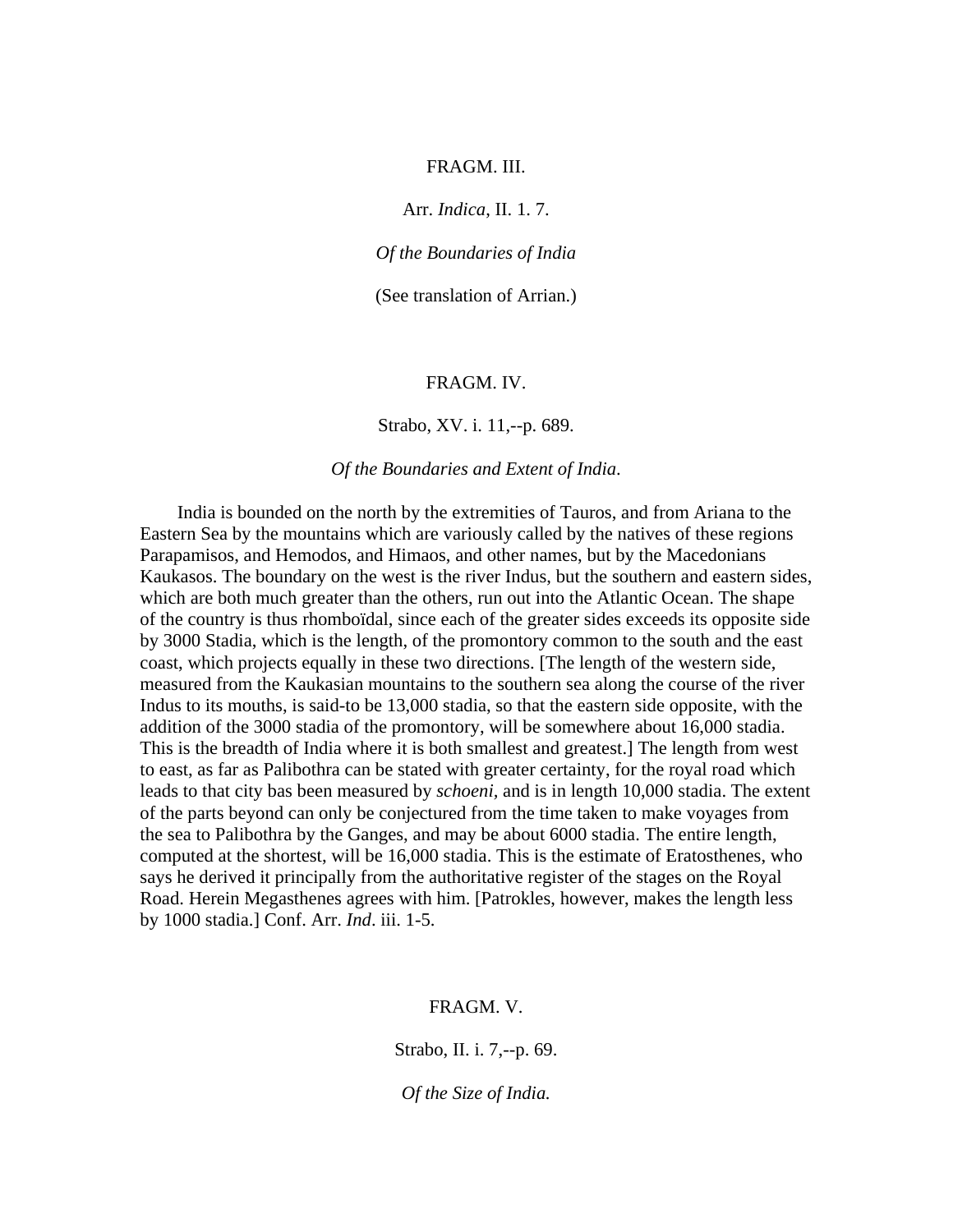Again, Hipparchos, in the 2nd volume of his commentary, charges Eratosthenes himself with throwing discredit on Patrokles for differing from Megasthenes about the length of India on its northern side, Megasthenes making it 16,000 stadia, and Patrokles 1000 less*.*

#### FRAGM. VI.

Strabo, XV. i. 12,--pp. 689-690.

*Of the Size of India.* 

 [From this, one can readily see, how the accounts of the other writers vary from one another. Thus Ktesias says that India is not of less size than the rest of Asia; Onesikritos regards it as the third part of the habitable World; and Nearchos says it takes one four months to traverse the plain only.] Megasthenes and Deimachos incline to be more moderate in their estimate, for according to them the distance from the Southern Sea to Kaukasos is over 20,000 stadia. [Deimachos, however, allows that the distance in some places exceeds 30,000 stadia. Of these notice has been taken in an earlier part of the work.]

#### FRAGM. VII.

Strabo, II. I. 4,--pp. 68-69.

*Of the Size of 1ndia.* 

 Hipparchos controverts this view, urging the futility of the proofs on which it rests. Patrokles, he says, is unworthy of trust, opposed as he is by two competent authorities, Deimachos and Megasthenes, who state that in some places the distance from the southern sea is 20,000 stadia, and in others 30,000. Such, he says, is the account they give, and it agrees with the ancient charts of the country.

### FRAGM. VIII.

## Arr. *Indica*, III. 7-8.

*Of the, Size, of India.* 

 With Megasthenes the breadth of India is its extent from east to west, though this is called by others its length. His account is that the breadth at shortest is 16,000 stadia, and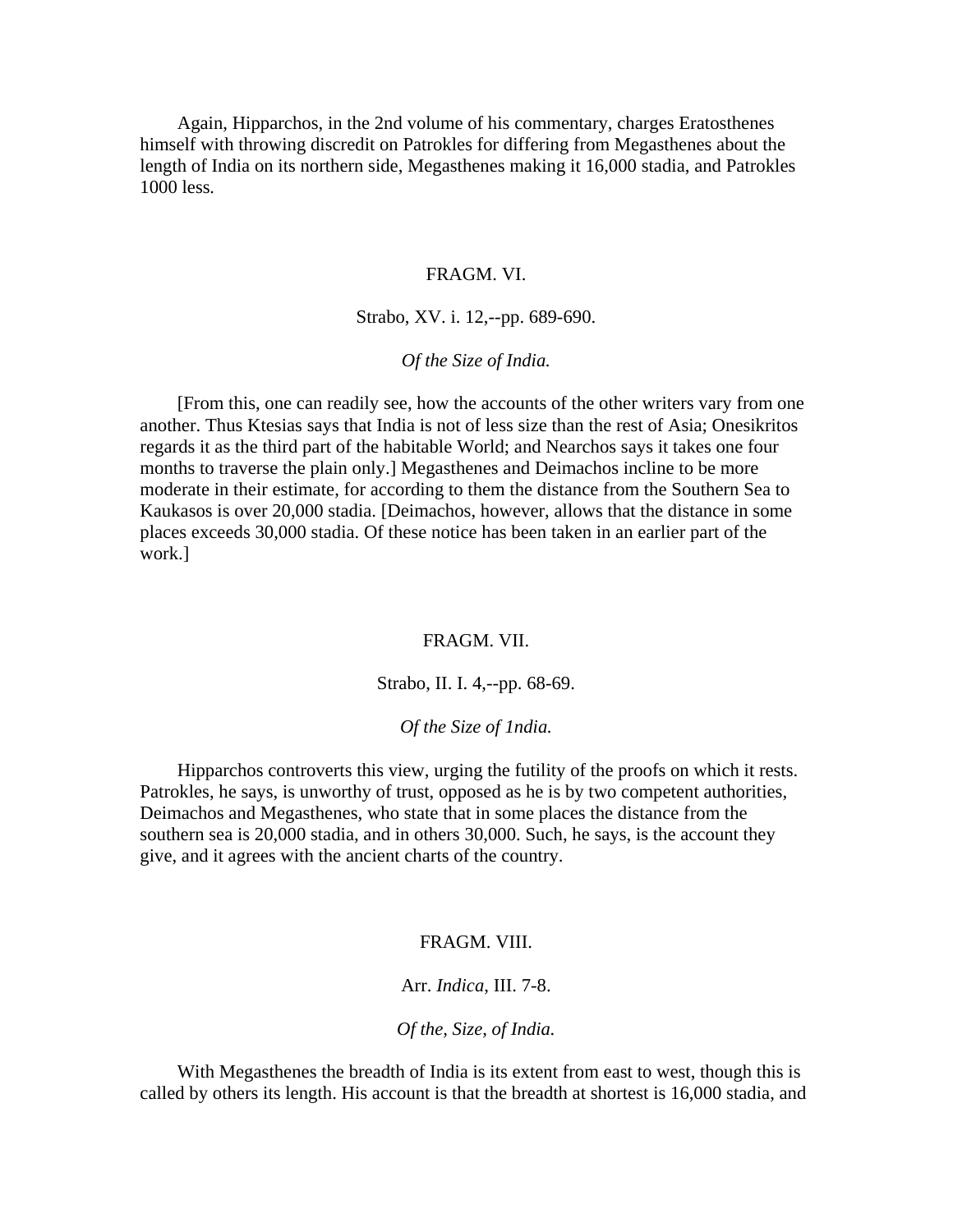its length-by which he means its extent from north to south--is at the narrowest 22,300 stadia*.*

### FRAGM. IX.

## Strabo, II. L19,--p. 76.

*Of the setting of the Bear, and shadows falling* in *contrary directions.*

 Again, he [Eratosthenes] wished to show the ignorance of Deimachos, and his want of a practical knowledge of such subjects, evidenced as it was by his thinking that India lay between the autumnal equinox and the winter tropic, and by his contradicting the assertion of Megasthenes that in the southern parts of India the constellation of the Bear disappeared from view, and shadows fell in opposite directions,--phenomena which he assures us are never seen in India, thereby exhibiting the sheerest ignorance. He does not agree in this opinion, but accuses Deimachos of ignorance for directions, as Megasthenes supposed.

#### FRAGM. X.

Pliny, *Hist. Nat*. VI. 22.6.

## *Of the Setting of the Bear.*

 Next [to the Prassi] in the interior are the Monedes and the Suari, to whom belongs Mount Maleus, on which shadows fall towards the north in winter, and in summer to the south, for six months alternately. The Bears, Baeton says, in that part of the country are only once visible in the course of the year, and not for more than fifteen clays. Megasthenes says that this takes place in many parts of India.

## Conf. Solin, 52.13:--

 Beyond Palibrotha is Mount Maleus, on which shadows fall in winter towards the north, and in summer towards the south, for six months alternately. The North Pole is visible in that part of the country once in the course of the year, and not for longer than fifteen days, as Baeton informs us, who allows that this occurs in many parts of India.

#### FRAGM. XI.

Strabo, XV. i. 20,--p. 693.

*Of the Fertility of India.*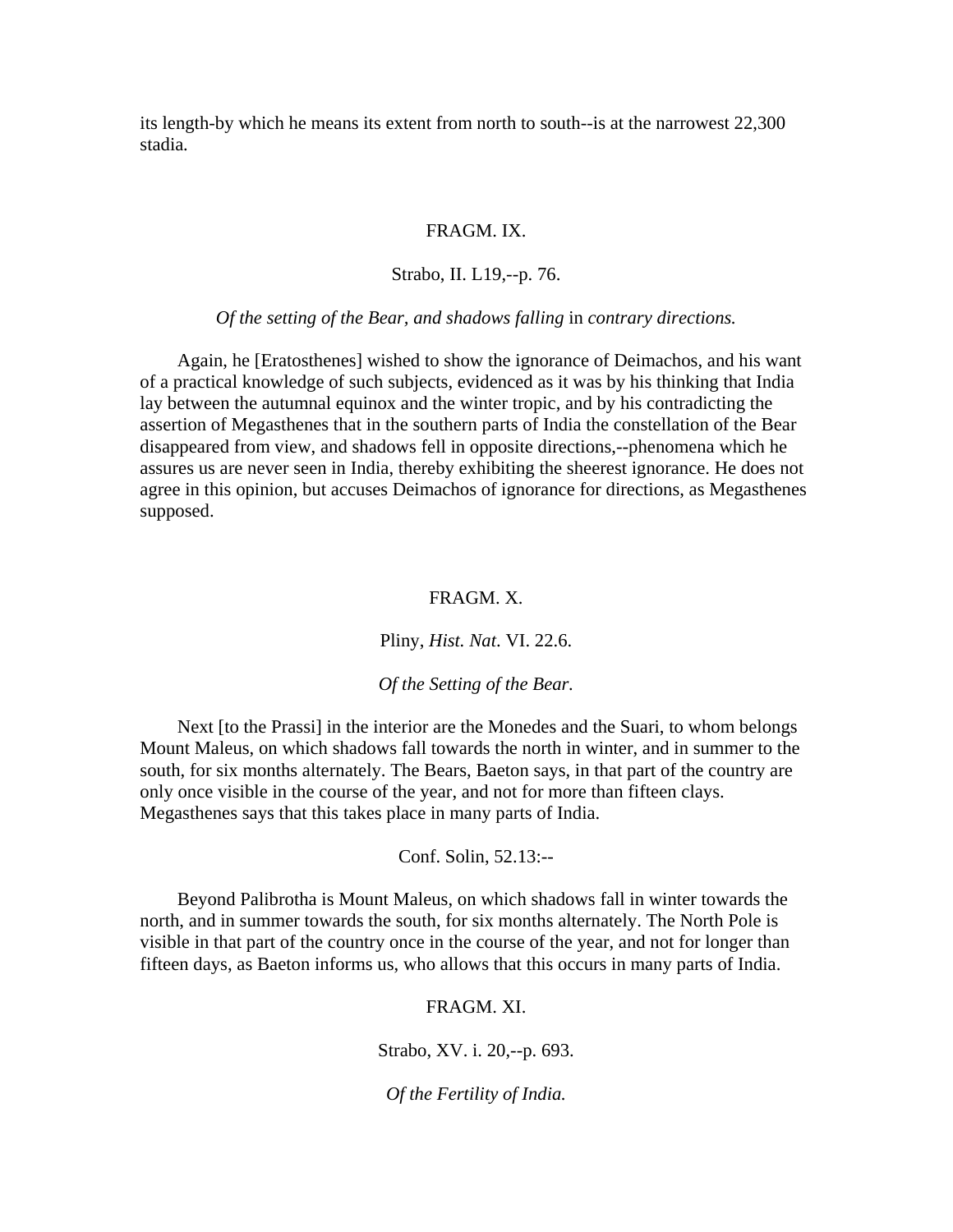Megasthenes indicates the fertility of India by the fact of the soil producing two crops every year both of fruits and grain. [Eratosthenes writes to the same effect, for he speaks of a winter and a summer sowing, which both have rain: for a year, he says, is never found to be without rain at both those seasons, whence ensues a great abundance, since the soil is always productive. Much fruit is produced by trees; and the roots of plants, particularly of tall reeds, are sweet both by nature and by *coction*, since the moisture by which they are nourished is heated by the rays of the sun, whether it has fallen from the clouds or been drawn from the rivers. Eratosthenes uses here a peculiar expression: for what is called by others the ripening of fruits and the juices of plants is called among the Indians *coction*, which is as effective in producing a good flavour as the *coction* by fire itself. To the heat of the water the same writer ascribes the wonderful flexibility of the branches of trees, from which wheels are made, as also the fact of there being trees on which wool grows.

Conf. Eratosth. *ap*. Strabo. XV. i. 13,-p. 690:--

 From the vapours arising from such vast rivers, and from the Etesian winds, as Eratosthenes states, India is watered by the summer rains, and the plains are overflowed. During these rains, accordingly,--flax is sown and millet, also sesamum, rice, and *bosmorum*, and in the winter time wheat, barley, pulse, and other esculent fruits unknown to us.

#### FRAGM. XII.

Strabo, XV. i. 37,--p. 703.

## *Of some Wild Beasts of India.*

 According to Megasthenes the largest tigers are found among the Prasii, being nearly twice the size of the lion, and so strong that a tame tiger led by four men having seized a mule by the hinder leg overpowered it and dragged it to him. The monkeys are larger than the largest dogs; they are white except in the face, which is black, though the contrary is observed elsewhere. Their tails are more than two cubits in length. They are very tame, and not of a malicious disposition: so that they neither attack man nor steal. Stones are dug up which are of the colour of frankincense, and sweeter than figs or honey. In some parts of the country there are serpents two cubits long which have membranous wings like bats. They fly about by night, when they let fall drops of urine or sweat, which blister the skin of persons not on their guard, with putrid sores. There are also winged scorpions of an extraordinary size. Ebony grows there. There are also dogs of great strength and courage, which will not let go their hold till water is poured into their nostrils: they bite so eagerly that the eyes of some become distorted, and the eyes of others fall out. Both a lion and a bull were held fast by a dog. The bull was seized by the muzzle, and died before the dog could be taken off.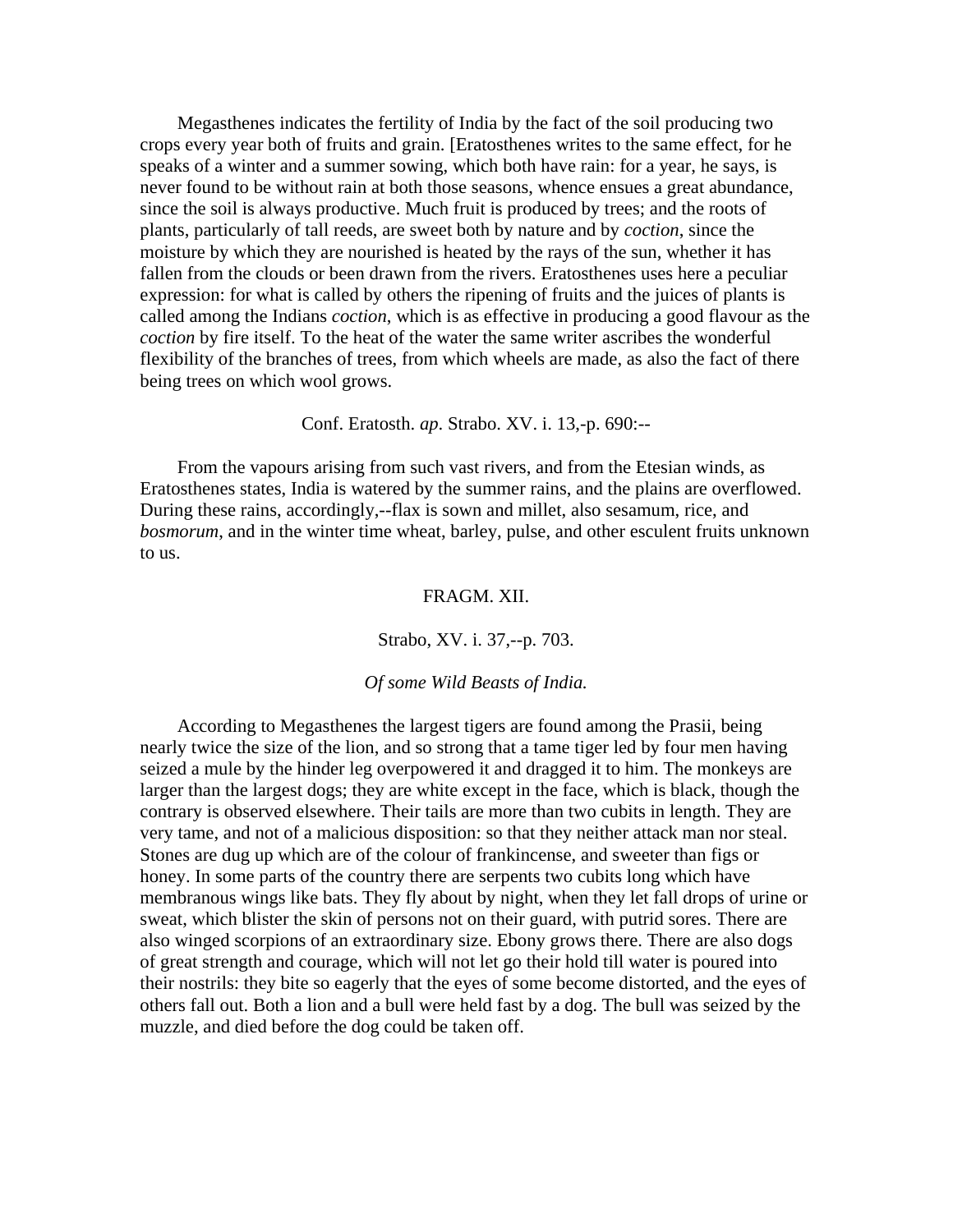#### FRAGM. XIII.

### Aelian, *Hist. Anim*. XVII 39. Conf. Fragm. XII. 2.

#### *Of Indian Apes.*

 In the country of the Praxii, who are an Indian people, Megasthenes says there are apes not inferior in size to the largest dogs. They have tails five cubits long, hair grows on their forehead, they have luxuriant beards hanging down their breast. Their face is entirely white, and all the rest of the body black. They are tame and. attached to man, and not malicious by nature like the apes of other countries.

#### FRAGM. XIV.

#### Aelian*, Hist. Anim.* XVI. 41. Conf. Fragm. X11. 4.

*Of Winged Scorpions and Serpents.* 

 Megasthenes says there are winged scorpions in India of enormous size, which sting Europeans and natives alike. There are also serpents which are likewise winged. These do not go abroad during the day; but by night, when they let fall urine, which if it lights upon any one's skin at once raises putrid sores thereon. Such is the statement of Megasthenes.

## FRAGM. XV.

## Strabo, XV. i. 56,--pp. 710-711.

*Of the Beasts of India*, *and the Reed.*

 He (Megasthenes) says there are monkeys, rollers of rocks, which climb precipices whence they roll down stones upon their pursuers. Most animals, he says, which are tame with us are wild in India, and he speaks of horses which are one-horned and have heads like those of deer; and also of reeds some of which grow straight up to the height of thirty *orguiae*, whi1e others grow along the ground to the length of fifty. They vary in thickness from three to six cubits in diameter.

## FRAGM. XV.B.

Aelian*, Hist. Anim.* XVI. 20.21. Conf. Fragm. XV. 2. 1.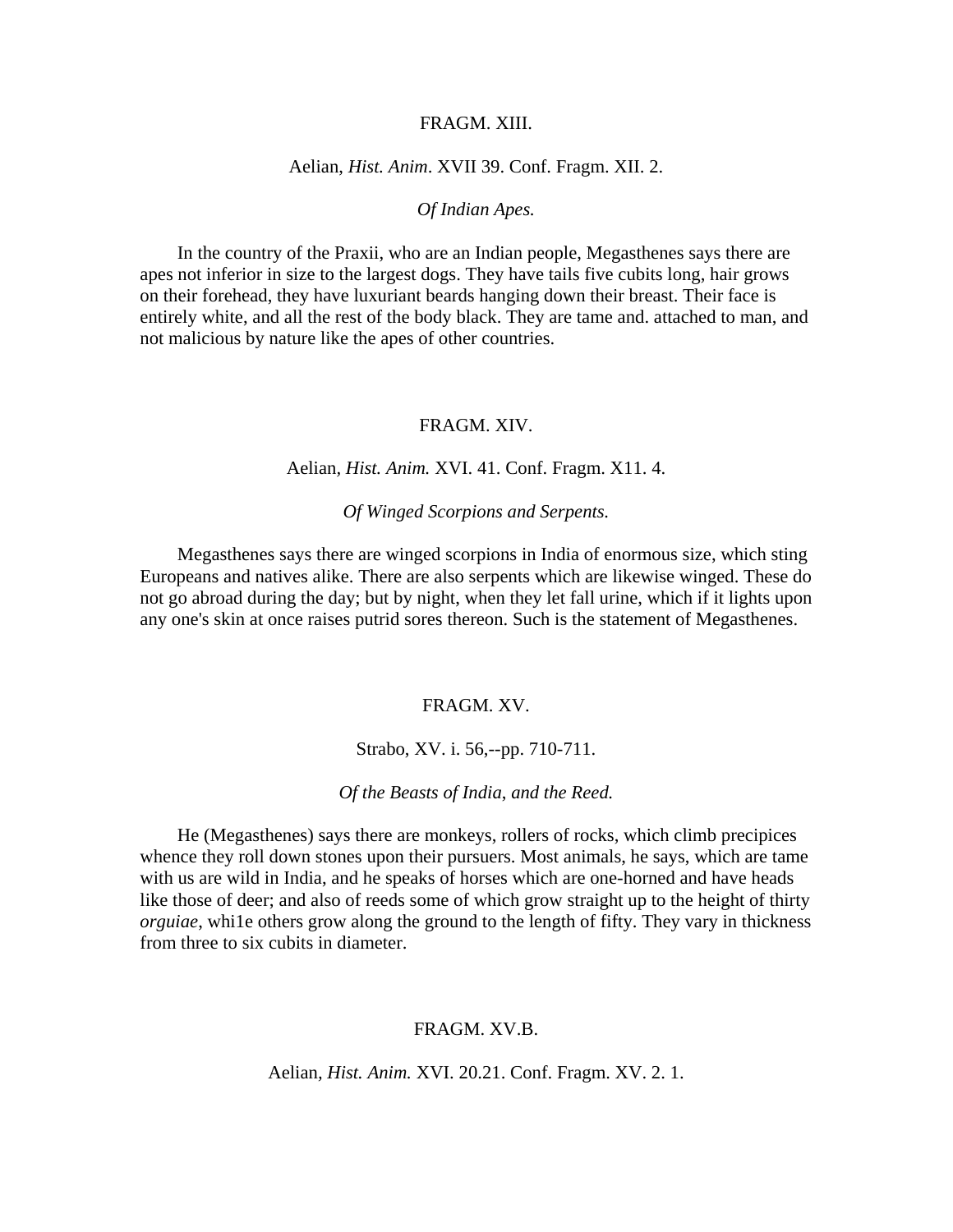#### *Of some Beasts of India*.

 (20.) In certain districts of India (I speak of those which are most inland) they say there are inaccessible mountains infested by wild beasts, and which are also the haunts of animals like those of our own country except that they are wild; for even sheep, they say, ran wild there, as well as dogs and goats and oxen, which roam about at their own pleasure, being independent and free from the dominion of the herdsman. That their number is beyond calculation is stated not only by writers on India, but also by the learned men of the country, among whom the Brachmans deserve to be reckoned, whose testimony is to the same effect. It is also said that there exists in India a one-horned animal, called by the natives the *Kartazon*. It is of the size of a full-grown horse, and has a crest, and yellow hair soft as wool. It is furnished with very good legs and is very fleet. Its legs are jointless and formed like those of the elephant, and it has a tail like a swine's. A horn sprouts out from between its eyebrows, and this is not straight, but carved into the most natural wreaths, and is of a black colour. It is said to be extremely sharp, this horn. The animal, as I learn, has a voice beyond all example loud-ringing and dissonant. It allows other animals to approach it, and is good-natured *towards them*, though they say that with its congeners it is rather quarrelsome. The males are reported to have a natural propensity not, only to fight among themselves, by butting with their horns, but to display a like animosity against the female, and to be so obstinate in their quarrels that they will not desist till a worsted rival is killed outright. But, again, not only is every member of the body of this animal endued with great strength, but such is the potency of its horn that nothing can withstand it. It loves to feed in secluded pastures, and wanders about alone, but at the rutting season it seeks the society of the female, and is then gentle towards her,- -nay, the two even feed in company. The season being over and the female pregnant, the Indian *Kartazon* again becomes ferocious and seeks solitude. The foals, it is said, are taken when quite young to the king of the Prasii, and are set to fight each other at the great public spectacles. No full-grown specimen is remembered to have ever been caught.

 (21.) The traveller who crosses the mountains which skirt that frontier of India which is most inland meets, they say, with ravines which are clothed with very dense, jungle, in a district called by the Indians Korouda. These ravines are said to be the haunts of a peculiar kind of animal shaped like a satyr, covered all over with shaggy hair, and having a tail like a horse's, depending from its rump. If these creatures are left unmolested, they keep within the coppices, living on the wild fruits; but should they hear the hunter's halloo and the baying of the hounds they dart up the precipices with incredible speed, for they are habituated to climbing the mountains. They defend themselves by rolling down stones on their assailants, which often kill those they hit. The most difficult to catch are those which roll the stones. Some are said to have been brought, though with difficulty and after long intervals, to the Prasii, but these were either suffering from diseases or were females heavy with young, the former being too weak to escape, and the latter being impeded by the burden of the womb.--Conf. Plin. *Hist. Nat.*  VII. 2. 17.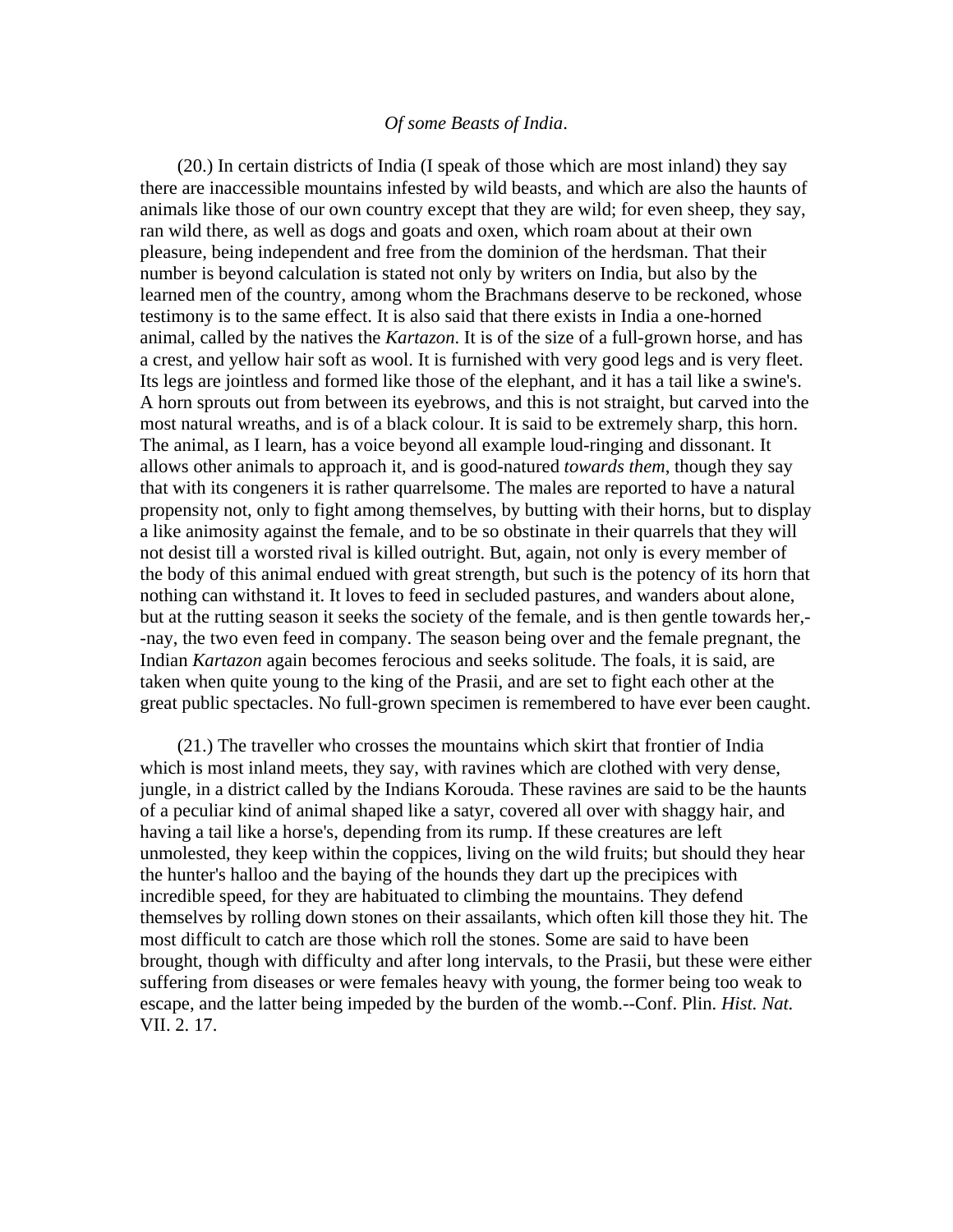#### FRAGM. XVI.

#### Pliny, *Hist. Nat.* VIII. 14. 1.

## *Of the Boa-Constrictor.*

 According to Megasthenes, serpents in India grow to such a size that they swallow stags and bulls whole.

### Solinus, 52. 33.

 So huge are the serpents that they swallow stags whole, and other animals of equal size.

#### FRAGM. XVII

### Aelian, *Hist. Anim*. VIII. 7.

## *Of the Electric Eel.*

 I learn from Megasthenes that there is in the Indian Sea a small kind of fish which is never seen when alive, as it always swims in deep water, and only floats on the surface after it is dead. Should any one touch it he becomes faint and swoons,--nay, even dies at last.

## FRAGM. XVIII.

#### Pliny, *Hist. Nat.* V1. 24. 1.

*Of Taprobane.* 

 Megasthenes says that Taprobane is separated *from the mainland* by a river; that the inhabitants are called Palaigonoi, and, that their country is more productive of gold and large pearls than India.

Solin. 53.3.

 Taprobane is separated *from India* by a river flowing between: for one part of it abounds with wild beasts and elephants much larger than India breeds, and man claims the other part.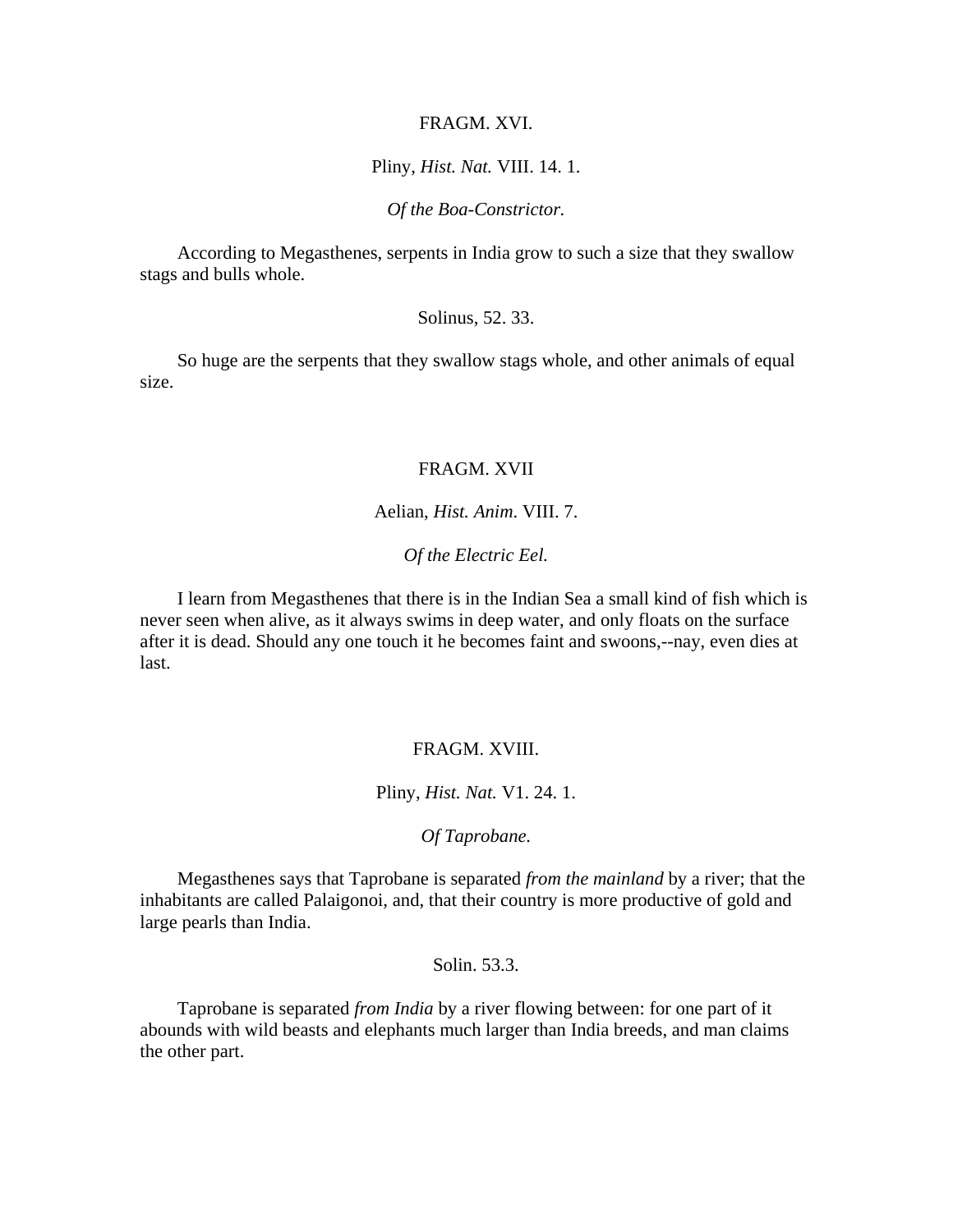### FRAGM. XIX.

Antigon. Caryst. 647.

*Of Marine Trees.*

Megasthenes, the author of the *Indika*, mentions that trees grow in the Indian Sea.

## FRAGM. XX.

Arr. *Ind.* 4. 2-13.

*Of the1ndus and the Ganges.* 

See translation of Arrian*.*

## FRAGM.XX.B.

### Pliny. *Hist. Nat.* V1. 21.9-22. 1.

 The Prinas and the Cainas (a tributary of the Ganges) are both navigable rivers. The, tribes which dwell by the Ganges are the Calingae, nearest the sea, and higher up the Mandei, also the Malli, among whom is Mount Mallus, the boundary of all that region being the Ganges. Some have asserted that this river, like the Nile, rises from unknown sources, and in a similar way waters the country it flows through, while others trace its source to the Skythian mountains. Nineteen rivers are said to flow into it, of which, besides those already mentioned, the Condochates, Erannoboas, Cosoagus, and Sonus are navigable. According to other accounts, it bursts at once with thundering roar from its fountain, and tumbling down a steep and rocky channel lodges in a lake as soon as it reaches the level plain, whence it issues forth with a gentle current, being nowhere less than eight miles broad, while its mean breadth is a hundred stadia, and its least depth twenty fathoms.

Solin. 52. 6-7.

 In India the largest rivers are the Ganges and the Indus,--the Ganges, as some maintain, rising from uncertain sources, and, like the Nile, overflowing its banks; while others think that it rises in the Skythian mountains. In India there is also the Hupanis, a very noble river, which formed the limit of Alexander's march, as the altars set up on its banks testify. The least breadth of the Ganges is eight miles, and the greatest twenty. Its depth where least is fully one hundred feet.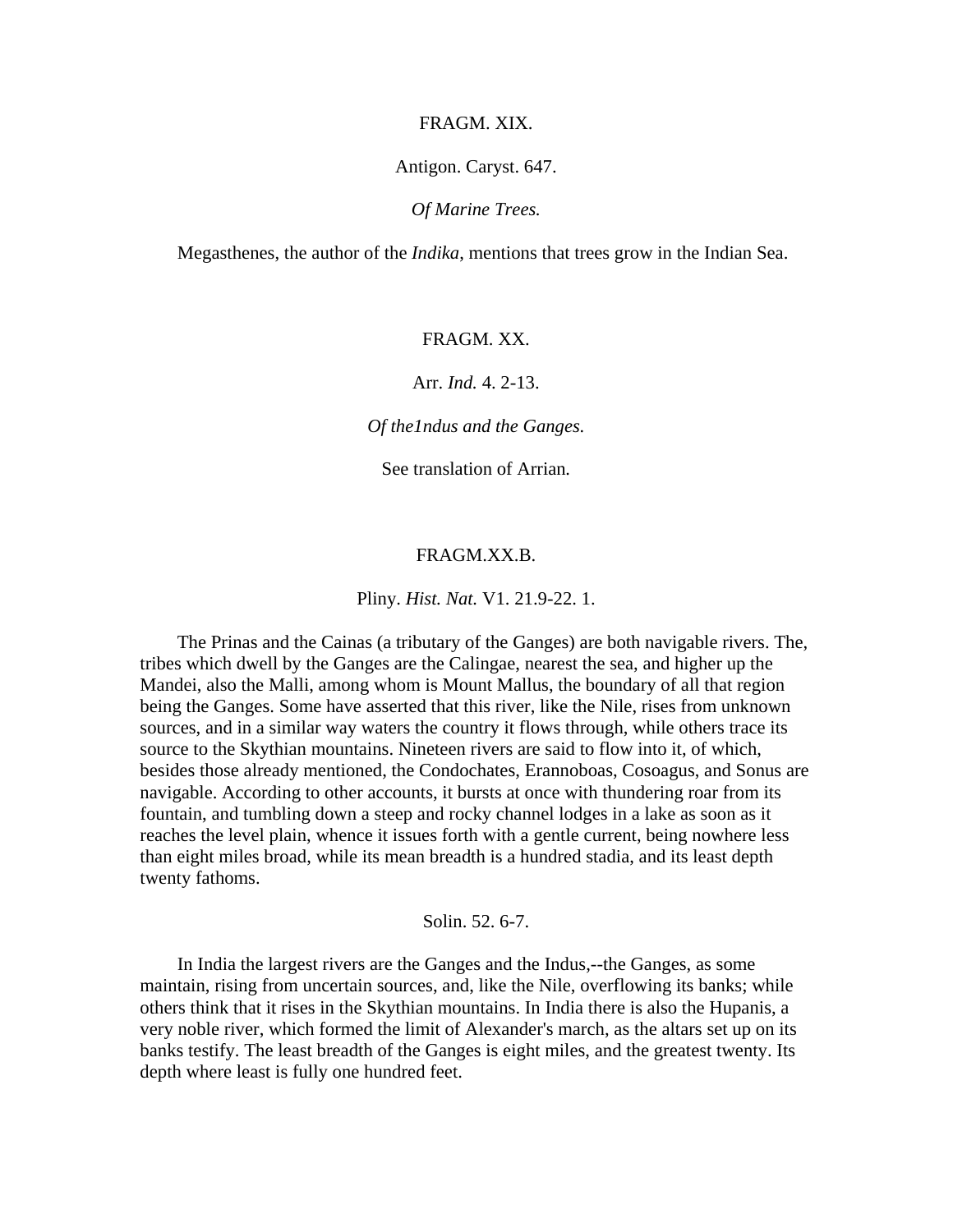## Conf. Fragm. XXV.1.

 Some say that the least breadth is thirty stadia, but others only three; while Megasthenes says that the mean breadth is a hundred stadia, and its least depth twenty orguiae.

## FRAGM. XXI.

Arr. *Ind*. 6. 2-3.

*Of the River Silas.* 

See translation of Arrian.

## FRAGM. XXII.

Boissonade, *Anecd. Graec.* I. p. 419,

*Of the River Silas.* 

 There is in India a river called the Silas, named after the fountain from which it flows, on which nothing will float that is thrown into it, but everything sinks to the bottom, contrary, to the usual law.

## FRAGM. XXIII.

Strabo, XV. i. 38,--p. 703.

*Of the River Silas.* 

 (Megasthenes says) that in the mountainous country is a river, the Silas, on the waters of which nothing will float. Demokritos, who had travelled over a large part of Asia, disbelieves this, and so does Aristotle.

## FRAGM. XXIV.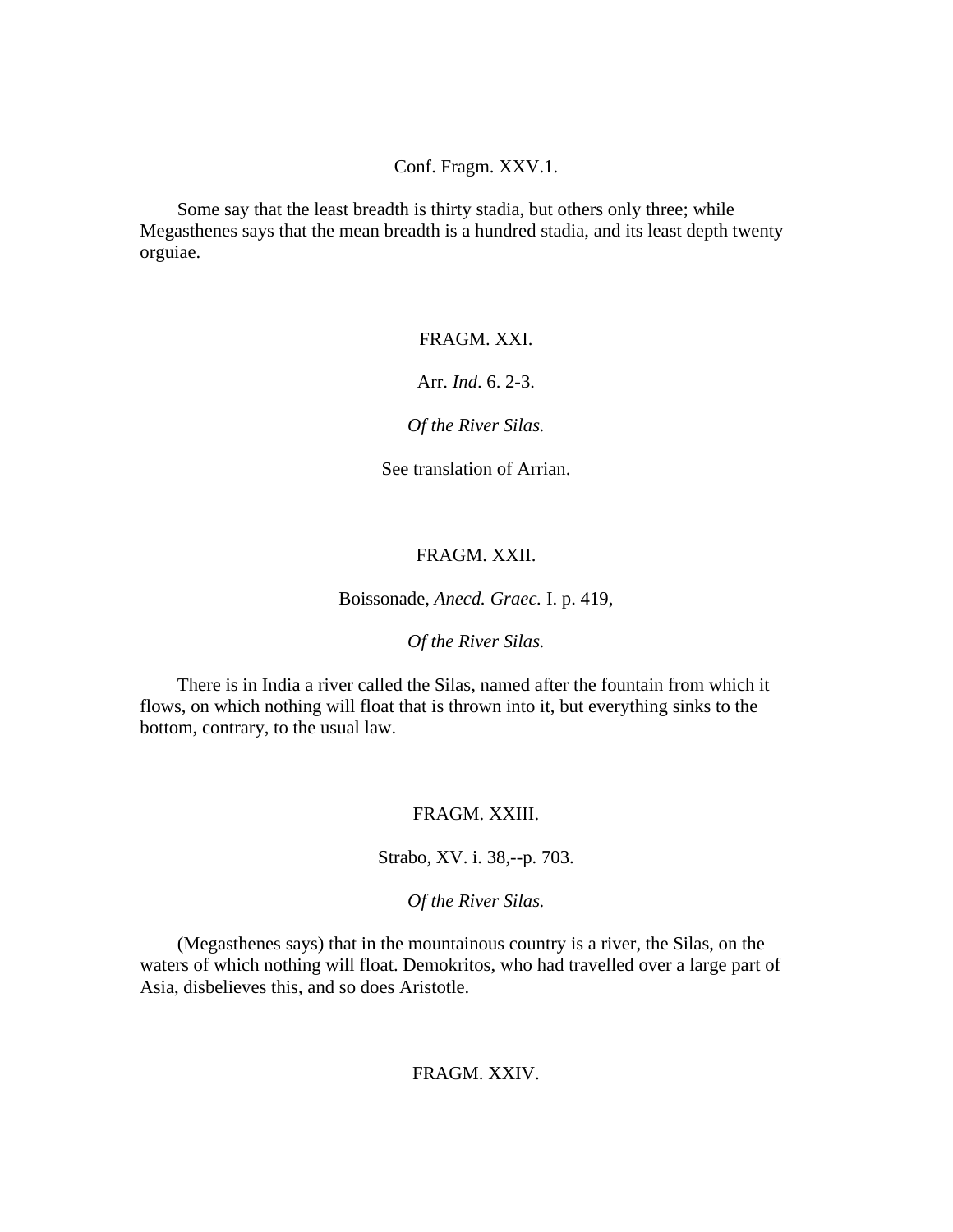## Arr. *Ind.* 5. 2.

## *Of the Number of Indian Rivers.*

See translation of Arrian.

## BOOK II.

## FRAGM. XXV.

## Strab. XV. i. 35-36,--p. 702.

## *Of the city Pataliputra.*

 According to Megasthenes the mean breadth (of the Ganges) is 100 stadia, and its least depth 20 fathoms. At the meeting of this river and another is situated Palibothra, a city eighty stadia in length and fifteen in breadth. It is of the shape of a parallelogram, and is girded with a wooden wall, pierced with loopholes for the discharge of arrows. It has a ditch in front for defence and for receiving the sewage of the city. The people in whose country this city is situated is the most distinguished in all India, and is called the Prasii. The king, in addition to his family name, must adopt the surname of Palibothros, as Sandrakottos, for instance, did, to whom Megasthenes was sent on an embassy. [This custom also prevails among the Parthians, for all are called Arsakai, though each has his own peculiar name, as Orodes, Phraates, or some other.]

*Then follow these words*:--

 All the country beyond the Hupanis is allowed to be very fertile, but little is accurately known regarding it. Partly from ignorance and the remoteness of its situation, everything about it is exaggerated or represented as marvellous: for instance, there are the stories of the gold-digging ants, of animals and men of peculiar shapes, and possessing wonderful faculties; as the Seres, who, they say, are so long-lived that they attain an age beyond that of two hundred years. They mention also an aristocratical form of government consisting of five thousand councillors, each of whom furnishes the state with an elephant*.*

 According to Megasthenes the largest tigers are found in the country of the Prasii, etc. (Cf*.* Fragm. XII.)

## FRAGM. XXVI.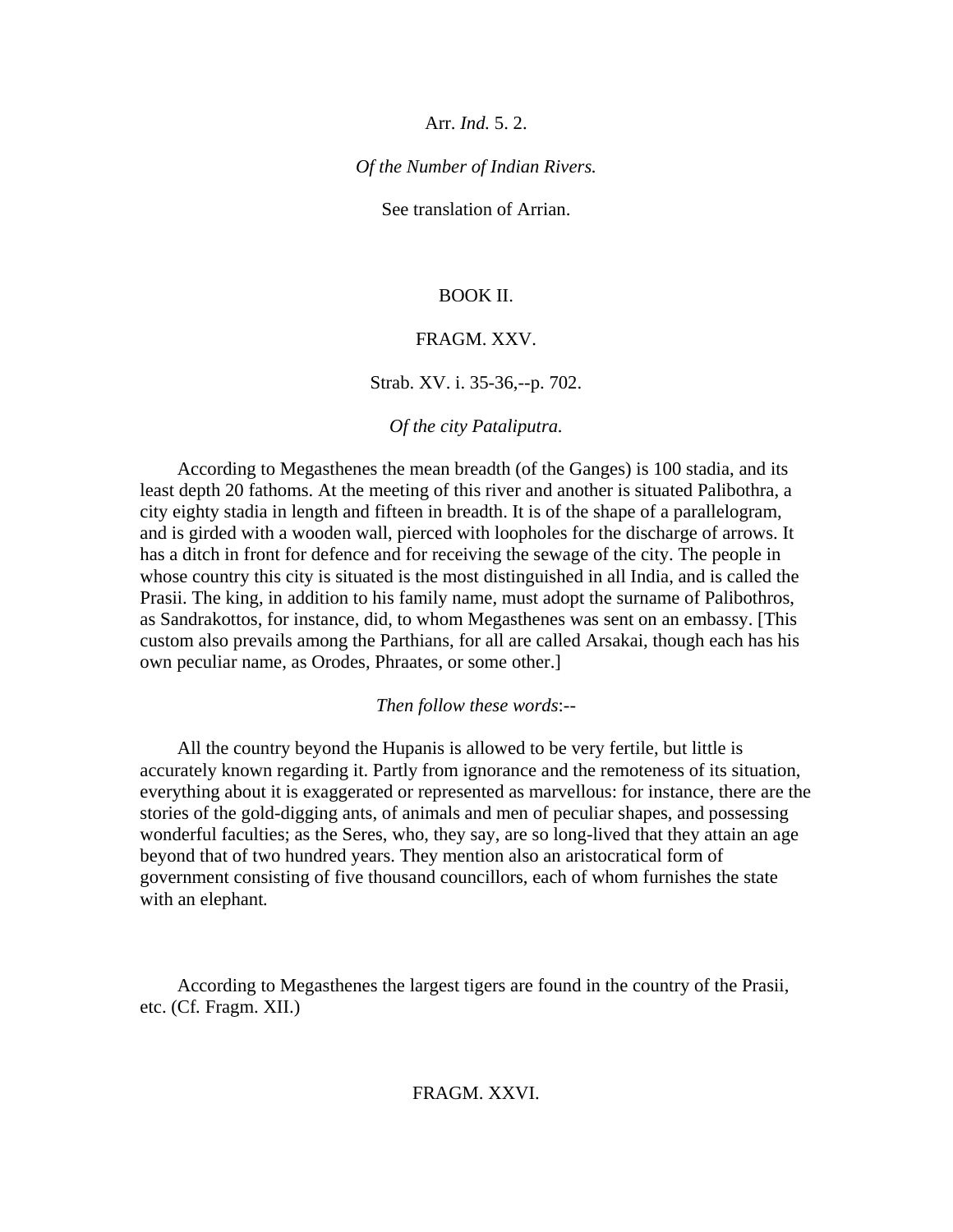#### Arr. *Ind.* 10.

### *Of Pataliputra and the Manners of the Indians.*

 It is farther said that the Indians do not rear monuments to the dead, but consider the virtues which men have displayed in life, and the songs in which their praises are celebrated, sufficient to preserve their memory after death. But of their cities it is said that the number is so great that it cannot be stated with precision, but that such cities as are situated on the banks of rivers or on the sea-coast are built of wood instead of brick, being meant to last only for a time,--so destructive are the heavy rains which pour down, and the rivers also when they overflow their banks and inundate the plains,--while those cities which stand on commanding situations and lofty eminences are built of brick and mud; that the greatest city in India is that which is called Palimbothra, in the dominions of the Prasians, where the streams of the Erannoboas and the Ganges unite,--the Ganges being the greatest of all rivers, and the Erannoboas being perhaps the third largest of Indian rivers, though greater than the greatest rivers elsewhere; but it is smaller than the Ganges where it falls into it. Megasthenes informs us that this city stretched in the inhabited quarters to an extreme length on each side of eighty stadia, and that its breadth was fifteen stadia, and that a ditch encompassed it all round, which was six hundred feet in breadth and thirty cubits in depth, and that the wall was crowned with 570 towers and had four-and-sixty gates. The same writer tells us further this remarkable fact about India, that all the Indians are free, and not one of them is a slave. The Lakedaemonians, and the Indians are here so far in agreement. The Lakedaemonians, however, hold the Helots as slaves, and these Helots do servile labour; but the Indians do not even use aliens as slaves, and much less a countryman of their own.

#### FRAGM. XXVII.

### Strab. XV. i. 53-56,--pp. 709-10.

#### *Of the Manners of the Indians*.

 The Indians all live frugally, especially when in camp. They dislike a great undisciplined multitude, and consequently they observe good order. Theft is of very rare occurrence. Megasthenes says that those who were in the camp of Sandrakottos, wherein lay 400,000 men, found that the thefts reported on any one day did not exceed the value of two hundred drachmae, and this among a people who have no written laws, but are ignorant of writing, and must therefore in all the business of life trust to memory. They live, nevertheless, happily enough, being simple in their manners and frugal. They never drink wine except at sacrifices. Their beverage is a liquor composed from rice instead of barley, and their food is principally a rice-pottage. The simplicity of their laws and their contracts is proved by the fact that they seldom go to law. They have no suits about pledges or deposits, nor do they, require either seals or witnesses, but make their deposits and confide in each other. Their houses and property they generally leave unguarded. These things indicate that they possess good, sober sense; but other things they do which one cannot approve: for instance, that they eat always alone, and that they have no fixed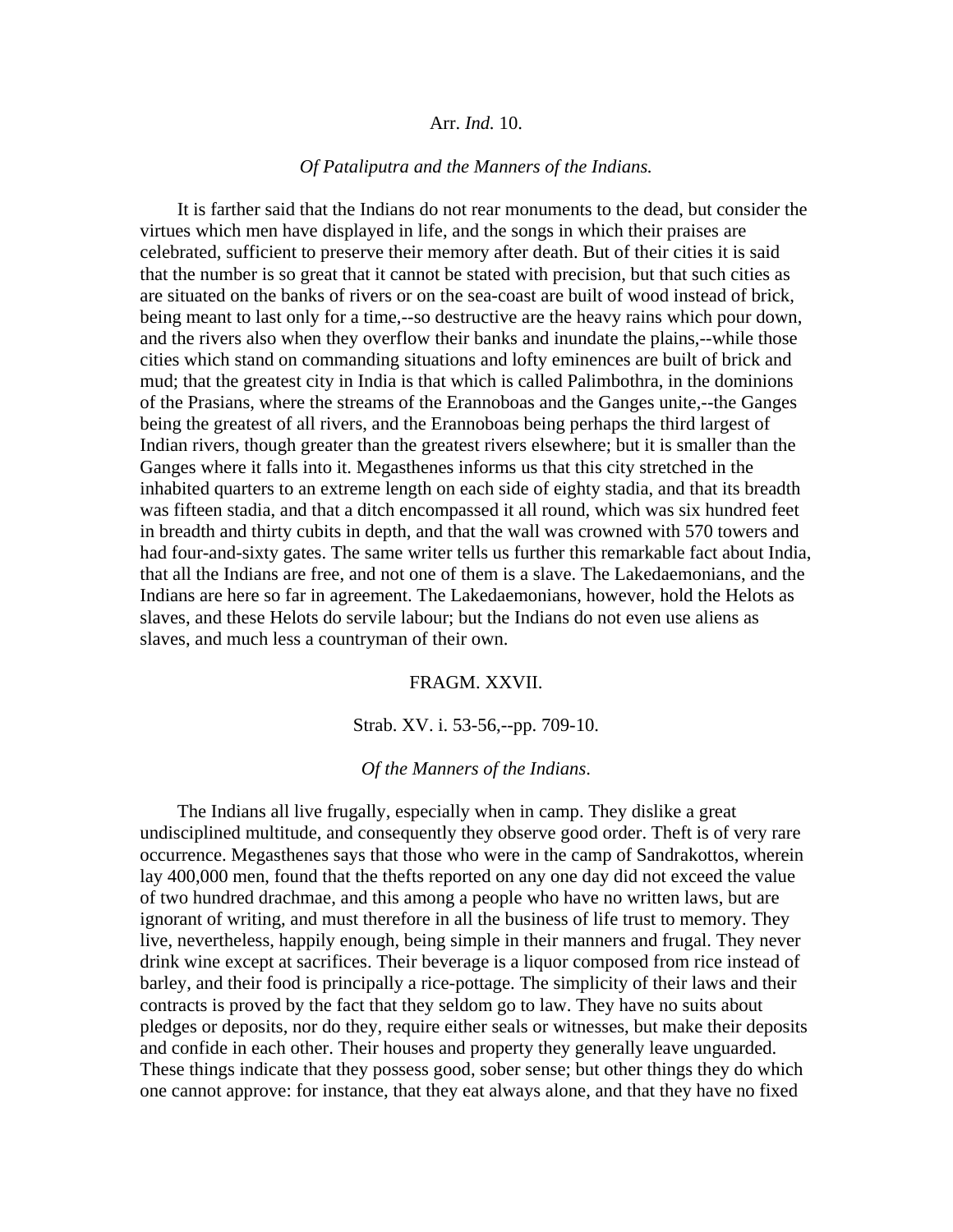hours when meals are to be taken by all in common, but each one eats when he feels inclined. The contrary custom would be better for the ends of social and civil life.

 Their favourite mode of exercising the body is by friction, applied in various ways, but especially by passing smooth ebony rollers over the skin. Their tombs are plain, and the mounds raised over the dead lowly. In contrast to the general simplicity of their style, they love finery and ornament. Their robes are worked in gold, and ornamented with precious stones, and they wear also flowered garments made of the finest muslin. Attendants walking behind hold up umbrellas over them: for they have a high regard for beauty, and avail themselves of every device to improve their looks. Truth and virtue they hold alike in esteem. Hence they accord no special privileges to the old unless they possess superior wisdom. They marry many wives, whom they buy from their parents, giving in exchange a yoke of oxen. Some they marry hoping to find in them willing helpmates; and others for pleasure and to fill their houses with children. The wives prostitute themselves unless they are compelled to be chaste. No one wears a crown at a sacrifice or libation, and they do not stab the victim, but strangle it, so that nothing mutilated, but only what is entire, may be presented to the deity.

 A person convicted of bearing false witness suffers mutilation of his extremities, He who maims any one not only suffers in return the loss of the same limb, but his hand also is cut off. If he causes an artizan to lose his hand or his eye, he is put to death. The same writer says that none of the Indians employ slaves; [but Onesikritos says that this was peculiar to that part of the country over which Musikanos ruled.]

 The care of the king's person is entrusted to women, who also are bought from their parents. The guards and the rest of the soldiery attend outside the gates. A woman who kills the king when drunk becomes the wife of his successor. The sons succeed the father. The king may not sleep during the daytime, and by night he is obliged to change his couch from time to time, with a view to defeat plots against his life.

 The king leaves his palace not only in time of war, but also for the purpose of judging causes. He then remains in court for the whole day, without allowing the business to be interrupted, even though the hour arrives when he must needs attend to his person,- that is, when he is to be rubbed with cylinders of wood. He continues hearing cases while the friction, which is performed by four attendants, is still proceeding. Another purpose for which he leaves his palace is to offer sacrifice; a third is to go to the chase, for which he departs in Bacchanalian fashion. Crowds of women surround him, and outside of this circle spearmen are ranged. The road is marked off with ropes, and it is death, for man and woman alike, to pass within the ropes. Men with drums and gongs lead the procession. The king hunts in the enclosures and shoots arrows from a platform. At his side stand two or three armed women. If he hunts in the open grounds he shoots from the back of an elephant. Of the women, some are in chariots, some on horses, and. some even on elephants, and they are equipped with weapons of every kind, as if they were going on a campaign.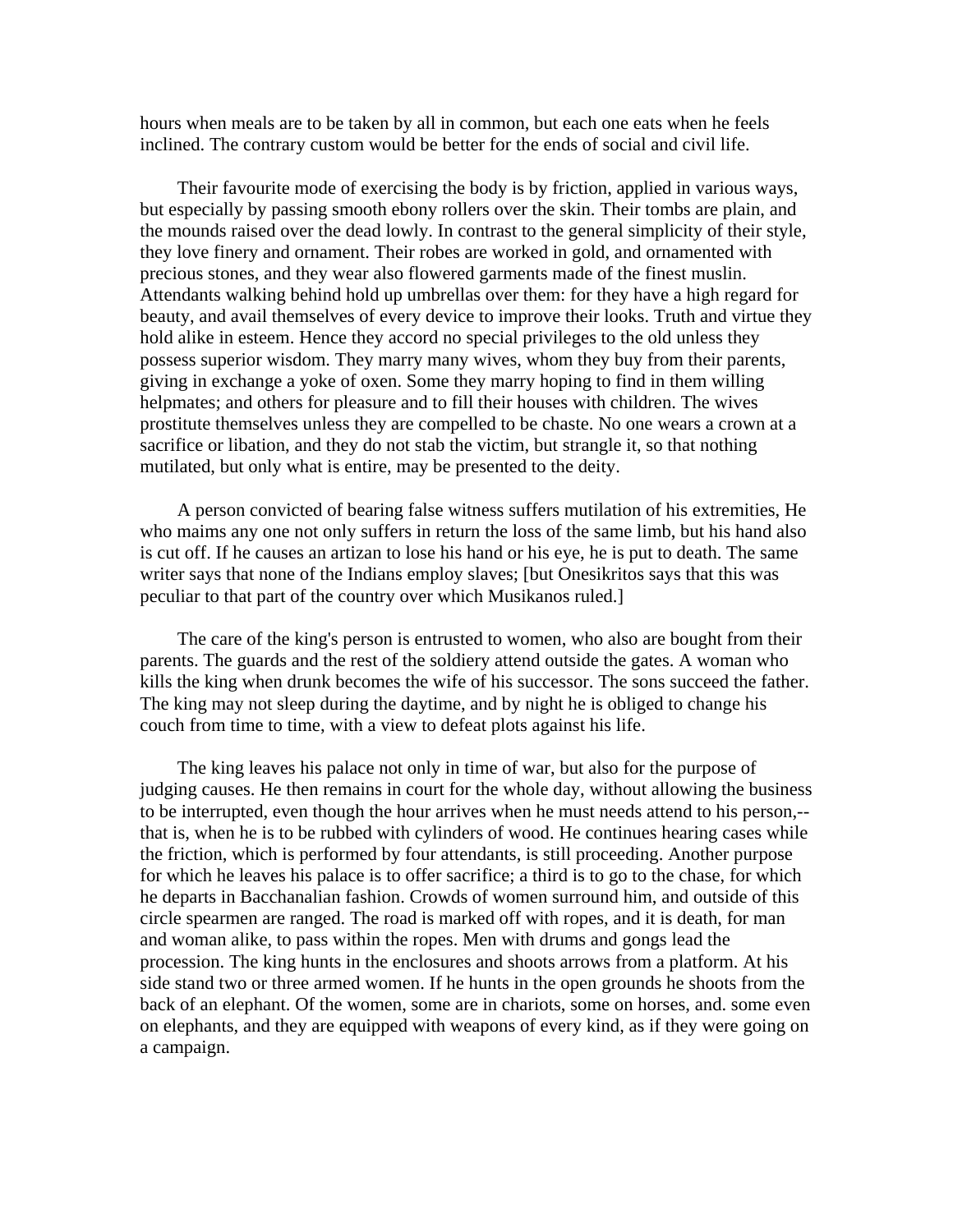[These customs are very strange when compared with our own, but the following are still more so;] for Megasthenes states that the tribes inhabiting the Kaukasos have intercourse with women in public, and eat the bodies of their relatives, that there are monkeys which roll down stones, &c. (*Fragm*. XV. *follows, and then Fragm.* XXIX.*)*

#### FRAGM. XXVII B.

## Aelian. *V. L.* iv.1.

 The Indians neither put out money at usury, nor know how to borrow. It is contrary to established usage for an Indian either to do or suffer a wrong, and therefore they neither make contracts nor require securities. Conf. Suid. *V.*

#### FRAGM. XXVII. C.

### Nicol. Damasc. 44; Stob. *Serm*. 42.

 Among the Indians one who is unable to recover a loan or a deposit has no remedy at law. All the creditor can do is to blame himself *for trusting a rogue*.

### FRAGM. XXVII D.

### Nicol. Damasc. 44; Stob. *Serm*. 42.

 He who causes an artisan to lose his eye or his hand is put to death. If one is guilty of a very heinous offence the king orders his hair to be cropped, this being a punishment to the last degree infamous.

### FRAGM. XXVIII.

## Athen: iv. p. 153.

## *Of the Suppers of the Indians*.

 Megasthenes, in the second book of his *Indika*, says that when the Indians are at supper a table is placed before each person, this being like a tripod. There, is placed upon it a golden bowl, into which they first put rice, boiled as one would boil barley, and then they add many dainties prepared according to Indian receipts.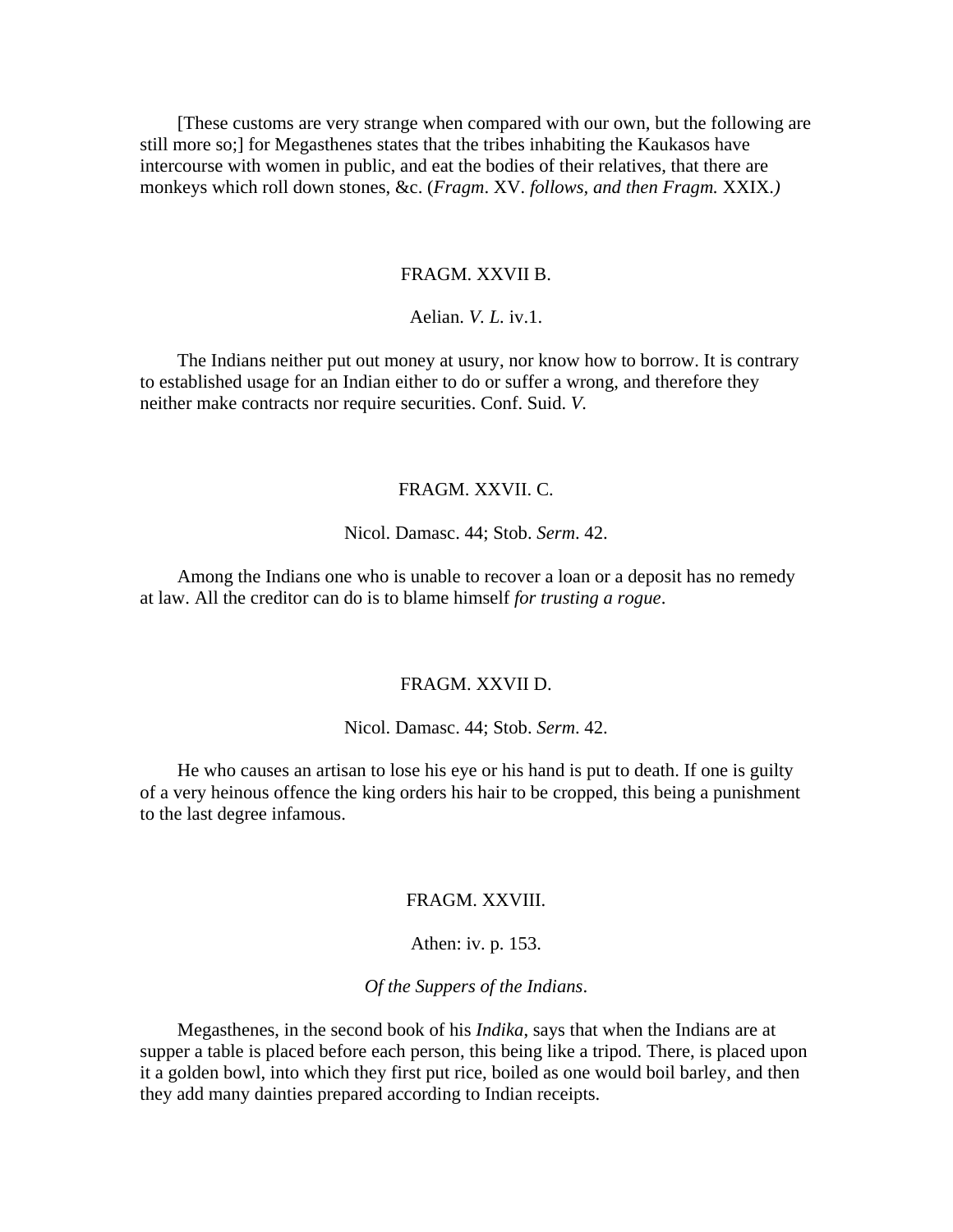## FRAGM. XXIX.

## Strab. XV. i. 57,--p. 711.

## *Of fabulous tribes.*

 But deviating into fables he says there are men five spans and even three spans in height, some of whom want the nose, having only two orifices above the mouth through which they breathe. Against the men of three spans, war, as Homer has sung, is waged by the cranes, and also by partridges, which are as large as geese. These people collect and destroy the eggs of the cranes, for it is in their country the cranes lay their eggs, and thus the eggs and the young cranes are not to be found anywhere else. Frequently a crane escapes having the brazen point of a weapon *in its body*, from wounds received in that country. Equally absurd is the account given of the Enotokoitai, of the wild men, and of other monsters. The wild men could not be brought to Sandrakottos, for they refused to, take food and died. Their heels are in front, and the instep and toes are turned backwards. Some were brought *to the court* who had no mouths and were tame. They dwell near the sources of the Ganges, and subsist on the savour of roasted flesh and the perfumes of fruits and flowers, having instead of mouths orifices through which they breathe. They are distressed with things of evil smell, and hence it is with difficulty they keep their hold on life, especially in a camp. Referring to the other monstrosities, the philosophers told him of the Okupedes, a people who in running could leave the horse behind; of the Enotokoitai, who had ears reaching down to their feet, so that they could sleep in them, and were so strong that they could pull up trees and break a bowstring. Of others the Monommatoi, who have the ears of a dog, their one eye set in the middle of their forehead, the hair standing erect, and their breasts shaggy; of the Amukteres also, a people without nostrils, who devour everything, eat raw meat, and are short-lived, and die before old age supervenes. The upper part of the mouth protrudes far over the lower lip. With regard to the Hyperboreans, who live a thousand years, they give the same account as Simonides, Pindaros, and other mythological writers. The story told by Timagenes, that showers fall of drops of copper, which are swept together, is a fable. Megasthenes states--what is more open to belief, since the same is the case in Iberia--that the rivers carry down gold dust, and that a part of this is paid by way of tribute to the king.

### FRAGM. XXX

## Plin. *Hist. Nat.* VII. ii. 14-22.

#### *Of fabulous races.*

 According to Megasthenes, on a mountain called Nulo there live men whose feet are turned backward, and who have eight toes on each foot; while on many of the mountains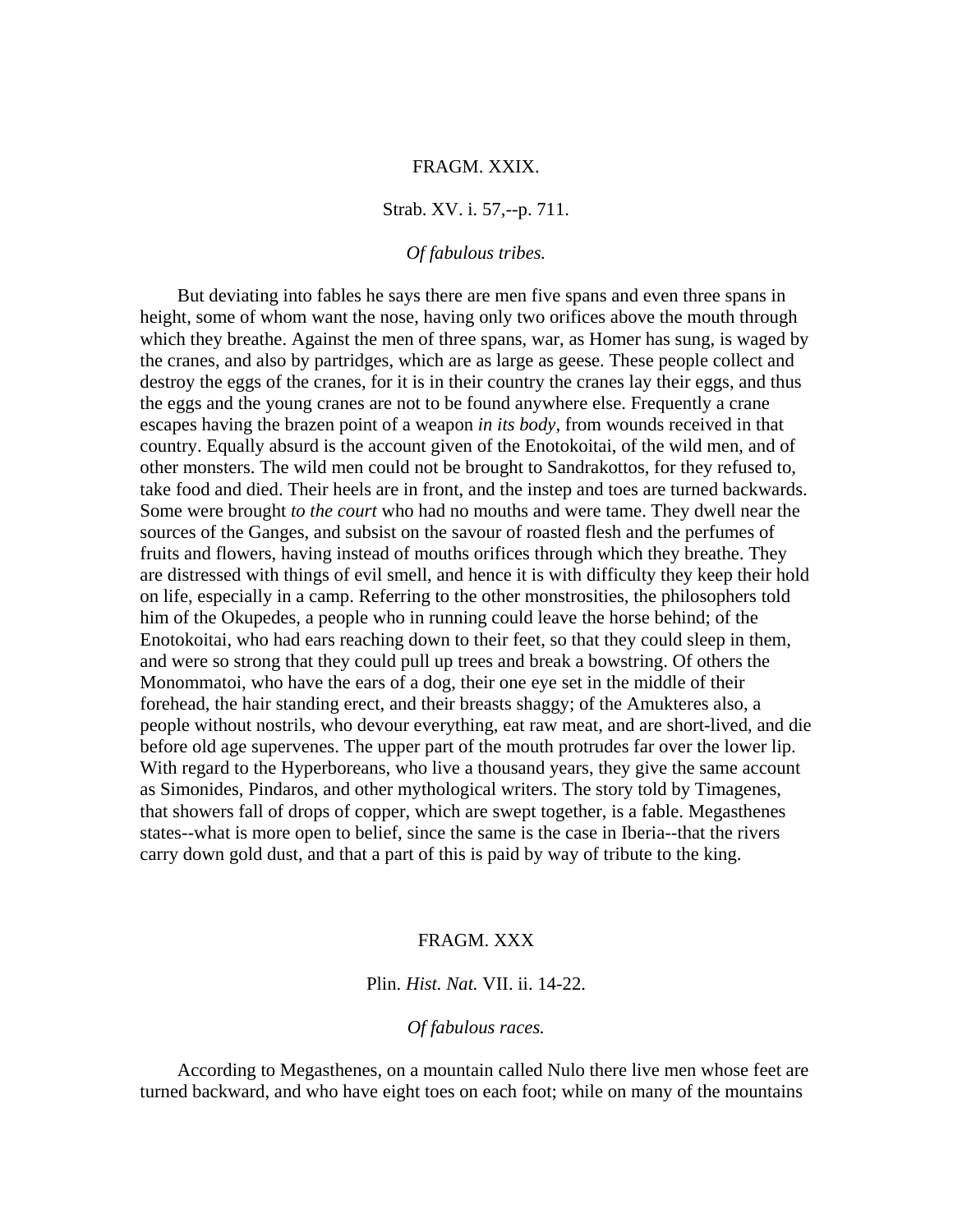there lives a race of men having heads like those of dogs, who are clothed with the skins of wild beasts, whose speech is barking, and who, being armed with claws, live by hunting and fowling. [Ktesias asserts on his own authority that the number of these men was upwards of 120,000, and that there is a race in India whose females bear offspring but once in the course of their life, and that their children become at once grey-haired.]

\*\*\*\*\*\*\*\*\*\*\*\*\*\*\*\*\*\*\*\*\*\*\*\*\*\*\*\*\*\*\*\*\*\*\*\*\*\*

 Megasthenes speaks of a race of men among the Nomadic Indians who instead of nostrils have merely orifices, whose legs are contorted like snakes, and who are called Scyritae. He speaks also of a race living on the very confines of India on the east, near the source of the Ganges, the Astomi who have no mouth; who cover their body, which is all over hairy, with the soft down found upon the leaves of trees; and who live merely by breathing, and the perfume inhaled by the nostrils. They eat nothing, and they drink nothing. They require merely a variety of odours of roots and of flowers and of wild apples. The apples they carry with them when they go on a distant journey, that they may always have something to smell. Too strong an odour would readily kill them.

 Beyond the Astomi, in the remotest part of the mountains, the Trispithami and the Pygmies are said to have their abode. They are each three spans in height--that is, not more than seven-and-twenty inches. Their climate is salubrious and they enjoy a perpetual spring, under shelter of a barrier of mountains which rise on the north. They are the same whom Homer mentions as being harassed by the attacks of the cranes. The story about them is--that mounted on the backs of rams and goats, and equipped with arrows, they march down in spring-time all in a body to the sea; and destroy the eggs and the young of these birds. It takes them always three months to finish this yearly campaign, and were it not undertaken they could not defend themselves against the vast flocks of subsequent years. Their hats are made of clay and feathers and egg-shells. [Aristotle says that they live in caves, but otherwise he gives the same account of them as others.]

 [From Ktesias we learn that there is a people belonging to this race, which is called Pandore and settled in the valleys, who live two hundred years, having in youth hoary hair, which in old age turns black. On the other hand, others do not live beyond the age of forty,--nearly related to the Macrobii, whose women bear offspring but once. Agatharchides says the same of them, adding that they subsist on locusts, and are swift of foot.] Clitarchus and Megasthenes call them Mandi and reckon the number of their villages at three, hundred. The females bear children at the age of seven, and are old women at forty.

#### FRAGM. XXX.B.

Solin. 52. 26-30.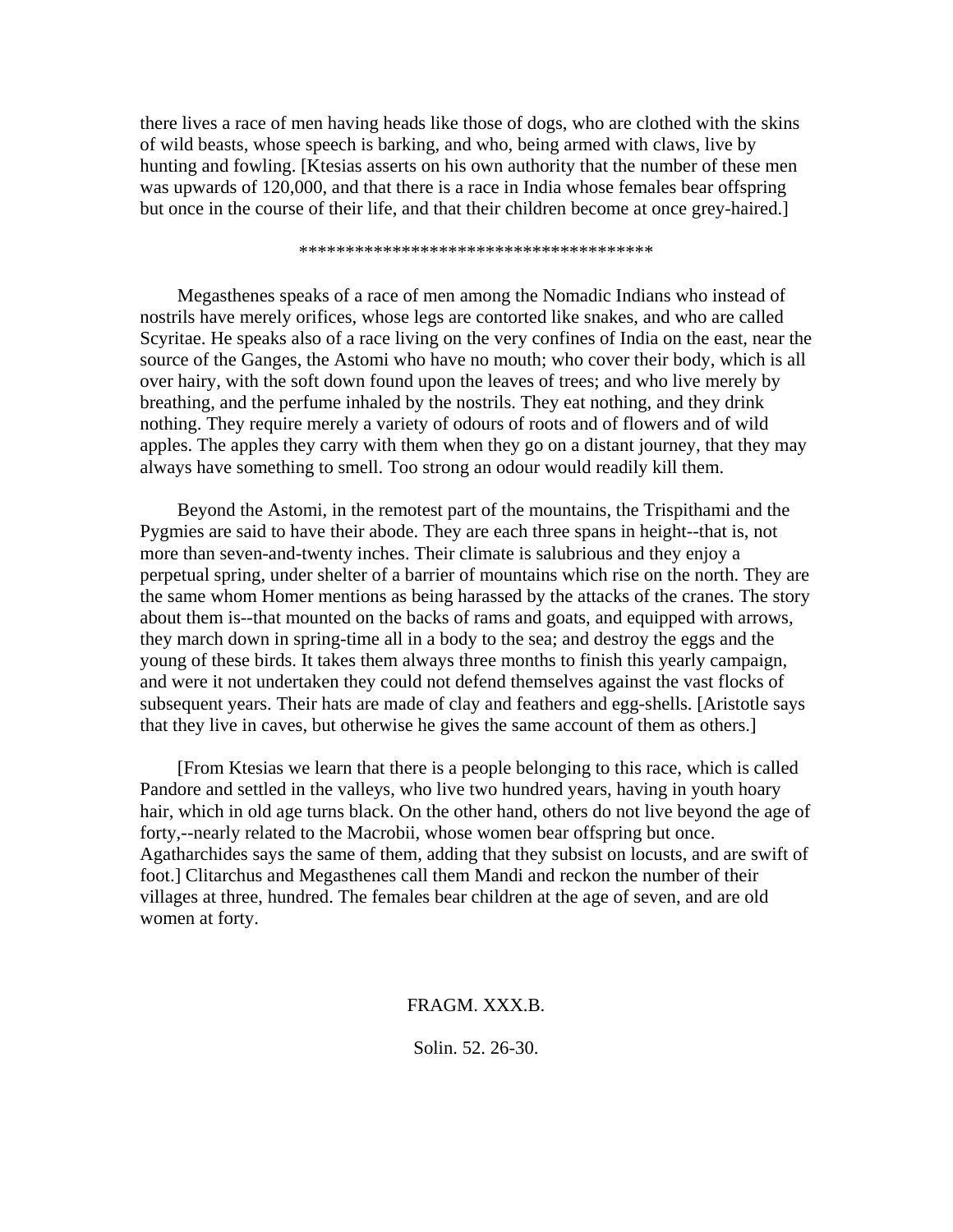Near a mountain which is called Nulo there live men whose feet are turned backwards and have eight toes on each foot. Megasthenes writes that on different mountains in India there are tribes of men with dog-shaped heads, armed with claws, clothed with skins, who speak not in the accents of human language, but only bark, and have fierce grinning jaws. [In Ktesias we read that in some parts the females bear offspring but once, and that the children are white-haired from their birth, &c.]

 Those who live near the source of the Ganges, requiring nothing in the shape of food, subsist on the odour of wild apples, and when they go on a long journey they carry these with them for safety of their life, which they can support by inhaling their perfume. Should they inhale very foul air, death is inevitable.

### FRAGM. XXXI.

#### Plutarch, *de facie in orbe lunae*. (Opp. ed. Reisk, tom. ix. p. 701.)

#### *Of the race of men without mouths.*

 For how could one find growing there that Indian root which Megasthenes says a race of men who neither eat nor drink, and in fact have not even mouths, set on fire and burn like incense, in order to sustain their existence with its odorous fumes, unless it received moisture from the moon--

### BOOK III.

### FRAGM. XXXII.

#### Arr. *Ind.* Xl.l.-XII.-9. Cf. Epit.40-53, and Plin. *Hist. Nat.* VI. xxii. 2, 3.

(See the translation of Arrian's *Indika*.)

#### FRAGM. XXXIII

#### Strab. XV. 1. 39-41, 46-49,--pp. 703-4, 707.

#### *Of the Seven Castes among the Indians*.

 (39.) According to him (Megasthenes) the population of India is divided into seven parts. The philosophers are first in rank, but form the smallest class in point of number. Their services are employed privately by persons who wish to offer sacrifices or perform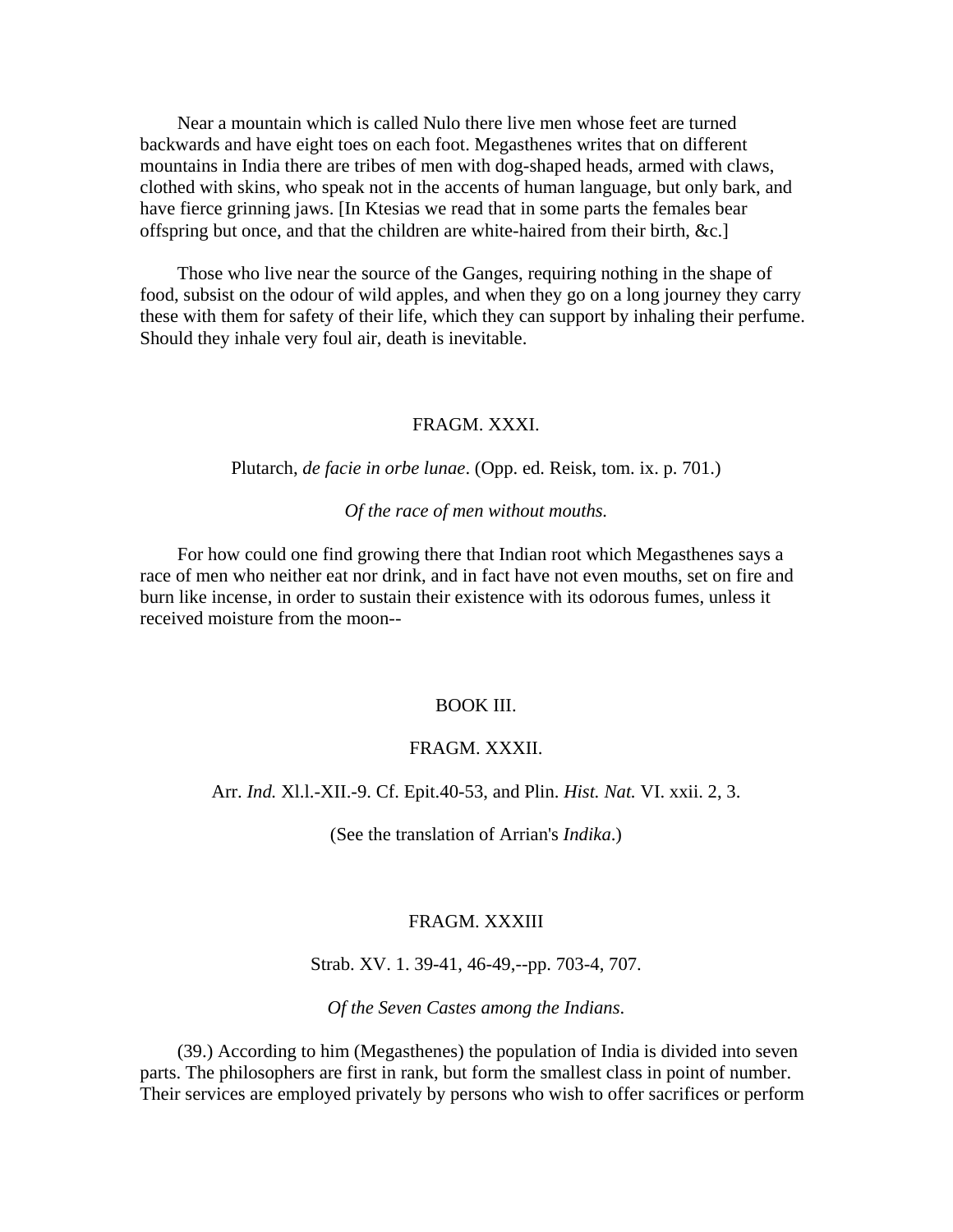other sacred rites, and also publicly by the kings at what is called the Great Synod, wherein at the beginning of the new year all the philosophers are gathered together before the king at the gates, when any philosopher who may have committed any useful suggestion to writing, or observed any means for improving the crops and the cattle, or for promoting the public interests, declares it publicly. If any one is detected giving false information thrice, the law condemns him to be silent for the rest of his life, but he who gives sound advice is exempted from paying any taxes or contributions.

 (40.) The *second* caste consists of the husbandmen, who form, the bulk of the population, and are in disposition most mild and gentle. They are exempted from military service, and cultivate their lands undisturbed by fear. They never go to town, either to take part in its tumults, or for any other purpose. It therefore not infrequently happens that at the same time, and in the same part of the country, men may be seen drawn up in array of battle and fighting at risk of their lives, while other men *close at hand* are ploughing and digging in *perfect* security, having these soldiers to protect them. The whole of the land is the property of the king, and the husbandmen till it on condition of receiving one-fourth of the produce.

 (41.) The *third* caste consists of herdsmen and hunters, who alone are allowed to hunt, and to keep cattle, and to sell draught animals or let them out on hire. In return for clearing the land of wild beasts and fowls which devour the seeds sown in the fields, they receive an allowance of grain from the king. They lead a wandering life and live under tents.

#### FRAGM. XXXVI. follows here.

 [So much, then, on the subject of wild animals. We shall now return to Megasthenes, and resume from where we digressed.]

 (46.) The *fourth* class, after herdsmen and hunters, consists of those who work it trades, of those who vend wares, and of those who are employed in bodily labour. Some of these pay tribute, and render to the state certain prescribed services. But the armourmakers and shipbuilders receive wages and their victuals from the king, for whom alone they work. The general in command of the army supplies the soldiers with weapons, and the admiral of the fleet lets out ships on hire for the transport both of passengers and merchandize.

 (47.) The *fifth* class consists of fighting men, who, when not engaged in active service, pass their time in idleness and drinking. They are maintained at the king's expense, and hence they are always ready, when occasion calls, to take the field, for they carry nothing of their own with them but their own bodies.

 (48.) The *sixth* class consists of the overseers, to whom is assigned the duty of watching all that goes on, and making reports secretly to the king. Some are entrusted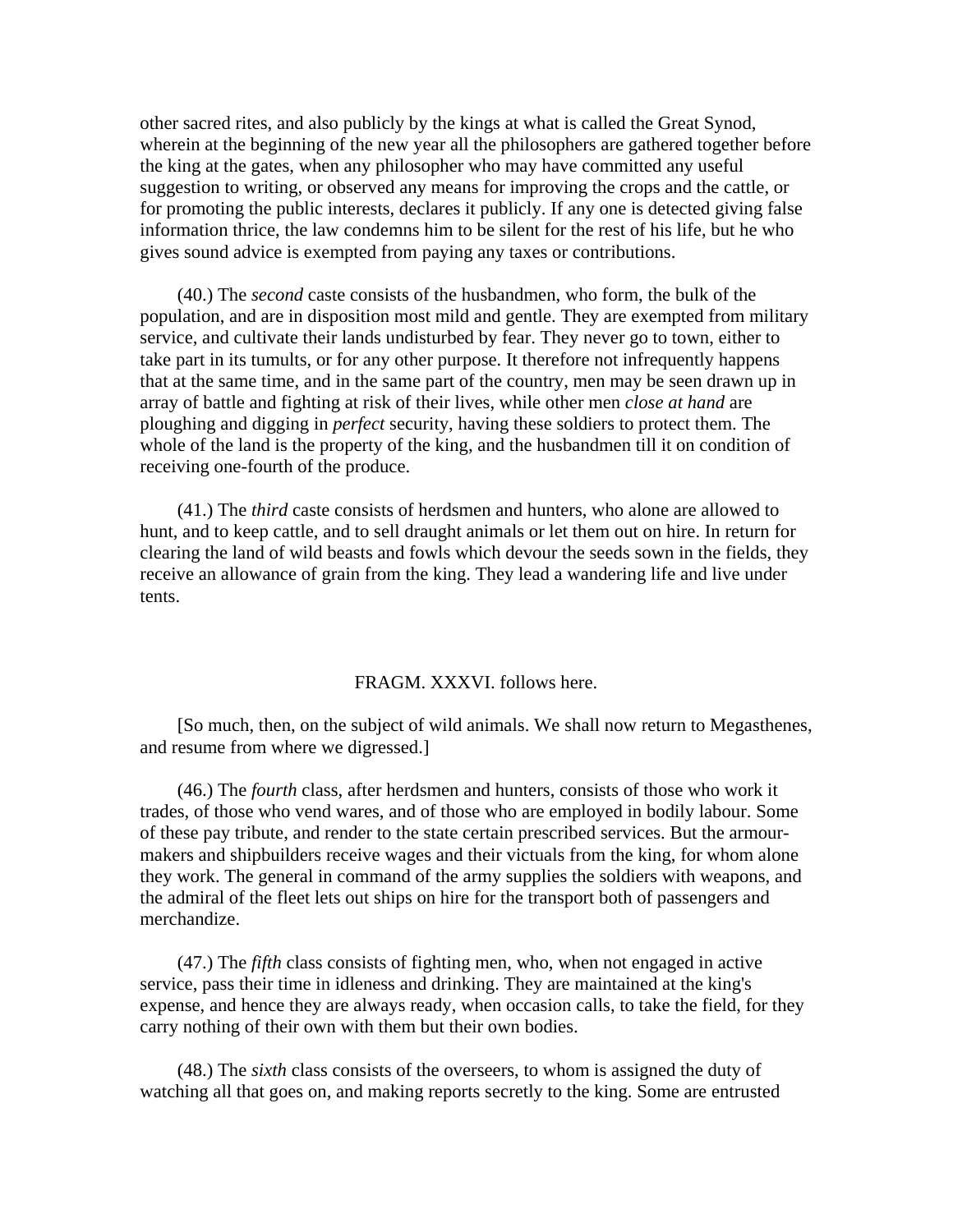with the inspection of the city, and others with that of the army. The former employ as their coadjutors the courtezans of the city, and the latter the courtezans of the camp. The ablest and most trustworthy men are appointed to fill these offices.

 The *seventh* class consists of the councillors and assessors of the king. To them belong the highest posts of government, the tribunals of justice, and the general administration of public affairs. No one is allowed to marry out of his own caste, or to exchange one profession or trade for another, or to follow more than one business. An exception is made in favour of the philosopher, who for his virtue is allowed this privilege.

#### FRAGM. XXXIV.

Strab. XV. 1. 50-52,--pp. 707-709.

*Of the administration of public affairs.* 

*Of the use of Horses and Elephants.* 

(Fragm*.* XXXIII*.* has preceded this*.)*

 (50.) Of the great officers of state, some have charge of the market, others of the city, others of the soldiers. Some superintend the rivers, measure the land, as is done in Egypt, and inspect the sluices by which water is let out from the main canals into their branches, so that every one may have an equal supply of it. The same persons have charge also of the huntsmen, and are entrusted with the power of rewarding or punishing them according to their deserts. They collect the taxes, and superintend the occupations connected with land; as those of the woodcutters, the carpenters, the blacksmiths, and the miners. They construct roads, and at every ten stadia set up a pillar to show the by-roads and distances. Those who have charge of the city are divided into six bodies of five each. The members of the first look after everything relating to the industrial arts. Those of the second attend to the entertainment of foreigners. To these they assign lodgings, and they keep watch over their modes of life by means of those persons whom they give to them for assistants. They escort them on the way when they leave the country, or, in the event of their dying, forward their property to their relatives. They take care of them when they are sick, and if they die bury them. The third body consists of those who inquire when and how births and deaths occur, with the view not only of levying a tax, but also in order that births and deaths among both high and low may not escape the cognizance of Government. The fourth class superintends trade and commerce. Its members have charge of weights and measures, and see that the products in their season are sold by public notice. No one is allowed to deal in more than one kind of commodity unless he pays a double tax. The fifth class supervises manufactured articles, which they sell by public notice. What is new is sold separately from what is old, and there is a fine for mixing the two together. The sixth and last class consists of those who collect the tenths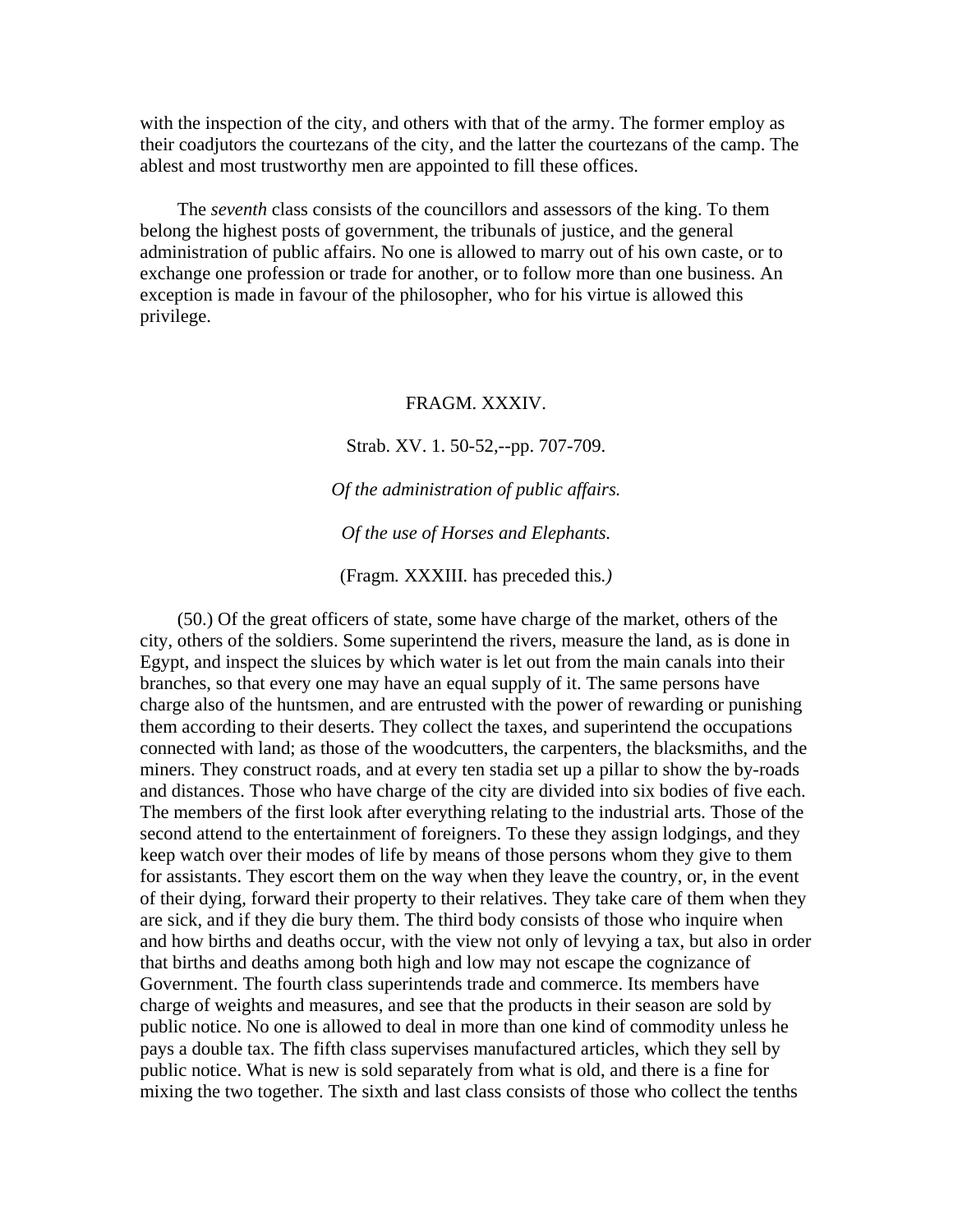of the prices of the articles sold. Fraud, in the payment of this tax is punished with death. Such are the functions which these bodies separately discharge. In their collective capacity they have charge both of their special departments, and also of matters affecting the general interest, as the keeping of public buildings in proper repair, the regulation of prices, the care of markets, harbours, and temples. Next to the city magistrates there is a third governing body, which directs military affairs. This also consists of six divisions, with five members to each. One division is appointed to cooperate with the admiral of the fleet, another with the superintendent of the bullock-trains which are used for transporting engines of war, food for the soldiers, provender for the cattle, and other military requisites. They supply servants who beat the drum, and others who carry gongs; grooms also for the horses, and mechanists and their assistants. To the sound of the gong they send out foragers to bring in grass, and by a system of rewards and punishments ensure the work being done with despatch and safety. The third division has charge of the foot-soldiers, the fourth of the horses, the fifth of the war-chariots, and the sixth of the elephants. There are royal stables for the horses and elephants, and also a royal magazine for the arms, because the soldier has to return his arms to the magazine, and his horse and his elephant to the stables. They use the elephants without bridles. The chariots are drawn on the march by oxen, but the horses are led along by a halter, that their legs may not be galled and inflamed, nor their spirits damped by drawing chariots. In addition to the charioteer, there are two fighting men who sit up in the chariot beside him. The warelephant carries four men--three who shoot arrows, and the driver. (Fragm. XXVII follows.)

## FRAGM. XXXV.

### Aelian, *Hist. Anim.* XIII. 10.

### *Of the use of Horses and Elephants.*

#### Cf. Fragm. XXXIV. 13-15.

 When it is said that an Indian by springing forward in front of a horse can check his speed and hold him back, this is not true of all Indians, but only of such as have been trained from boyhood to manage horses; for it is a practice with them to control their horses with bit and bridle, and to make them move at a measured pace and in a straight course. They neither, however, gall their tongue by the use of spiked muzzles, nor torture the roof of their mouth. The professional trainers break them in by forcing them to gallop round and round in a ring, especially when they see them refractory. Such as undertake this work require to have a strong hand as well as a thorough knowledge of horses. The greatest proficients test their skill by driving a chariot round and round in a ring; and in truth it would be no trifling feat to control with ease a team of four high-mettled steeds when whirling round in a circle. The chariot carries two men who sit beside the charioteer. The war-elephant, either in what is called the tower, or on his bare back in sooth, carries three fighting men, of whom two shoot from the side, while one shoots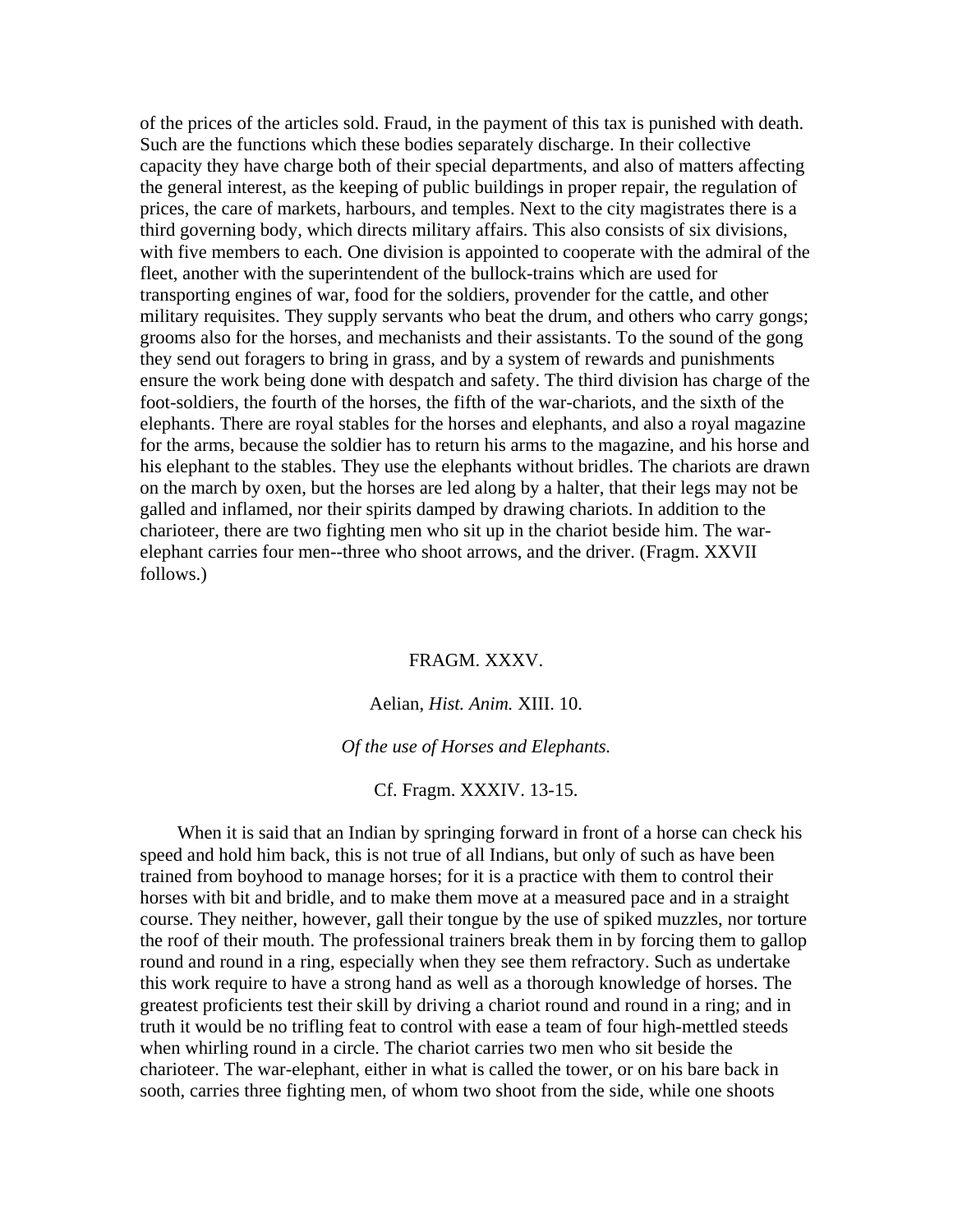from behind. There is also a fourth man, who carries in his hand the goad wherewith he guides the animal, much in the same way as the pilot and captain of a ship direct its course with the helm.

## FRAGM. XXXVI.

Strab. XV. 1. 41-43,--pp. 704-705.

## *Of Elephants.*

#### Conf. Epit. 54-56.

### (Fragm. XXXIII. 6 has preceded this.)

 A private person is not allowed to keep either a horse or an elephant. These animals are held to be the special property of the king, and persons are appointed to take care of them. The manner of hunting the elephant is this. Round a bare patch of ground is dug a deep trench about five or six stadia in extent, and over this is thrown a very narrow bridge which gives access to the enclosure. Into this enclosure are introduced three or four of the best-trained female elephants. The men themselves lie in ambush in concealed huts. The wild elephants do not approach this trap in the daytime, but they enter it at night, going in one-by-one. When all have passed the entrance, the men secretly close it up; then, introducing the strongest of the tame fighting elephants, they fight it out with the wild ones, whom at the same time they enfeeble with hunger. When the latter are now overcome with fatigue, the boldest of the drivers dismount unobserved, and each man creeps under his own elephant, and from this position creeps under the belly of the wild elephant and ties his feet together. When this is done they incite the tame ones to beat those whose feet are tied till they fall to the ground. They then bind the wild ones and the tame ones together neck to neck with thongs of raw ox-hide. To prevent them shaking themselves in order to throw off those who attempt to mount them, they make cuts all round their neck and then put thongs of leather into the incisions so that the pain obliges them to submit to their fetters and to remain quiet. From the number caught they reject such as are too old or too young to be serviceable, and the rest they lead away to the stables. Here they tie their feet one to another, and fasten their necks to a firmly fixed pillar, and tame them by hunger. After this they restore their strength with green reeds and grass. They next teach them to be obedient, which they effect by soothing them, some by *coaxing* words, and others by songs and the music of the drum. Few of them are found difficult to tame, for they are naturally so mild and gentle in their disposition that they approximate to rational creatures. Some of them take up their drivers when fallen in battle, and carry them off in safety from the field. Others, when their masters have sought refuge between their forelegs, have fought in their defence and saved their lives. If in a fit of anger they kill either the man who feeds or the man who trains them, they pine so much for their loss that they refuse to take food, and sometimes die of hunger.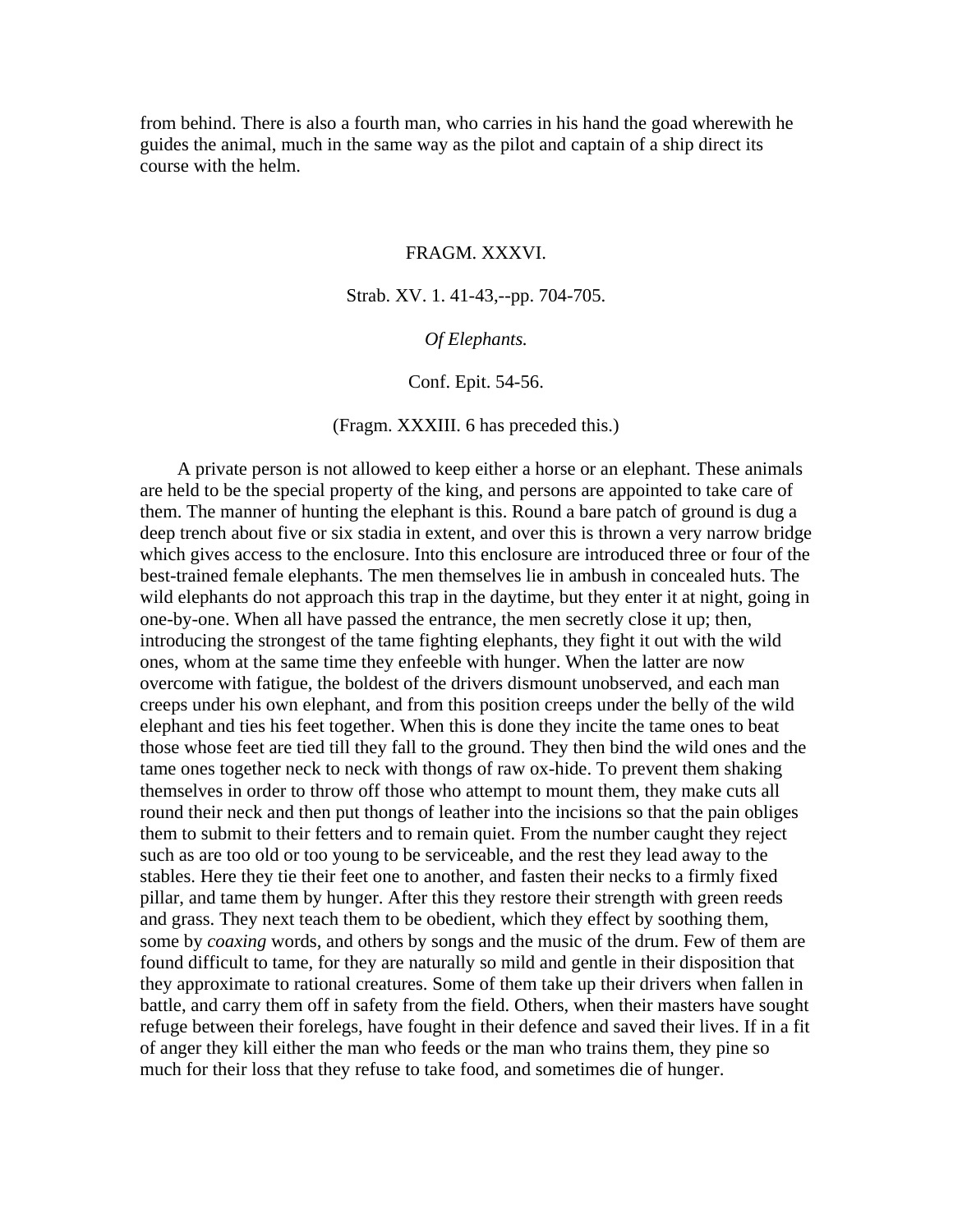They copulate like horses, and the female casts her calf chiefly in spring. It is the season for the male, when he is in heat and becomes ferocious. At this time he discharges a fatty substance through an orifice near the temples. It is also the season for the females, when the corresponding passage opens. They go with young for a period which varies from sixteen to eighteen months. The dam suckles her calf for six years. Most of them live as long as men who attain extreme longevity, and some live over two hundred years. They are liable to many distempers, and are not easily cured. The remedy for diseases of the eye is to wash it with, cows' milk. For most of their other diseases draughts of black wine are administered to them. For the cure of their wounds they are made to swallow butter, for this draws out iron. Their sores are fomented with swine's flesh.

### FRAGM. XXXVII

Arr. *Ind.* ch. 13-14.

(Fragm. XXXII comes before this.)

(See the translation of Arrian's *Indika*.)

[FRAGM. XXXVII B.]

Aelian, *Hist. Anim.* XII. 44.

*Of Elephants.* 

(Cf. Fragm. XXXVI. 9-10 and XXXVII. 9-10 *init.* c. XIV.).

 In India an elephant if caught when full-grown is difficult to tame, and longing for freedom thirsts for blood. Should it be bound in chains, this exasperates it still more, and it will not submit to a master. The Indians, however, coax it with food, and seek to pacify it with various things for which it has a liking, their aim being to fill its stomach and to soothe its temper. But it is still angry with them, and takes no notice of them. To what device do they then resort? They sing to it their native melodies, and soothe it with the music of an instrument in common use *which has four strings* and is called a *skindapsos.*  The creature now pricks up its ears, yields to the soothing strain, and its anger subsides. Then, though there is an occasional outburst of its suppressed passion, it gradually turns its eye to its food. It is then freed from its bonds, but does not seek to escape, being enthralled with the music. It even takes food eagerly, and, like a luxurious guest riveted to the festive board, has no wish to go, from its love of the music.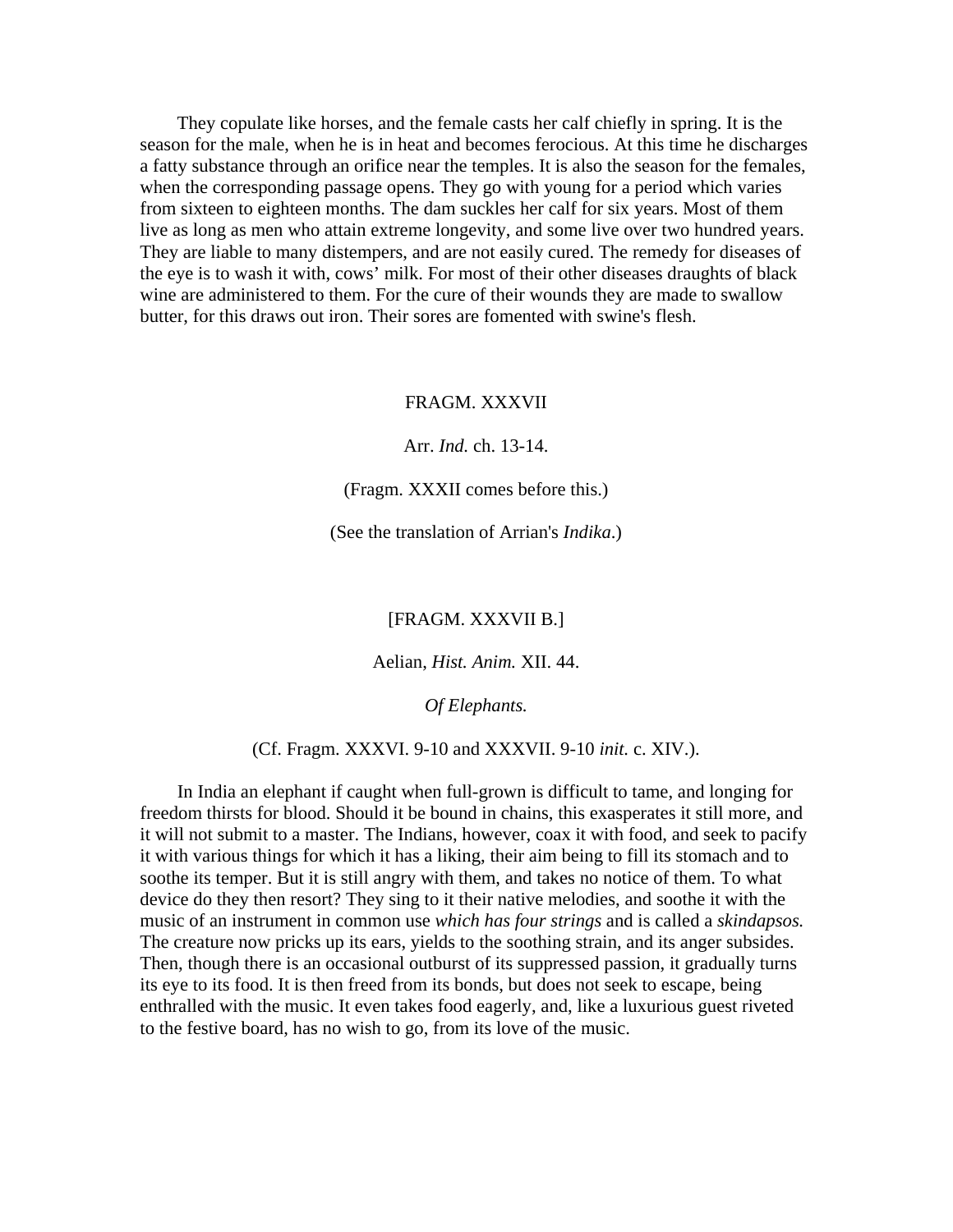#### FRAGM. XXXVIII.

#### Aelian, *Hist. Anim.* XIII. 7.

#### *Of the diseases of Elephants.*

(Cf. Fragm. XXXVI. 15 and XXXVII 15.)

 The Indians cure the wounds of the elephants which they catch, in the manner following:--

 They treat them in the way in which, as good old Homer tells us, Patroklos treated the wound of Euryplyos,--they foment them with lukewarm water. After this they rub them over with butter, and if they are deep allay the inflammation by applying and inserting pieces of pork, hot but still retaining the blood. They cure ophthalmia with cows' milk, which is first used as a fomentation for the eye, and is then injected into it. The animals open their eyelids, and finding they can see better are delighted, and are sensible *of the benefit* like human beings. In proportion as their blindness diminishes their delight overflows, and this is a token that the disease has been cured. The remedy for other distempers to which they are liable is black wine; and if this potion fails to work a cure nothing else can save them.

#### FRAGM. XXXIX.

Strab. XV. 1. 44,--p. 706.

## *Of Gold-digging Ants.*

 Megasthenes gives the following account of these ants. Among the Derdai, a great tribe of Indians, who inhabit the mountains on the eastern borders, there is an elevated plateau about 3,000 stadia, in circuit. Beneath the surface there are mines of gold, and here accordingly are found the ants which dig for that metal. They are not inferior in size to wild foxes. They run with amazing speed, and live by the produce of the chase. The time when they dig is winter. They throw up heaps of earth, as moles do, at the mouth of the mines. The gold-dust has to be subjected to a little boiling. The people of the neighbourhood, coming secretly with beasts of burden, carry this off. If they came openly the ants would attack them, and pursue them if they fled, and would destroy both them and their cattle. So, to effect the robbery without being observed, they lay down in several different places pieces of the flesh of wild beasts, and when the ants are by this device dispersed they carry off the gold-dust. This they sell to any trader they meet with while it is still in the state of ore, for the art of fusing metals is unknown to them.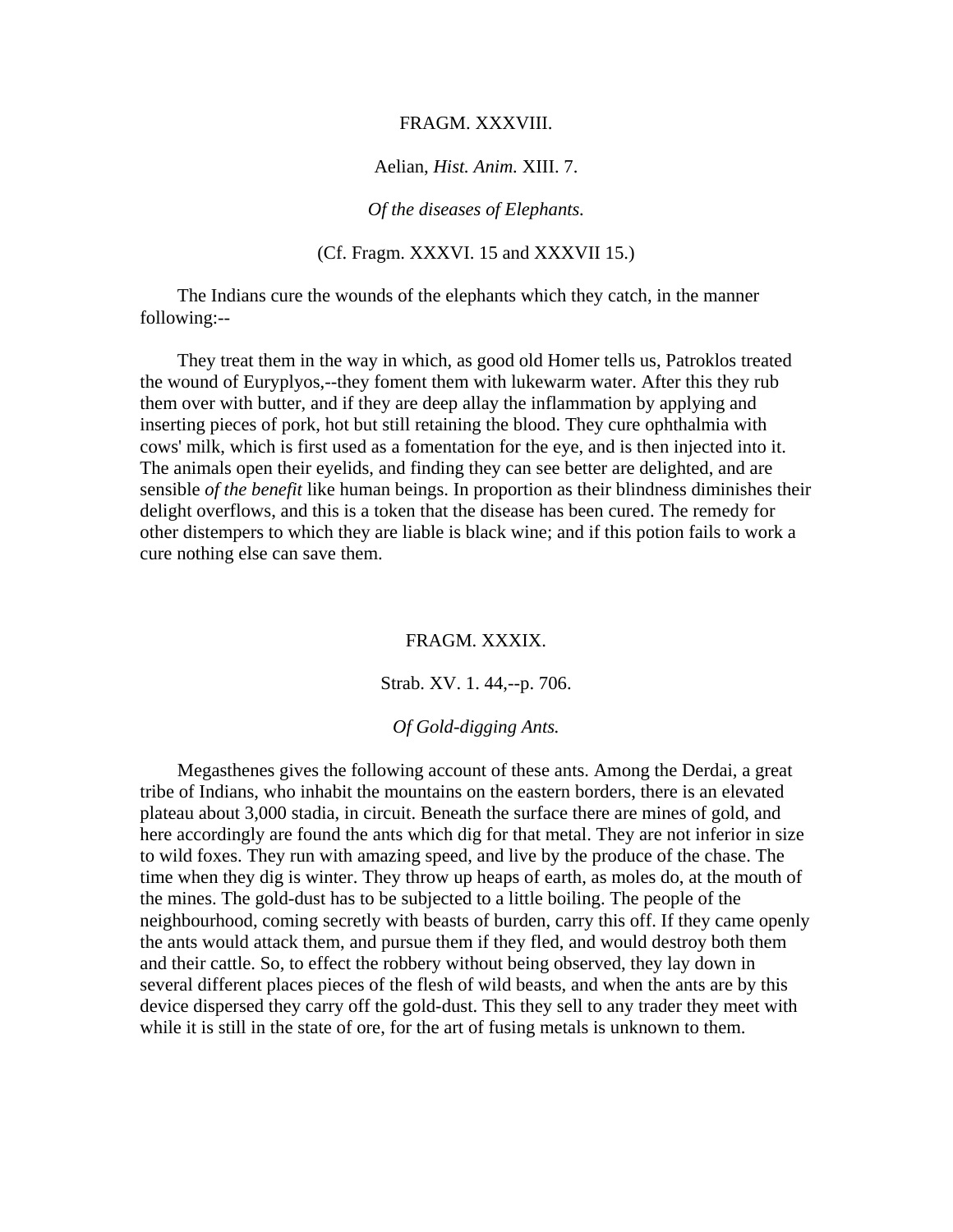## FRAGM. XL.

Arr. *Ind.* XV.5-7.

(See the translation of Arrian's *Indika*.)

[FRAGM. XL. B.]

Dio Chrysost. Or. 35,--p. 436, Morell.

*Of Ants which dig.for gold.*

(Cf. Fragm. XXXIV. and XL.)

 They get the gold from ants. These creatures are larger than foxes, but are in other respects like the ants of our own country. They dig holes in the earth like other ants. The heap which they throw up consists of gold the purest and brightest in all the world. The mounds are piled up close to each other in regular order like hillocks of gold dust, whereby all the plain is made effulgent. It is difficult, therefore, to look towards the sun, and many who have attempted to do this have thereby destroyed their eyesight. The people who are next neighbours to the ants, with a view to plunder these heaps, cross the intervening desert, which is of no great extent, mounted on wagons to which they have yoked their swiftest h6rses. They arrive at noon, a time when the ants have gone underground, and at once seizing the booty make off at full speed. The ants, on learning what has been done, pursue the fugitives, and overtaking them fight with them till they conquer or die, for of all animals they are the most courageous. It hence appears that they understand the worth of gold, and that they will sacrifice their lives rather than part with it.

#### FRAGM. XLI Strab. XV. 1. 58-60,--pp. 711-714.

*Of the Indian Philosophers.* 

(Fragm. XXIX. has preceded this.)

 (58.) Speaking of the philosophers, he (Megasthenes) says that such of them as live, on the mountains are worshippers of Dionysos, showing as proofs *that he had come among them* the wild vine, which grows in their country only, and the ivy, and the laurel, and the myrtle, and the box-tree, and other evergreens, none of which are found beyond the Euphrates, except a few in parks, which it requires great care to preserve. They observe also certain customs which are Bacchanalian. Thus they dress in muslin, wear the turban, use perfumes array themselves in garments dyed of bright colours; and their kings, when they appear in public, are preceded by the music of drums and gongs. But the, philosophers who live on the plains worship Herakles. [These accounts are fabulous,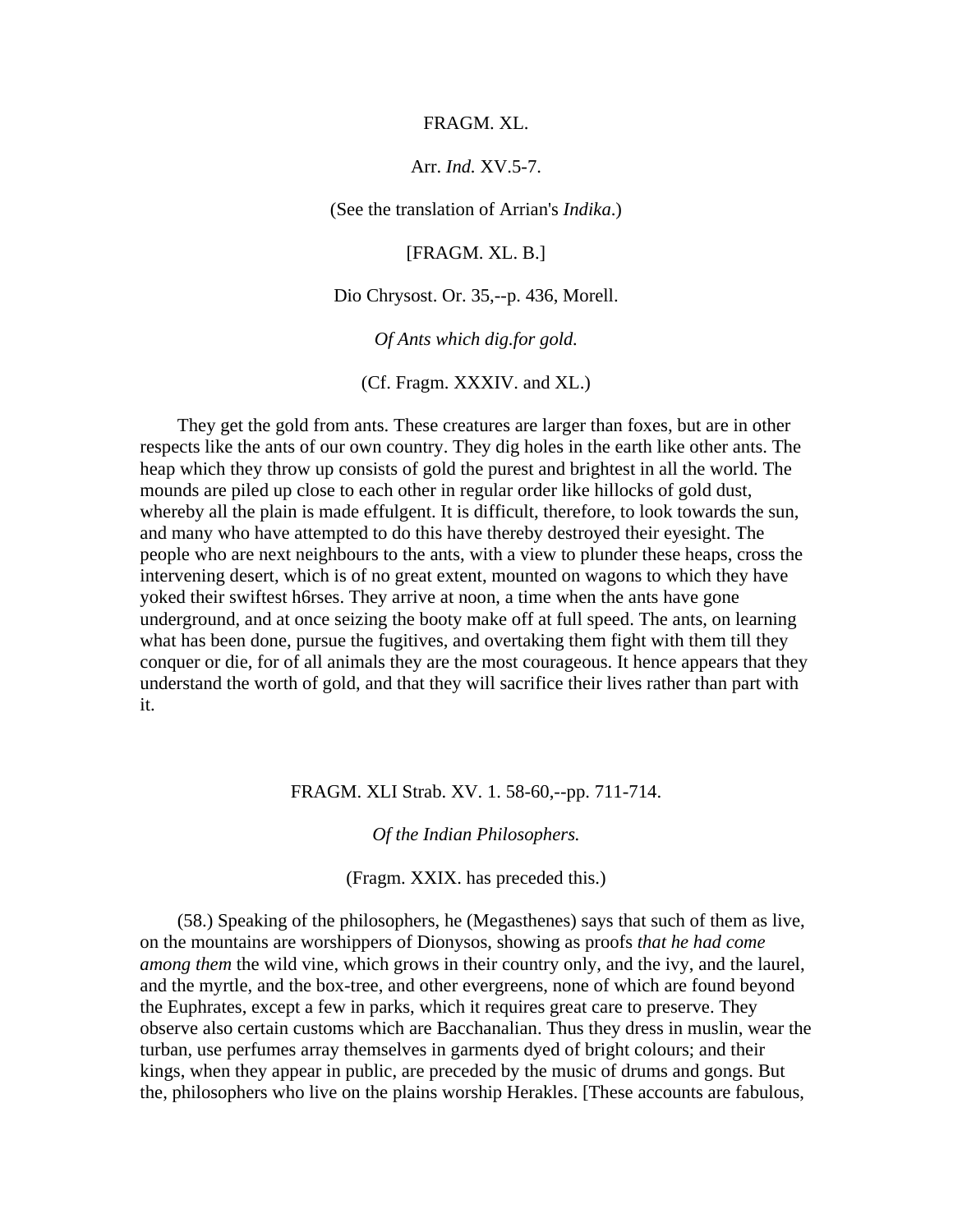and are impugned by many writers, especially what is said about the vine and wine. For the greater part of Armenia, and the whole of Mesopotamia and Media, onwards to Persia and Karmania, lie beyond the Euphrates, and throughout a great part of each of these countries good vines grow, and good wine is produced.]

 (69.) Megasthenes makes a different division of the philosophers, saying that they are of two kinds--one of which he calls the Brachmanes, and the other the Sarmanes. The Brachmanes are best esteemed, for they are more consistent in their opinions. From the time of their conception in the womb they are under the guardian care of learned men, who go to the mother and, under the pretence of using some incantations for the welfare of herself and her unborn babe, in reality give her prudent hints and counsels. The women who listen most willingly are thought to be the most fortunate in their children. After their birth the children are under the care of one person after another, and as they advance in age each succeeding master is more accomplished than his predecessor. The philosophers have their abode in a grove in front of the city within a moderate-sized enclosure. They live in a simple style, and lie on beds of rushes or (deer) skins. They abstain from animal food and sexual pleasures, and spend their time in listening to serious discourse, and in imparting their knowledge to such as will listen to them. The hearer is not allowed to speak, or even to cough, and much less to spit, and if he offends in any of these ways he is cast out from their society that very day, as being a man who is wanting in self-restraint. After living in this manner for seven-and-thirty years, each individual retires to his own property, where he lives for the rest of his days in ease and serenity. They then array themselves in fine muslin, and wear a few trinkets of gold on their fingers and in their ears. They eat flesh, but not that of animals employed in labour. They abstain from hot and highly seasoned food. They marry as many wives as they please, with a view to have numerous children, for by having many wives greater advantages are enjoyed, and, since they have no slaves, they have more need to have children around them to attend to their wants. The Brachmanes do not communicate a knowledge of philosophy to their wives, lest they should, divulge any of the forbidden mysteries to the profane if they became depraved, or lest they should, desert them if they became good philosophers: far no one who despises pleasure and pain, as well as life and death, wishes to be in subjection to another, but this is characteristic both of a good man and of a good woman. Death is with them a very frequent subject of discourse. They regard this life as, so to speak, the time when the child within the womb becomes mature, and death as a birth into a real and happy life for the votaries of philosophy. On this account they undergo much, discipline as a preparation for death. They consider nothing that befalls men to be either good or bad, to suppose otherwise being a dream-like illusion, else how could some be affected with sorrow, and others with pleasure, by the very same things, and how could the same things affect the same individuals at different times with these opposite emotions? Their ideas about physical phenomena, the same author tells us, are very crude, for, they are better in their actions than in their reasonings, inasmuch as their belief is in great measure based upon fables; yet on many points their opinions coincide with those of the Greeks, for like them they say that the world had a beginning, and is liable to destruction, and is in shape spherical, and that the Deity who made it, and who governs it, is diffused through all its parts. They hold that various first principles operate in the universe, and that water was the principle employed in the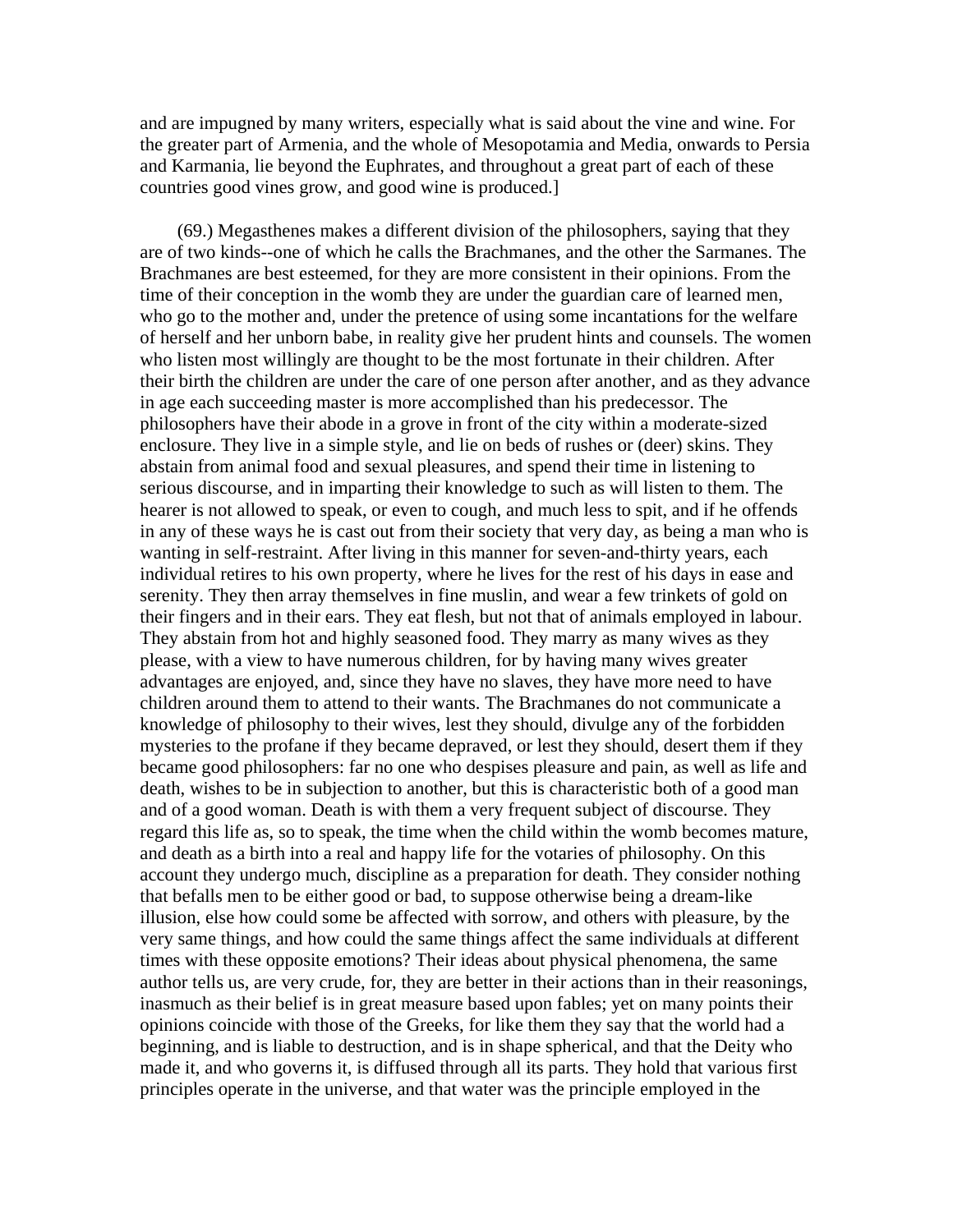making of the world. In addition to the four elements there is a fifth agency, from which the heaven and the stars were produced. The earth is placed in the centre of the universe. Concerning generation, and the nature of the soul, and many other subjects, they express views like those maintained by the Greeks. They wrap up their doctrines about immortality and future judgment, and kindred topics, in allegories, after the manner of Plato. Such are his statements regarding the Brachmanes.

 (60.) Of the Sarmanes he tells us that those who are held in most honour are called the Hylobioi. They live in the woods, where they subsist on leaves of trees and wild fruits, and wear garments made from the bark of trees. They abstain from sexual intercourse and from wine. They communicate with the kings, who consult them by messengers regarding the causes of things, and who through them worship and supplicate the deity. Next in honour to the Hylobioi are the physicians, since they are engaged in the study of the nature of man. They are simple in their habits, but do not live in the fields. Their food consists of rice and barley-meal, which they can always get for the mere asking, or receive from those who entertain them as guests in their houses. By their knowledge of pharmacy they can make marriages fruitful, and determine the sex of the offspring. They effect cures rather by regulating diet than by the use of medicines. The remedies most esteemed are ointments and plasters. All others they consider to be in a great measure pernicious in their nature. This class and the other class practise fortitude, both by undergoing active toil, and by the endurance of pain, so that they remain for a whole day motionless in one fixed attitude.

 Besides these there are diviners and sorcerers, and adepts in the rites and customs relating to the dead, who go about begging both in villages and towns. Even such of them as are of superior culture and refinement inculcate such superstitions regarding Hades as they consider favourable to piety and holiness of life. Women pursue philosophy with some of them, but abstain from sexual intercourse.

#### FRAGM. XLII.

#### Clem. Alex. *Strom*. I. p. 305 D (ed. Colon. 1688).

 That the Jewish race is by far the oldest of all these, and that their philosophy, which has been committed to writing, preceded the philosophy of the Greeks, Philo the Pythagorean shows by many arguments, as does also Aristoboulos the Peripatetic, and many others, whose names I need not waste time in enumerating. Megasthenes, the author of a work *on India*, who lived with Seleukos Nikator, writes most clearly on this point, and his words are these:-- "*All that has been said regarding nature by the ancients is asserted also by philosophers out of Greece, on the one part in India by the Brachmanes, and on the other in Syria by the people called the Jews."*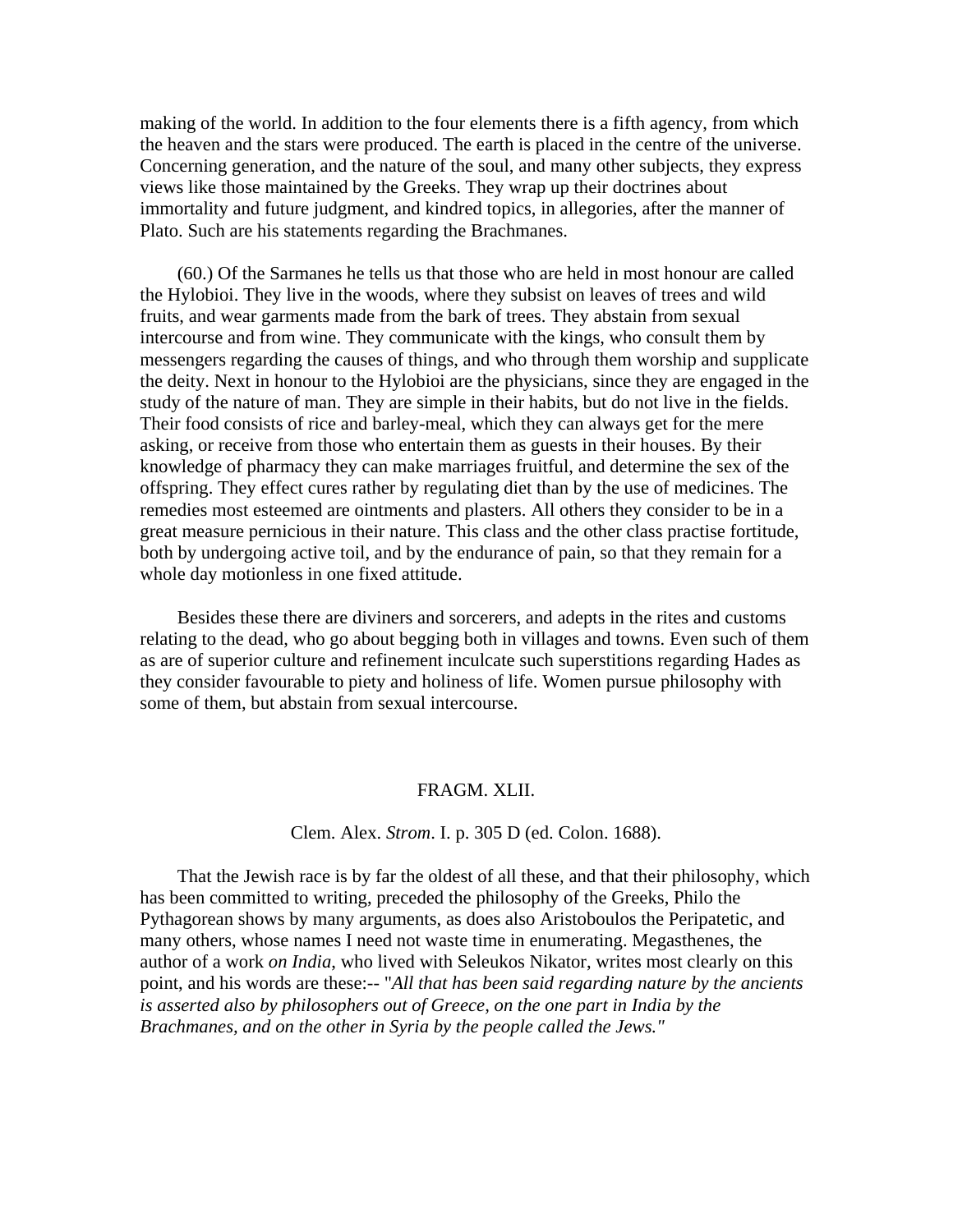#### FRAGM. XLII. B.

Euseb. *Praep. Ev.* IX. 6,--pp. 410 C, D (ed. Colon. 1688).

### *Ex* Clem. Alex.

Again, in addition to this, further on he writes thus:

 "Megasthenes, the writer who lived with Seleukos Nikator, writes most clearly on this point and to this effect:--'All that has been said,'" &c.

### FRAGM. XLII. C.

Cyrill. Contra Julian. IV. (Opp. ed. Paris, 1638, T. VI. p. 134 Al. Ex Clem. Alex.)

 Aristoboulos the Peripatetic somewhere writes to this effect:--"All that has been said," &c.

### FRAGM. XLIII.

Clem. Alex. Strom. I. p. 305, A, B (ed. Colon. 1688).

*Of the Philosophers of India*.

 [Philosophy, then; with all its blessed advantages to man, flourished long ages ago among the barbarians, diffusing its light among the Gentiles, and eventually penetrated into Greece. Its hierophants were the prophets among the Egyptians, the Chaldaeans among the Assyrians, the Druids among the Gauls, the Sarmanaeans who were the philosophers of the Baktrians and the Kelts, the Magi among the Persians, who, as you know, announced beforehand the birth of the Saviour, being led by a star till they arrived in the land of Judaea, and among the Indians the Gymnosophists, and other philosophers of barbarous nations.]

 There are two sects of these Indian philosophers--one called the Sarmanai and the other the.Brachmanai. Connected with the Sarmanai are the philosophers called the Hylobioi, who neither live in cities nor even in houses. They clothe themselves with the bark of trees, and subsist upon acorns, and drink water by lifting it to their mouth with their hands. They neither marry nor beget children [like those ascetics of our own day called the Enkratetai. Among the Indians are those philosophers also who follow the precepts of Boutta, whom they honour as a god on account of his extraordinary sanctity.]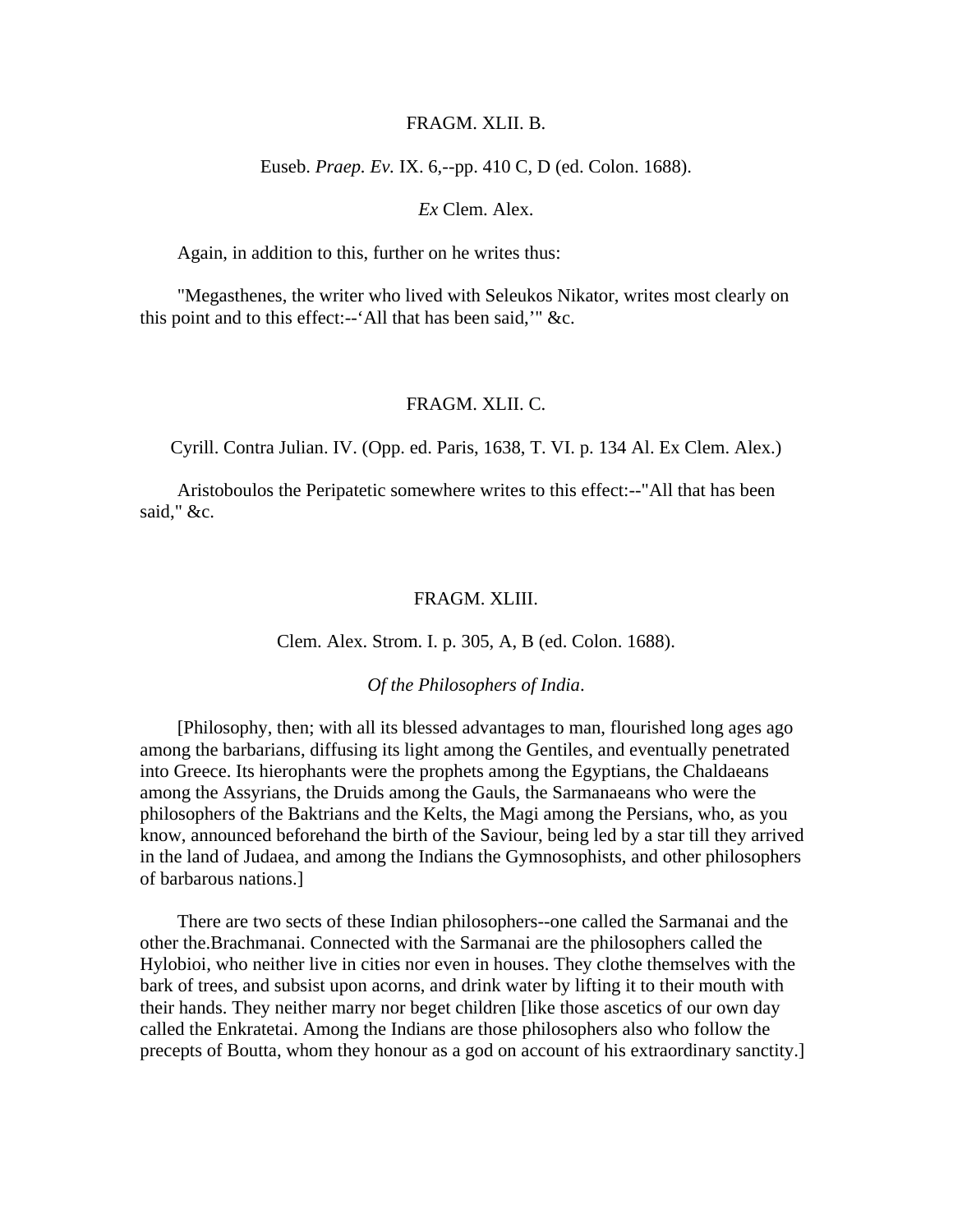#### FRAGM. XLIV.

#### Strab. XV. 1. 68,--p. 718.

#### *Of Kalanos and Mandanis.*

 Megasthenes, however, says that self-destruction is not a dogma of the philosophers, but that such as commit the act are regarded as foolhardy, those naturally of a severe temper stabbing themselves or casting themselves down a precipice, those averse to pain drowning themselves, those capable of enduring pain strangling themselves, and those of ardent temperaments throwing themselves into the fire. Kalanos was a man of this stamp. He was ruled by his passions, and became a slave to the table of Alexander. He is on this account condemned by his countrymen, but Mandanis is applauded because when messengers from Alexander invited him to go to the son of Zeus, with the promise of gifts if he complied, and threats of punishment if he refused, he did not go. Alexander, he said, was not the son of Zeus, for he was not so much as master of the larger half of the world. As for himself, he wanted none of the gifts of a man whose desires nothing could satiate; and as for his threats he feared them not: for if he lived, India would supply him with food enough, and if he died, he would be delivered from the body of flesh now afflicted with age, and would be translated to a better and a purer life. Alexander expressed admiration of the man, and let him have his own way.

## FRAGM. XLV.

### Arr. VIL ii. 3-9.

(See the translation of Arrian's *Indika*.)

#### BOOK IV.

#### FRAGM. XLVI.

Strab. XV. I 6-8,--pp. 686-688.

 *That the Indians had never been attacked by others, nor had themselves attacked others.* 

#### (Cf. Epit. 23.)

 6. But what just reliance can we place on the accounts of India from such expeditions as those of Kyros and Semiramis? If Megasthenes concurs in this view, and recommends his readers to put no faith in the ancient history of India. Its people, he says,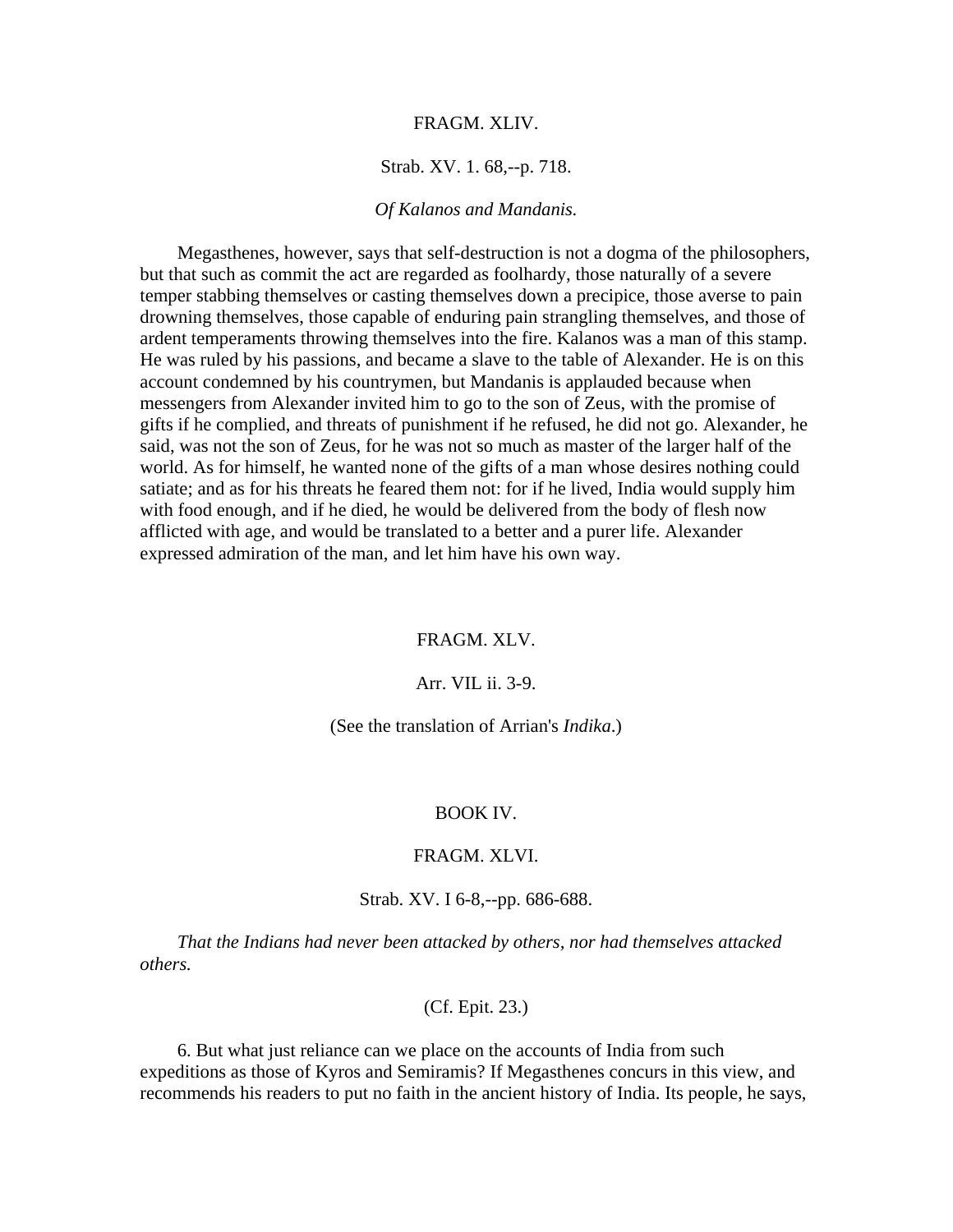never sent an expedition abroad, nor was their country ever invaded and conquered except by Herakles and Dionysos in old times*,* and by the Makedonians in our own. Yet Sesostris the Egyptian and Tearkon the Ethiopian advanced as far as Europe. And Nabukodrosor, who is more renowned among the Chaldaeans than even Herakles among the Greeks, carried his arms to the Pillars, which Tearkon also reached, while Sesostris penetrated from lberia even into Thrace and Pontos. Besides these there was Idanthyrsos the Skythian, who overran Asia as far as Egypt. But not one of these great conquerors approached India, and Semiramis, who meditated its conquest, died before the necessary preparations were undertaken. The Persians indeed summoned the Hydrakai from India to serve as mercenaries, but, they did not lead an army into the country, and only approached its borders when Kyros marched against the Massagetai.

#### *Of Dionysos and Herakles*

 7. The accounts about Herakles and Dionysos, Megasthenes and some few authors with him consider entitled to credit, [but the majority, among whom is Eratosthenes, consider them incredible and fabulous, like the stories current among the Greeks.]

 8. On such grounds they called a particular race of people Nyssaians, and their city Nyssa*,* which Dionysos had founded, and the mountain which rose above the city Meron, assigning as their reason for bestowing these names that ivy grows there, and also the vine, although its fruit does not come to perfection, as the clusters, on account of the heaviness of the rains, fall off the trees before ripening. They further called the Oxydrakai descendants of Dionysos, because the vine grew in their country, and their processions were conducted with great pomp, and their kings on going forth to war and on other occasions marched in Bacchic fashion, with drums beating, while they were dressed in gay coloured robes, which is also a custom among other Indians. Again, when Alexander had captured at the first assault the rock called Aornos, the base of which is washed by the Indus near its source, his followers, magnifying the affair, affirmed that Herakles had thrice assaulted the same rock and had been thrice repulsed. They said also that the Sibae were descended from those who accompanied Herakles on his expedition, and that they preserved badges of their descent, for they wore skins like Herakles, and carried clubs, and branded the mark of a cudgel on their oxen and mules. In support of this story they turn to account the legends regarding Kaukasos and Prometheus by transferring them hither from Pontos, which they did on the slight pretext that they had seen a sacred cave among the Paropamisadae. This they declared was the prison of Promestheus, whither Herakles had come to effect his deliverance, and that this was the Kaukasos, to which the Greeks represent Prometheus as having been bound.

## FRAGM. XLVII.

Arr. *Ind*. V. 4-12.

(See the translation of Arrian's *Indika*.)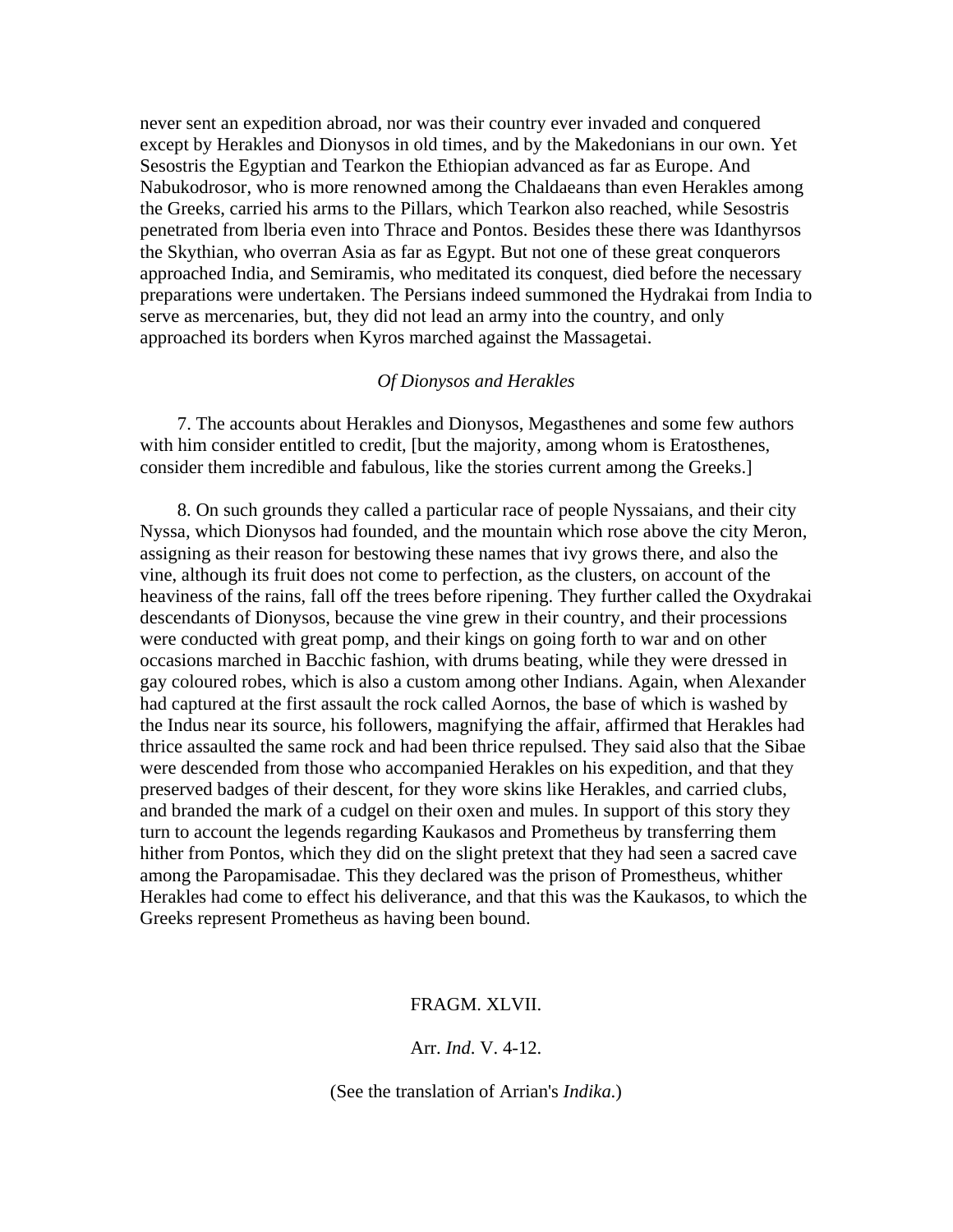## FRAGM. XLVIII.

### Josephus Contra Apion. I. 20 (T. II p. 451, Havere.)

## *Of Nabuchodrosor.*

(Cf. Fragm. XLVI. 2.)

 Megasthenes also expresses the same opinion in the fourth book of his *Indika,* where he endeavours to show that the aforesaid king of the Babylonians (Nabouchodonosor) surpassed Herakles in courage and the greatness of his achievements, by telling us that he conquered even Iberia.

#### FRAGM. XLVIIL B.

### Joseph. *Ant. Jud*. X. ii. 1 (T. I p. 533, Havere.)

 [In this place (Nabouchodonosor) erected also of stone elevated places for walking about on, which had to the eye the appearance of mountains, and were so contrived that they were planted with all sorts of trees, because his wife, who had been bred up in the land of Media, wished her surroundings to be like those of her early home.] Megasthenes also, in the fourth book of his *Indika,* makes mention of these things, and thereby endeavours to show that this king surpassed Herakles in courage and the greatness of his achievements, for he says that he conquered Libya and a great part of Iberia.

#### FRAGM. XLVIII. C.

#### Zonar. ed. Basil. 1557, T. I. p. 87.

 Among the many old historians who mention Nabouchodonosor, Josephos enumerates Berosos, Megasthenes, and Diokles.

## FRAGM. XLVIII. D.

G. Syncell. T. I. p. 419, ed. Benn. (p. 221 ed. Paris, p. 177 ed. Venet.)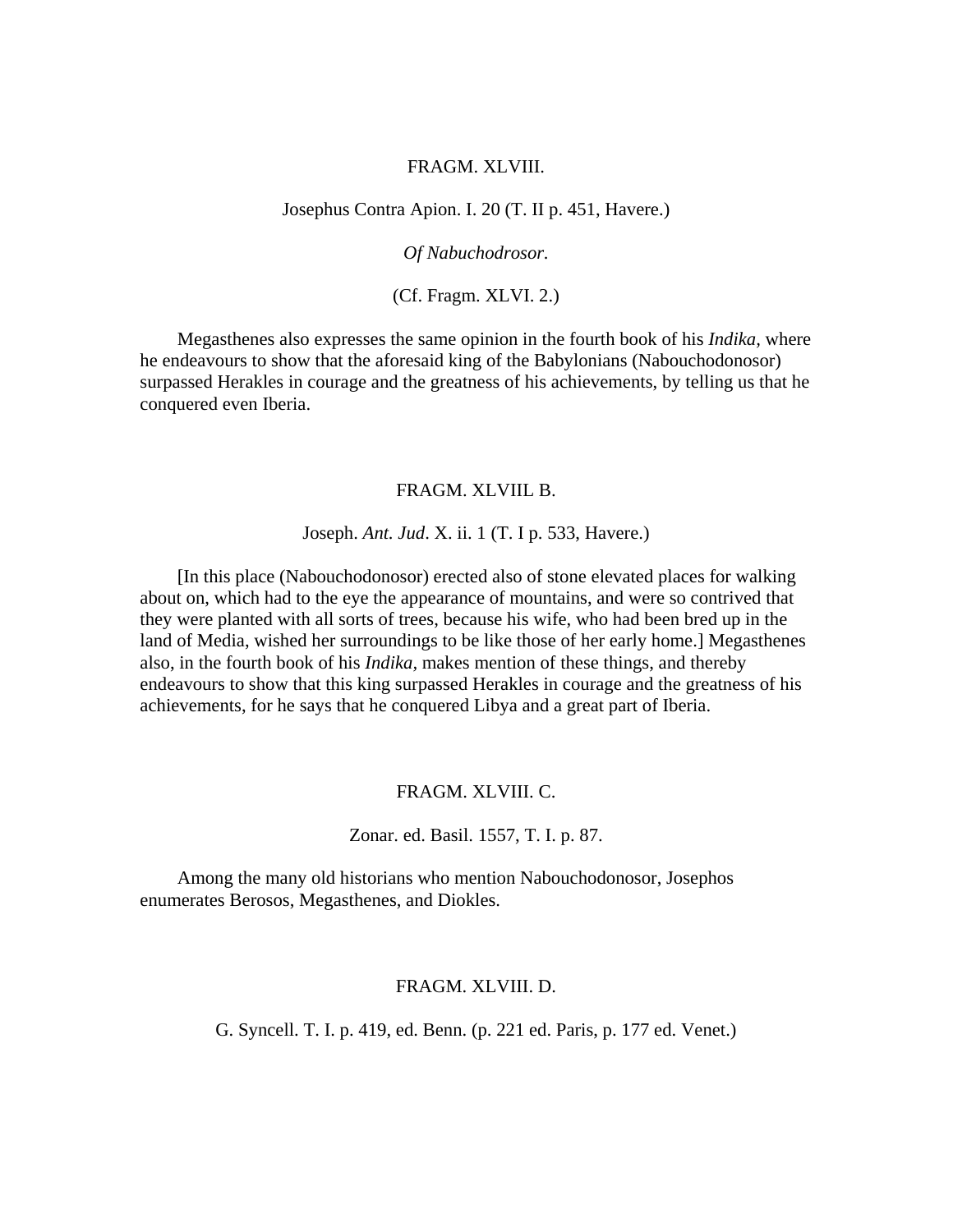Megasthenes, in his fourth book of the *Indika* represents Nabouchodonosor as mightier than Herakles, because with great courage and enterprise he conquered the greater part of Libya and lberia.

### FRAGM. XLIX.

Abyden. ap. *Euseb. Praep. Ev.* I. 41 (ed. Colon. 1688, p. 456 D)

*Of Nabouchodrosor.* 

 Megasthenes says that Nabouchodrosor, who was mightier than Herakles, undertook an expedition against Libya and Iberia, and that having conquered them he planted a colony of these people in the parts lying to the right of Pontos.

## FRAGM. L.

Arr. *Ind.* 7-9.

(See the translation of Arrian's *Indika*.)

## FRAGM. L. B.

## Plin. *Hist. Nat.* IX. 5

### *Of Pearls.*

 Some writers allege that in swarms of oysters, as among bees, individuals distinguished for size and beauty act as leaders. These are of wonderful cunning in preventing themselves being caught, and are eagerly sought for by the divers. Should they be caught, the others are easily enclosed in the nets as they go wandering about. They are then put into earthen pots, where they are buried deep in salt. By this process the flesh is all eaten away, and the hard concretions, which are the pearls, drop down to the bottom.

## FRAGM. LI.

Phlegon. Mirab. 33.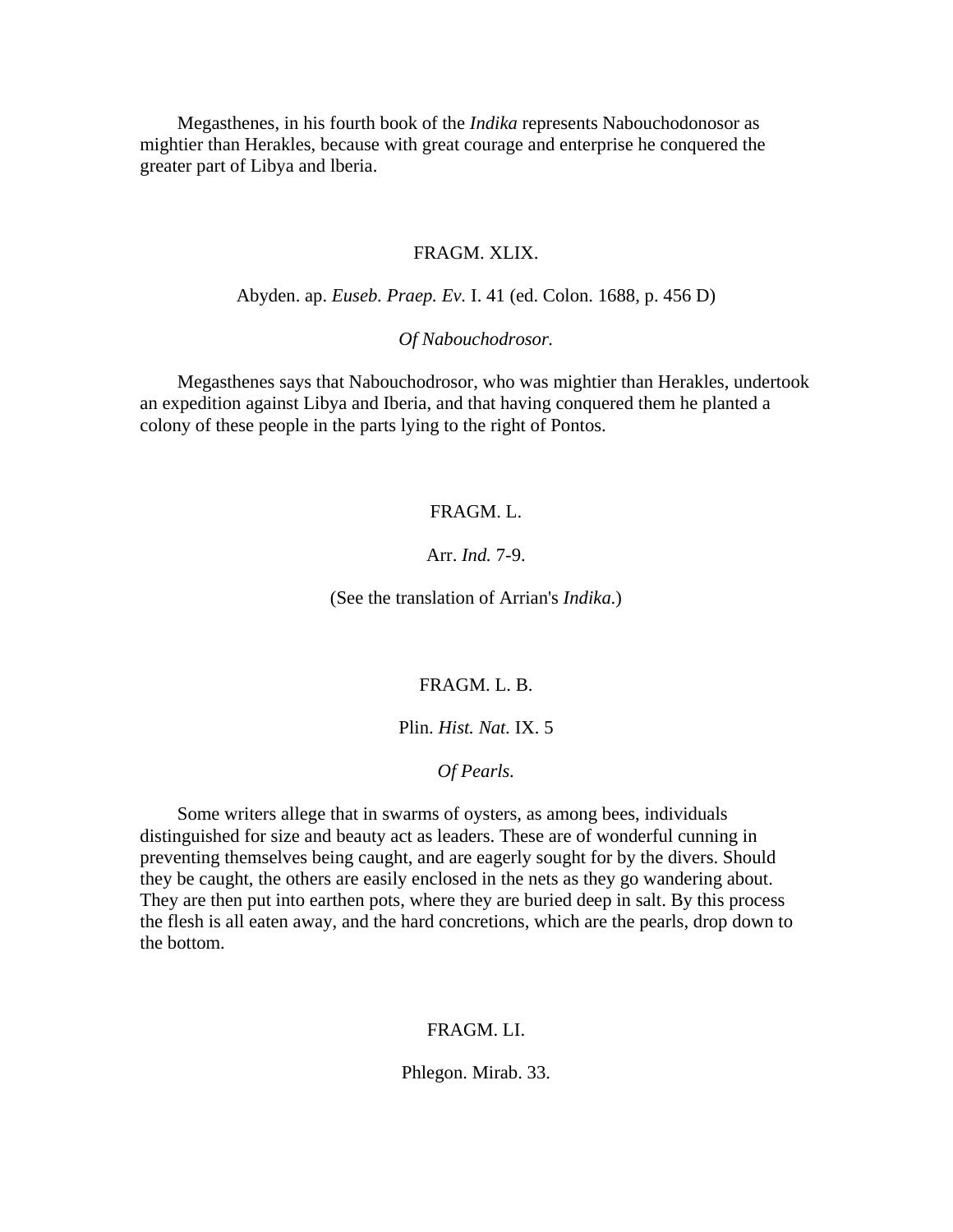#### *Of the Pandaian Land*.

(Cf. Fragm. XXX. 6.)

 Megasthenes says that the women of the Pandaian realm bear children when they are six years of age.

## FRAGM. L. C.

### Plin. *Hist. Nat.*VI. xxi. 4-5.

#### *Of the Ancient History of the Indians*.

 For the Indians stand almost alone among the nations in never having migrated from their own country. From the days of Father Bacchus to Alexander the Great, their kings are reckoned at 154, whose reigns extend over 6451 years and 3 months.

## Solin. 52. 5.

 Father Bacchus was the first who invaded India, and was the first of all who triumphed over the vanquished Indians. From him to Alexander the Great 6451 years are reckoned with 3 months additional, the calculation being made by counting the, kings who reigned in the intermediate period, to the number of 153.

### FRAGM. XLV.

## Arr. VII. ii. 3-9.

#### *Of Kalanos and Mandanis.*

 This shows that Alexander, notwithstanding the terrible ascendancy which the passion for glory had acquired over him, was not altogether without a perception of the things that are better; for when he arrived at Taxila and saw the Indian gymnosophists, a desire seized him to have one of these men brought into his presence, because he admired their endurance. The eldest of these sophists, with whom the others lived as disciples with a master, Dandamis by name, not only refused to go himself, but prevented the others going. He is said to have returned this for answer, that he also was the son of Zeus as much as Alexander himself was, and that he wanted nothing that was Alexander's (for he was well off in his present circumstances), whereas he saw those who were with him wandering over so much sea and land for no good got by it, and without any end coming to their many wanderings. He coveted, therefore, nothing Alexander had it in his power to give, nor, on the other hand, feared aught he could do to coerce him: for if he lived,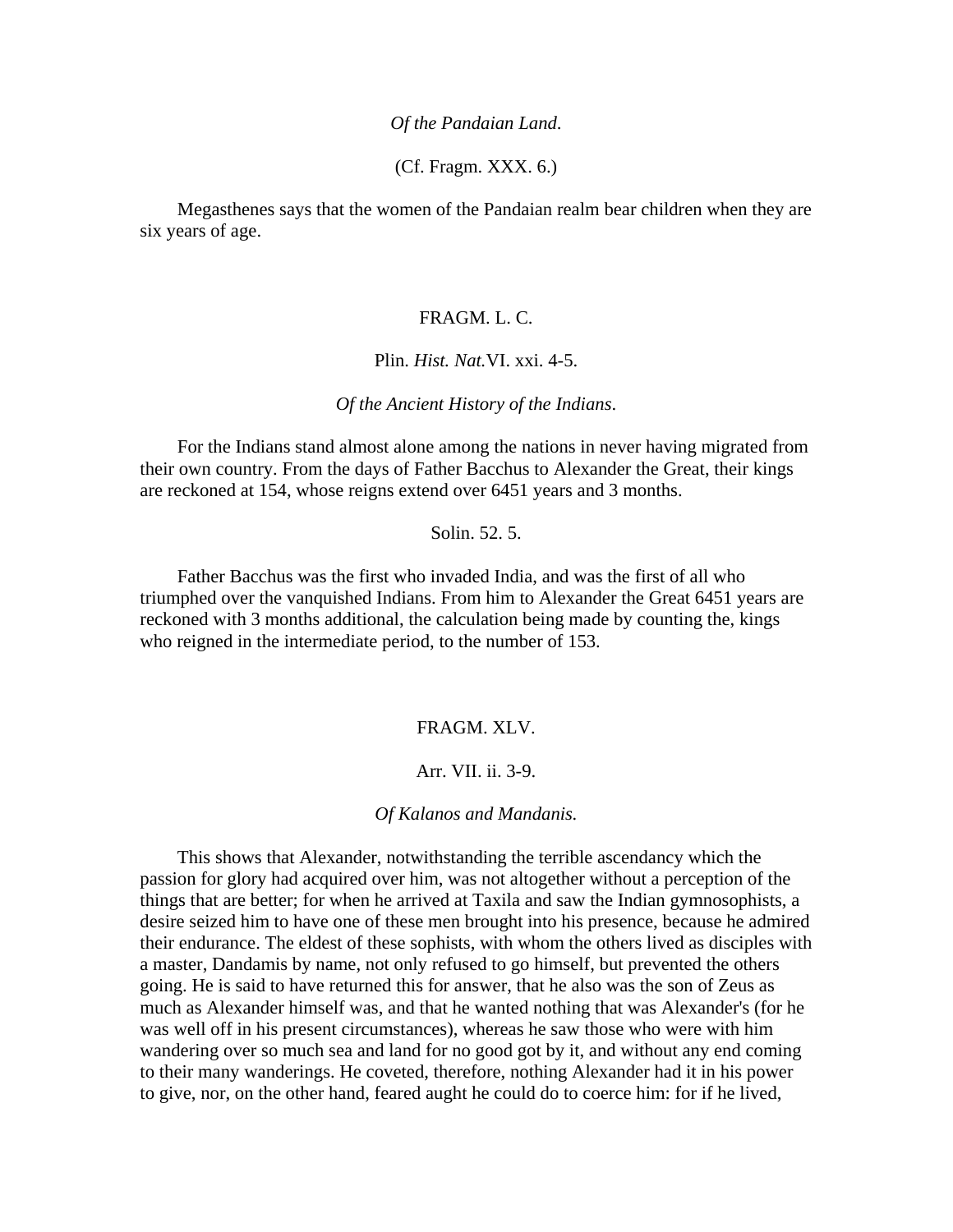India would suffice for him, yielding him her fruits in due season, and if he died, he would be delivered from his ill-assorted companion the body. Alexander accordingly did not put forth his hand to violence, knowing the man to be of an independent spirit. He is said, however, to have won over Kalanos, one of the sophists of that place, whom Megasthenes represents as a man utterly wanting in self-control, while the sophists themselves spoke opprobriously of Kalanos, because that, having left the happiness enjoyed among them, he went to serve another master than God.

## DOUBTFUL FRAGMENTS.

#### FRAGM. LII.

Aelian, *Hist. Anim*. XII. 8.

*Of Elephants.* 

(Conf. Fragm. xxxvi. 10, xxxvii. 10.)

 The elephant when feeding at large ordinarily drinks water, but when undergoing the fatigues of war is allowed wine,--not that sort, however, which comes from the grape, but another which is prepared from rice. The attendants even go in advance of their elephants and gather them flowers; for they are very fond of sweet perfumes, and they are accordingly taken out to the meadows, there to be trained under the influence of the sweetest fragrance. The animal selects the flowers according to their smell, and throws them as they are gathered into a basket which is held out by the trainer. This being filled, and harvest-work, so to speak, completed, he then bathes, and enjoys his bath with all the zest of a consummate voluptuary. On returning from bathing he is impatient to have his flowers, and if there is delay in bringing them he begins roaring, and will not taste a morsel of food till all the flowers he gathered are placed before him. This done, he takes the flowers out of the basket with his trunk and scatters them over the edge of his manger, and makes by this device their fine scent be, as it were, a relish to his food. He strews also a good quantity of them as litter over his stall, for he loves to have his sleep made sweet and pleasant.

 The Indian elephants were nine cubits in height and five in breadth. The largest elephants in all the land were those called the Praisian, and next to these the Taxilan.

#### FRAGM. LIII.

Aelian, *Hist. Anim*. III. 46.

*Of a White Elephant.*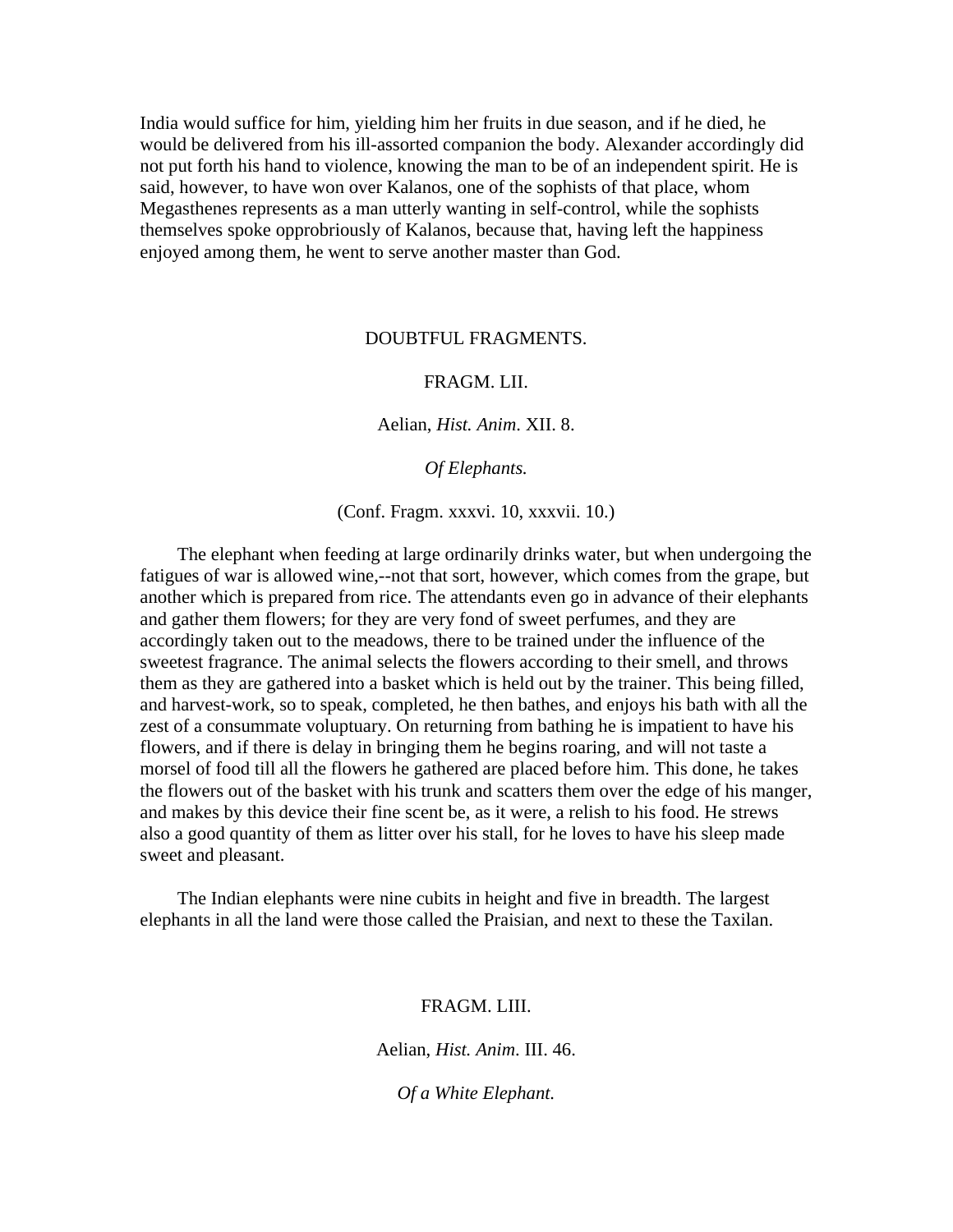## (Cf. Fragm. xxxvi. 11, xxxvii. 11.)

 An Indian elephant-trainer fell in with a white elephant-calf, which he brought when still quite young to his home, where he reared it, and gradually made it quite tame and rode upon it. He became much attached to the creature, which loved him in return, and by its affection requited him for its maintenance. Now the king of the Indians, having heard of this elephant, wanted to take it; but the owner, jealous of the love it had for him, and grieving much, no doubt, to think that another should become its master, refused to give it away, and made off at once to the desert mounted on his favourite. The king was enraged at this, and sent men in pursuit, with orders to seize the elephant, and at the same time to bring back the Indian for punishment. Overtaking the fugitive they attempted to execute their purpose, but he resisted and attacked his assailants from the back of the elephant, which in the affray fought on the side of its injured master. Such was the state of matters at the first, but afterwards, when the Indian on being wounded slipped down to the ground, the elephant, true to his salt, bestrides him as soldiers in battle bestride a fallen comrade, whom they cover with their shields, kills many of the assailants, and puts the rest to flight. Then twining his trunk around his rearer he lifted him on to his back, and carried him home to the stall, and remained with him like a faithful friend with his friend, and showed him every kind attention. [0 men! how base are ye! ever dancing merrily when ye hear the music of the frying-pan, ever revelling in the banquet, but traitors in the hour of danger, and vainly and for nought sullying the sacred name of friendship.]

#### FRAGM. LIV

Pseudo-Orign, *Philosoph*. 24, ed. Delarue, Paris,

1733, vol. I. p. 904.

*Of the Brahmans and their Philosophy* 

(Cf. Fragm. Xli, xliv, xlv.)

*Of the Brachhmans in India*.

 There is among the Brachhmans in India a sect of philosophers who adopt an independent life, and abstain from animal food and all victuals cooked by fire, being content to subsist upon fruits, which they do not so much as gather from the trees, but pick up when they have dropped to the ground, and their drink is the water of the river Tagabena. Throughout life they go about naked, saying that the body has been given by the Deity as a covering for the soul. They hold that God is light, but not such light as we see with the eye, nor such as the sun or fire, but God is with them the Word,--by which term they do not mean articulate speech, but the discourse of reason, whereby the hidden mysteries of knowledge are discerned by the wise. This light, however, which they call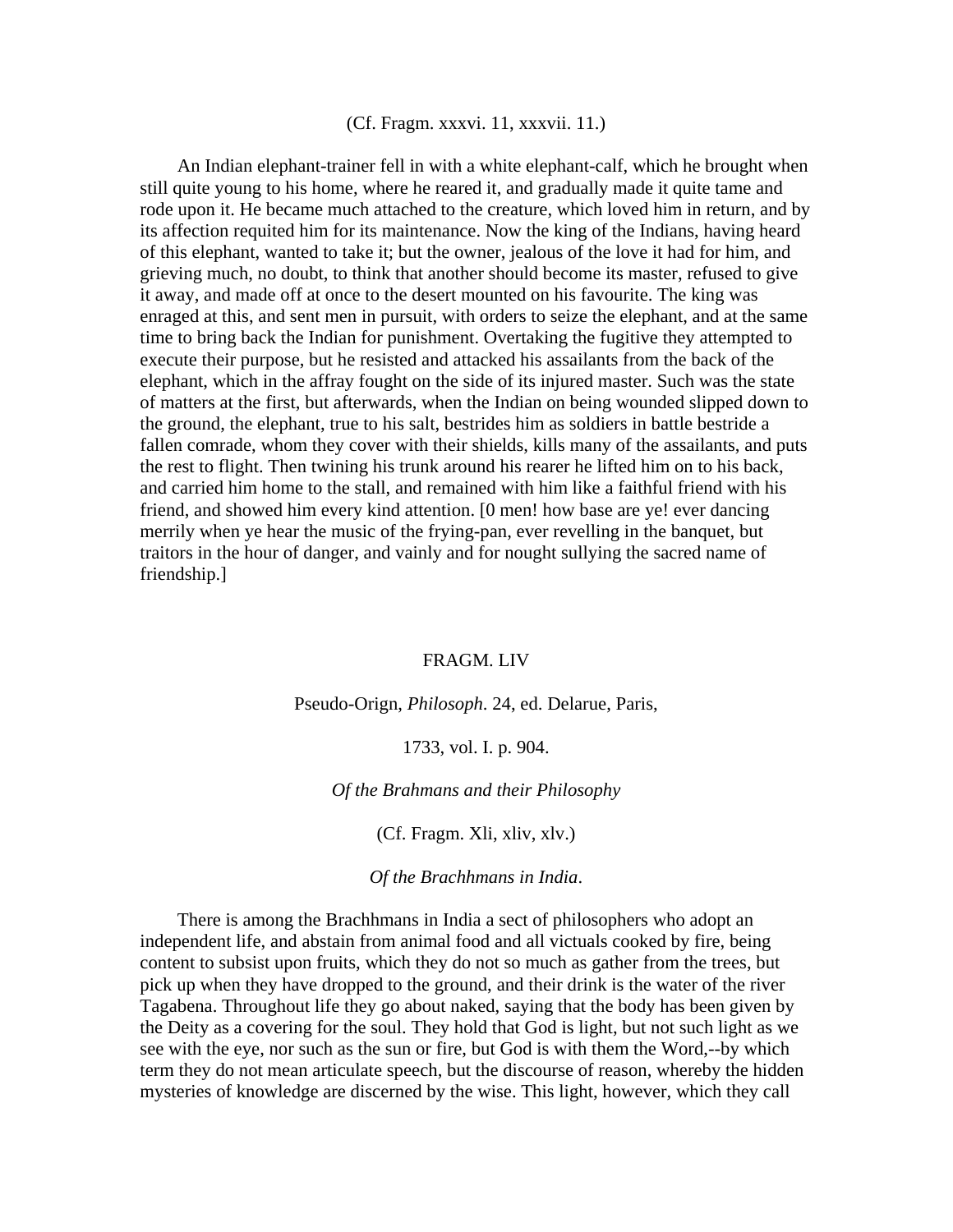the Word, and think to be God, is, they say, known only by the Brachhmans themselves, because they alone have discarded vanity, which is the outermost covering of the soul. The members of this sect regard death with contemptuous indifference, and, as we have seen already, they always pronounce the name of the Deity with a tone of peculiar reverence, and adore him with hymns. They neither have wives nor beget children. Persons who desire to lead a life like theirs cross over from the other side of the river, and remain with them for good, never returning to their own country. These also are called Brachhmans, although they do not follow the same mode of life, for there are women in the country, from whom the native inhabitants are sprung, and of these women they beget offspring. With regard to the Word, which they call God, they hold that it is corporeal, and that it wears the body as its external covering, just as one wears the woollen surcoat, and that when it divests itself of the body with which it is enwrapped it becomes manifest to the eye. There is war, the Brachhmans hold, in the body where with they are clothed, and they regard the body as being the fruitful source of wars, and, as we have already shown, fight against it like soldiers in battle contending against the enemy. They maintain, moreover, that all men are held in bondage, like prisoners of war, to their own innate enemies, the sensual appetites, gluttony, anger, joy, grief, longing desire, and such like, while it is only the man who has triumphed over these enemies who goes to God. Dandamis accordingly, to whom Alexander the Makedonian paid a visit, is spoken of by the Brachhmans as a god because he conquered in the warfare against the body, and on the other hand they condemn Kalanos as one who had impiously apostatized from their philosophy. The Brachhmans, therefore, when the have shuffled off the body, see the pure sunlight as fish see it, when they spring up out of the water into the air.

#### FRAGM. LV.

Pallad. *de Bragmanibus*, pp. 8, 20 et seq*.* ed. Londin. 1668.

(*Camerar. libell. gnomolog*. pp., 116, 124 *et seq.)*

*Of Kalanos and Mandanis.*

(Cf. Fragm. x1i. 19, x1iv. x1v.)

 They (the Bragmanes) subsist upon such fruits as they can find, and on wild herbs, which the earth spontaneously produces, and drink only water. They wander about in the woods, and sleep at night on pallets of the leaves of

trees…………………………………………….

 "Kalanos, then, your false friend, held this opinion, but be is despised and trodden upon by us. By you, however, accomplice as he was in causing many evils to you all, he is honoured and worshipped, while from our society he has been contemptuously cast out as unprofitable. And why not? when everything which we trample under foot is an object of admiration to the lucre-loving Kalanos, your worthless friend, but no friend of ours, a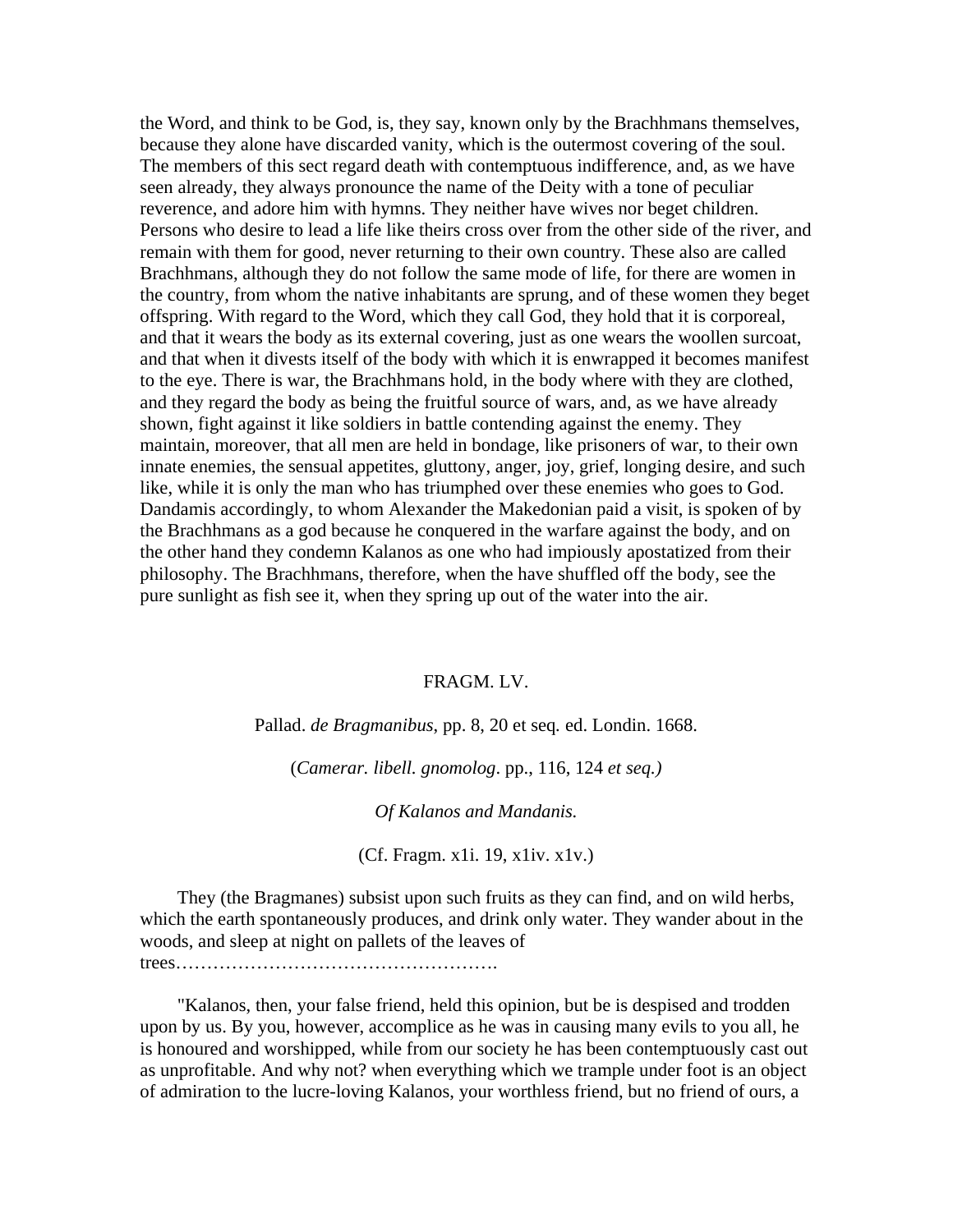miserable creature, and more to be pitied than the unhappiest wretch, for by setting his heart on lucre he wrought the perdition of his soul! Hence he seemed neither worthy of us, nor worthy of the friendship of God, and hence he neither was content to revel away life in the woods beyond all reach of care, nor was be cheered with the hope of a blessed hereafter: for by his love of money he slew the very life of his miserable soul.

 "We have, however, amongst us a sage called Dandamis whose home is in the woods, where he lies on a pallet of leaves, and where he has nigh at hand the fountain of peace, whereof he drinks, sucking, as it were, the pure breast of a mother. King Alexander, accordingly, when he heard of all this, was desirous of learning the doctrines of the sect, and so he sent for this Dandaamis, as being their teacher and president.

 "Onesikrates was therefore despatched to fetch him, and when he found the great sage he said, "Hail to thee, thou teacher of the Bragmanes. The son of the mighty god Zeus, king Alexander, who is the sovereign lord of all men, asks you to go to him, and if you comply, he will reward you with great and splendid gifts, but if you refuse will cut off your head."

 Dandamis, with a complacent smile, heard him to the end, but did not so much as lift up his head from his couch of leaves, and while still retaining his recumbent attitude returned this scornful answer:--"God, the supreme king, is never the author of insolent wrong, but is the creator of light, of peace, of life, of water, of the body of man, and of souls, and these he receives when death sets them free, being in no way subject to evil desire. He alone is the god of my homage, who abhors slaughter and instigates no wars. But Alexander is not God, since he must taste of death; and how can such as he be the world's master, who has not yet reached the further shore of the river Tiberoboas, and has not yet seated himself on a throne of universal dominion? Moreover, Alexander has neither as yet entered living into Hades, nor does he know the course of the sun through the central regions of the earth, while the nations on its boundaries have not so much as heard his, name. If his present dominions are not capacious enough for his desire, let him cross the Ganges river, and he will find a region able to sustain men if the country on our side be too narrow to hold him. Know this, however, that what Alexander offers me, and the gifts he promises, are all things to me utterly useless; but the things which I prize, and find of real use and worth, are these leaves which are my house, these blooming plants which supply me with dainty food and the water which is my drink, while all other possessions and things, which are amassed with anxious care, are wont to prove ruinous to those who amass them, and cause only- sorrow and vexation, with which every poor mortal is fully fraught. But as for me, I lie upon the forest leaves, and, having nothing which requires guarding, close my eyes in tranquil slumber; whereas had I gold to guard, that would banish sleep. The earth supplies me with everything, even as a mother her child with milk. I go wherever I please, and there are no cares with which I am forced to cumber myself, against my will. Should Alexander cut off my head, he cannot also destroy my soul. My head alone, now silent, will remain, but the soul will go away to its Master, leaving the body like a torn garment upon the earth, whence also it was taken. I then, becoming spirit, shall ascend to my God, who enclosed us in flesh, and left us upon the earth to prove whether when here below we shall live obedient to his ordinances, and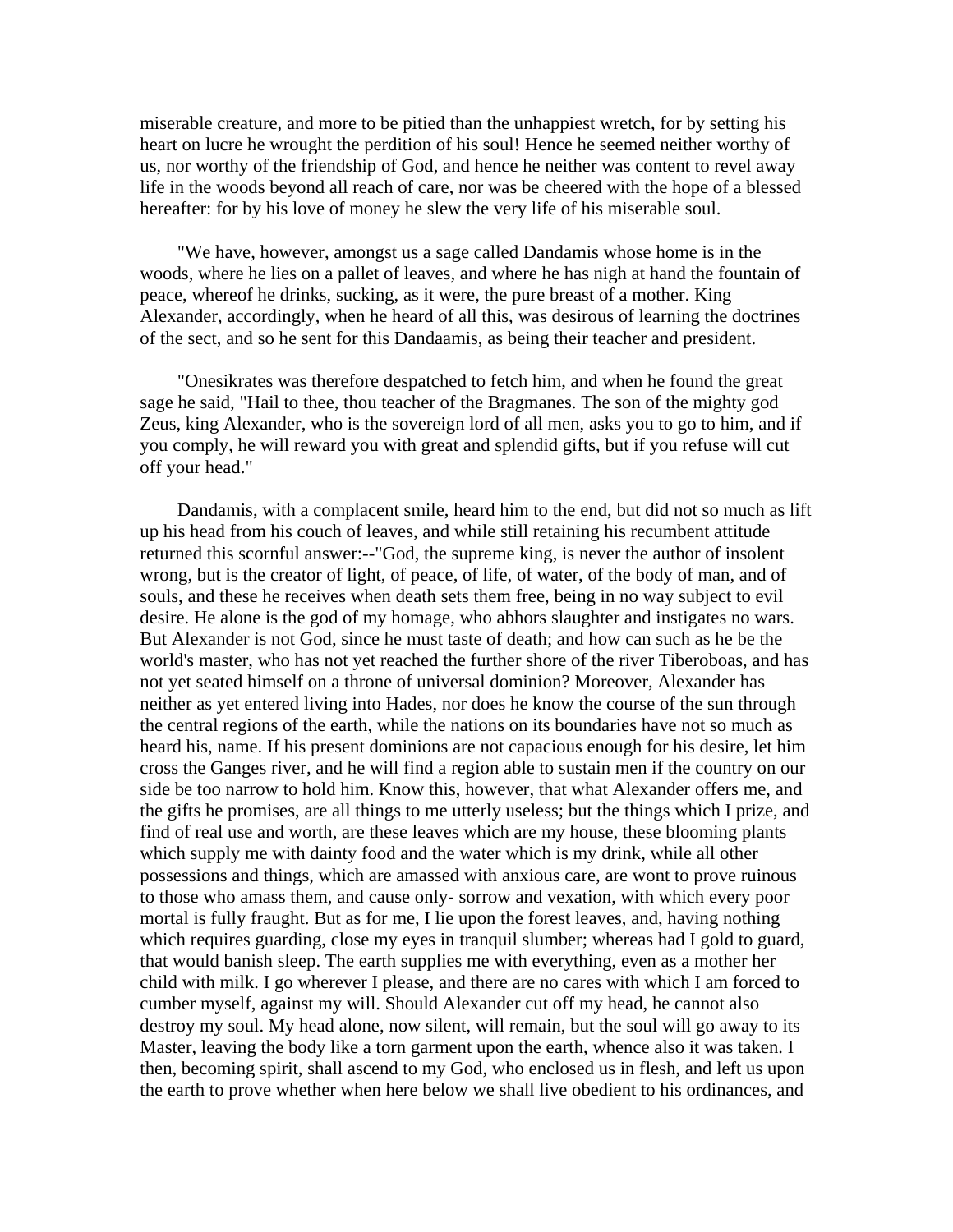who also will require of us, when we depart hence to his presence, an account of our life, since he is judge of all proud wrong-doing; for the groans of the oppressed become the punishments of the oppressors.

 Let Alexander, then, terrify with these threats those who wish for gold and for wealth, and who dread death, for against as these weapons are both alike powerless, since the Bragmanes neither love gold nor fear death. Go, then, and tell Alexander this: Dandamis has no need of aught that is yours, and therefore will not go to you, but if you want anything from Dandamis come you to him."

 Alexander, on receiving from Onesikrates a report of the interview, felt a stronger desire than ever to see Dandamis, who, though old and naked, was the only antagonist in whom he, the conqueror of many nations, had found more than his match.

#### FRAGM. LV. B.

Ambrosius, De Moribus Brachmanorum, pp. 62, 68 *et seq.* ed. Pallad. Londin. 1668.

#### *Of Calanus and Mandanis.*

 They (the Brachmans) eat what they find on the ground, such as leaves, of trees and wild herbs, like cattle.

 Calanus is your friend, but he is despised and trodden upon by us. He, then, who was the author of many evils among you, is honoured and worshipped by you; but since he is of no importance he is rejected by us, and those things we certainly do not seek, please Calanus because of his greediness for money. But he was not ours, a man such as has miserably injured and lost his soul, on which account he is plainly unworthy to be a friend either of God or of ours nor has he deserved security among the woods in this world, nor can he hope for the glory which is promised in the future.

 When the emperor Alexander came to the forests, he was not able to see Dandamis as he passed through.

 When, therefore, the above-mentioned messenger came to Dandamis, he addressed him thus:--

 "The emperor Alexander, the son of the great Jupiter, who is lord of the human race, has ordered, that you should hasten to him, for if you come, he will give you many gifts, but if you refuse he will behead you as a punishment for your contempt."

 When these words came to the ears of Dandamis, he rose not from his leaves whereon he lay, but reclining and smiling he replied in this way:--"The greatest God," he said, "can do injury to no one, but restores again the light of life to those who have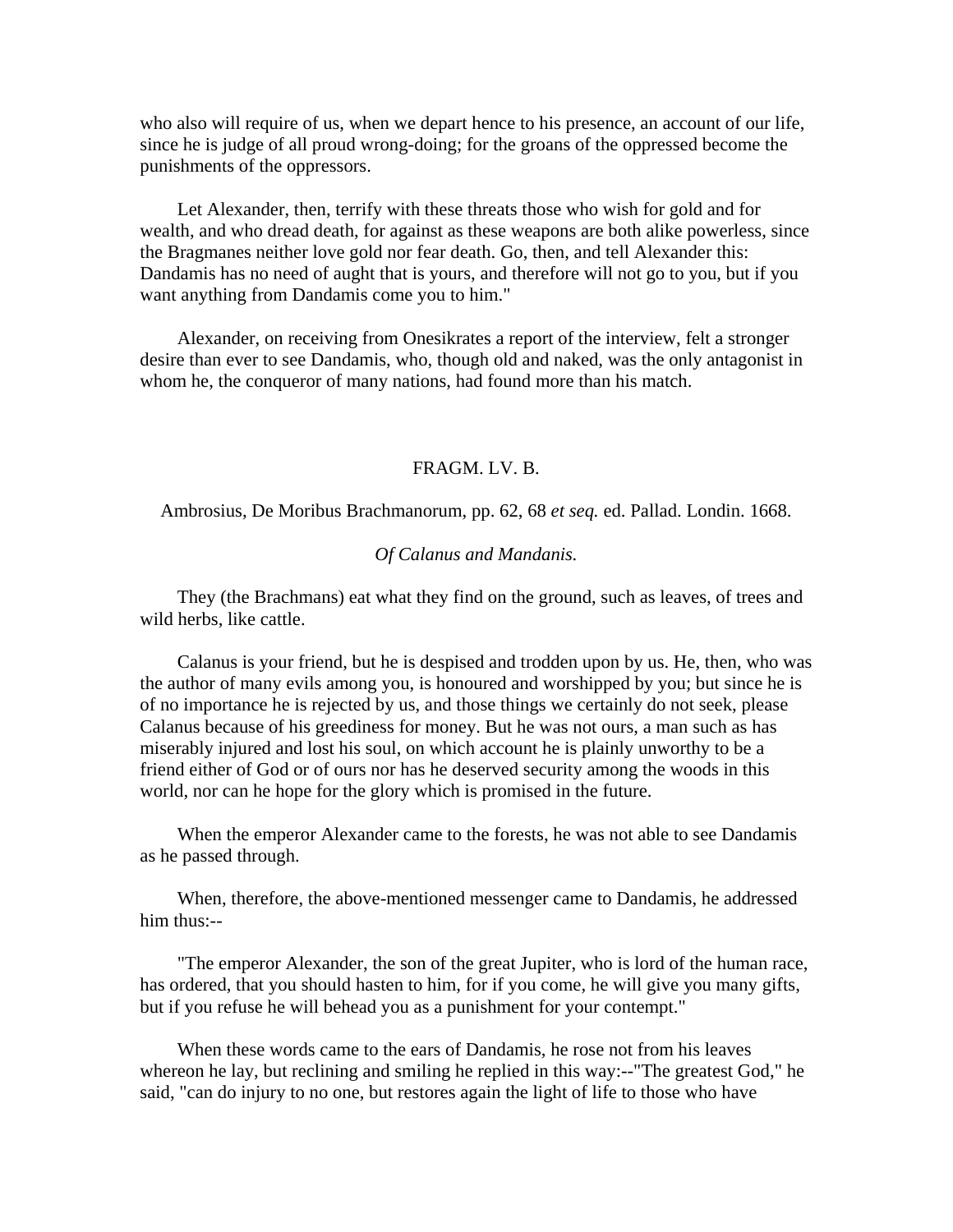departed. Accordingly he alone is my lord who forbids murder and excites no wars. But Alexander is no God, for he himself will have to die. How, then, can he be the lord of all, who has not yet crossed the river Tyberoboas, nor has made the whole world his abode, nor crossed the zone of Gades, nor has beheld the course of the sun in the centre of the world? Therefore many nations do not yet even know his name. If, however, the country he possesses cannot contain him, let him cross our river and he will find a soil which is able to support men. All those things Alexander promises would be useless to me if he gave them: I have leaves for a house, live on the herbs at hand and water to drink; other things collected with labour, and which perish and yield nothing but sorrow to those seeking them or possessing them, these I despise. I therefore now rest secure, and with closed eyes I care for nothing. If I wish to keep gold, I destroy my sleep; Earth supplies me with everything, as a mother does to her child. Wherever I wish to go, I proceed wherever I do not wish to be, no necessity of care can force me to go. And if he wish to cut off my head, he cannot take my soul; he will only take the fallen head, but the departing soul will leave the head like a portion of some garment, and will restore it to whence it received it, namely, to the earth. But when I shall have become a spirit I shall ascend to God, who has enclosed it within this flesh. When he did this he wished to try us, how, after leaving him, we would live in this world. And afterwards, when we shall have returned to him, he will demand from us an account of this life. Standing by him I shall see my injury, and shall contemplate his judgment on those who injured me: for the sighs and groans of the injured become the punishments of the oppressors. Let Alexander threaten with this them that desire riches or fear death, both of which I despise. For Brachmans neither love gold nor dread death. Go, therefore, and tell Alexander this:-- 'Dandamis seeks nothing of yours, but if you think you need something of his, disdain not to go to him.'"

 When Alexander heard these words through the interpreter, he wished the more to see such a man, since he, who had subdued many nations, was overcome by an old naked man.

#### FRAGM. LVI.

## Plin. *Hist. Nat*. VI. 21. 8-23. 11.

## *List of the Indian Races.*

 The other journeys made thence (*from the Hyphasis*) for Seleukos Nikator are as follows:--168 miles to the Hesidrus, and to the river Jomanes as many (some copies add 5 miles); from thence to the Ganges 112 miles, 9 miles to Rhodopha (others give 325 miles for this distance).

 To the town Kalinipaxa 167-500. Others give 263 miles. Thence to the confluence of the Jamanes and Ganges 625 miles (many add 13 miles), and to the town Palimbothra 425. To the mouth of the Ganges 738 miles.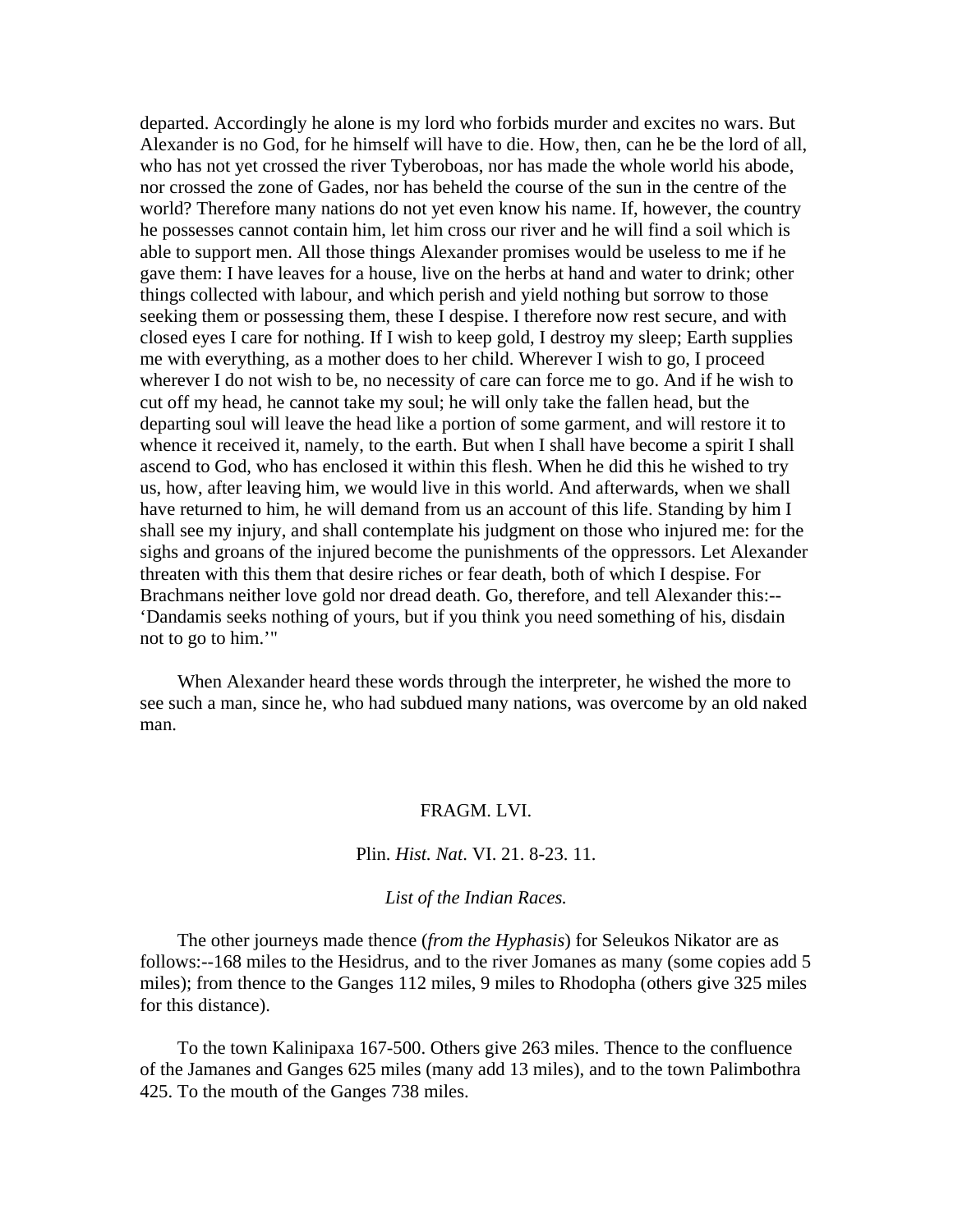The races which we may enumerate without being tedious, from the chain of Emodus, of which a spur is called Imaus (meaning in the native tongue snowy), are the Isari, Cosyri, Izgi, and on the hills the Chisiotosagi, and the Brachmauae, a name comprising many tribes, among which are the Maccocalingae. The river Prinas and the Cainas (which flows into the Ganges) are both navigable. The tribes called Calingae are nearest the sea, and higher up are the Mandei, and the Malli in whose, country is Mount Mallus, the boundary of all that district being the Ganges*.*

 (22.) This river, according to some, rises from uncertain sources, like the Nile, and inundates similarly the countries lying along its course; others say that it rises on the Skythian mountains, and has nineteen tributaries, of which, besides those already mentioned, the Condochates, Erannoboas, Cosoagus, and Sonus are navigable. Others again assert that it issues forth at once with loud roar from its fountain, and after tumbling down a steep and rocky channel is received immediately on reaching the level plains into a lake, whence it flows out with a gentle current, being at the narrowest eight miles, and on the average a hundred stadia in breadth, and never of less depth than twenty paces (one hundred feet) in the final part of its course, which is through the country of the Gangarides. The royal city of the Calingae is called Parthalis. Over their king 60,000 foot-soldiers, 1,000 horsemen, 700 elephants keep watch and ward in "procinct of war."

 For among the more civilized Indian communities life is spent in a great variety of separate occupations. Some till the soil, some are soldiers, some traders; the noblest and richest take part in the direction of state affairs, administer justice, and sit in council with the kings. A fifth class devotes itself to the philosophy prevalent in the country, which almost assumes the form of a religion, and the members always put an end to their life by a voluntary death on a burning funeral pile. In addition to these classes there is one halfwild, which is constantly engaged in a task of immense labour, beyond the power of words to describe--that of hunting and taming elephants. They employ these animals in ploughing and for riding on, and regard them as forming the main part of their stock in cattle. They employ them in war and in fighting for their country. In choosing them for war, regard is had to their age, strength, and size.

 There is a very large island in the Ganges which is inhabited by a single tribe Modogalingae. Beyond are situated the Modubae, Molindae, the Uberae with a handsome town of the same name, the Galmodroesi, Preti, Calissae, Sasuri, Passalae, Colubae, Orxulae, Abali, Taluctae. The king of these keeps under arms 50,000 foot-soldiers, 4,000 cavalry, and 400 elephants. Next come the Andarae, a still more powerful race, which possesses numerous villages, and thirty towns defended by walls and towers, and which supplies its king with an army of 100,000 infantry, 2,000 cavalry, and 1,000 elephants. Gold is very abundant among the Dardae, and silver among the Setae.

 But the Prasii surpass in power and glory every other people, not only in this quarter, but one may say in all India, their capital Palibothra, a very large and wealthy city, after which some call the people itself the Palibothri,--nay even the whole tract along the Ganges. Their king has in his pay a standing army of 600,000 foot-soldiers,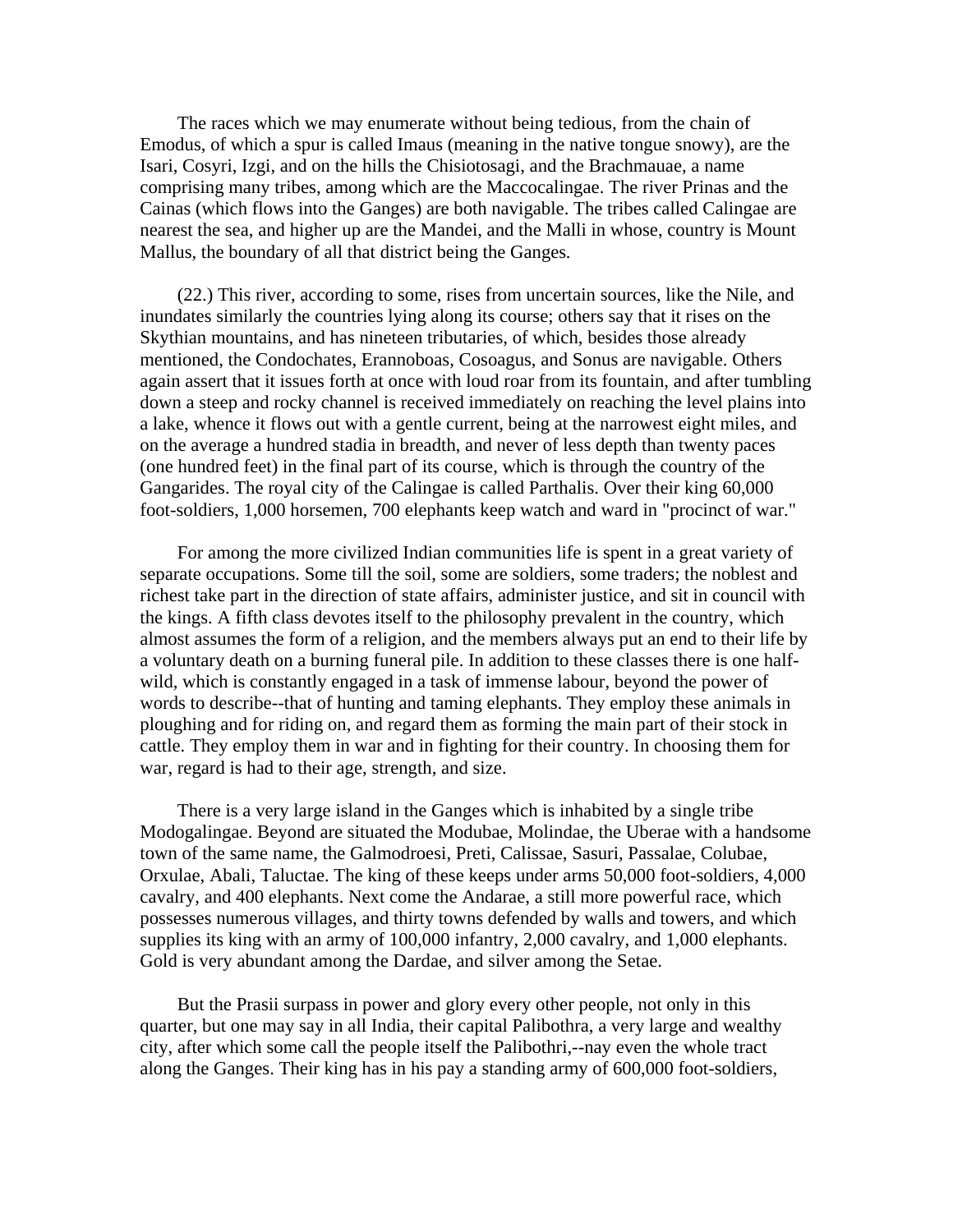30,000 cavalry, and 9,000 elephants: whence may be formed some conjecture as to the vastness of his resources.

 After these, but more inland, are the Monedes and Suari, in whose country is Mount Maleus, on which shadows fall towards the north in winter, and towards the south in summer, for six months alternately. Baeton asserts that the north pole in these parts is seen but once in the year, and only for fifteen days; while Megasthenes says that the same thing happens in many parts of India. The south pole is called by the Indians Dramasa. The river Jomanes flows through the Palibothri into the Ganges between the towns Methora and Carisobora. In the parts which lie southward from the Ganges the inhabitants, already swarthy, are deeply coloured by the sun, though not scorched black like the Ethiopians. The nearer they approach the Indus the more plainly does their complexion betray the influence of the sun.

 The Indus skirts the frontiers of the Prasii, whose mountain tracts are said to be inhabited by the Pygmies. Artemidorus sets down the distance between the two rivers at 121 miles.

 (23.) The Indus, called by the inhabitants Sindus, rising on that spur of Mount Caucasus which is called Paropamisus, from sources fronting the sunrise, receives also itself nineteen rivers, of which the most famous are the Hydaspes, which has four tributaries; the Cantabra, which has three; the Acesines and the Hypasis, which are both navigable; but nevertheless, having no very great supply of water, it is nowhere broader than fifty stadia, or deeper than fifteen paces. It forms an extremely large island, which is called Prasiane, and a smaller one, called Patale. Its stream, which is navigable, by the lowest estimates, for 1,240 miles, turns westward as if following more or less closely the course of the sun, and then falls into the ocean. The measure of the coast line from the mouth of the Ganges to this river I shall set down as it is generally given, though none of the computations agree with each other. From the mouth of the Ganges to Cape Calingon and the town of Dandagula 625 miles; to Tropina 1,225; to the cape of Perimula, where there is the greatest emporium of trade in India, 750 miles; to the town in the island of Patala mentioned above, 620 miles.

 The hill-tribes between the Indus and the Iomanes are the Cesi; the Cetriboni, who live in the woods; then the Megallae, whose king is master of five hundred elephants and an army of horse and foot of unknown strength; the Chrysei, the Parasangae, and the Asange, where tigers abound, noted for their ferocity. The force under arms consists of 30,000 foot, 300 elephants, and 800 horse. These are shut in by the Indus, and are surrounded by a circle of mountains and deserts over a space, of 625 miles. Below the deserts are the Dari, the Surae, then deserts again for 187 miles, these deserts encircling the fertile tracts just as the sea encircles islands. Below these deserts we find the Maltecorae, Singhae, Marohae, Rarungae, Moruni. These inhabit the hills which in an unbroken chain run parallel to the shores of the ocean. They are free and have no kings, and occupy the mountain heights, whereon they have built many cities. Next follow the Narae, enclosed by the loftiest of Indian mountains, Capitalia. The inhabitants on the other side of this mountain work extensive mines of gold and silver. Next are the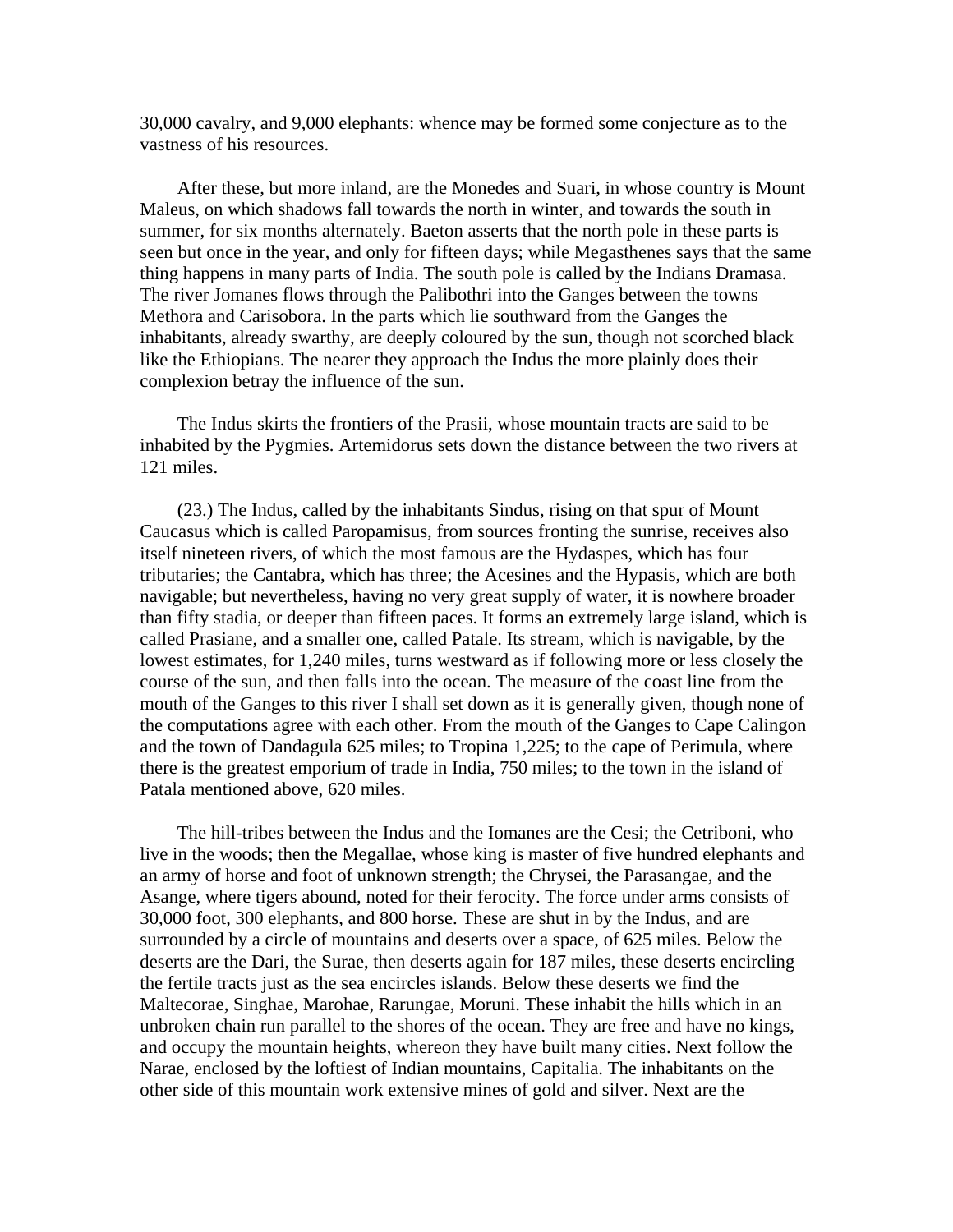Oraturae, whose king has only ten elephants, though he has a very strong force of infantry. Next again are the Varetatae, subject to a king, who keep no elephants, but trust entirely to their horse and foot. Then the Odomoboerae; the Salabastrae; the Horatae, who have a fine city, defended by marshes which serve as a ditch, wherein crocodiles are kept, which, having a great avidity for human flesh, prevent all access to the city except by a bridge. And another city of theirs is much admired--Automela, which, being seated on the coast at the confluence of five rivers, is a noble emporium of trade. The king is master of 1,600 elephants, 150,000 foot, and 5,000 cavalry. The poorer king of the Charmae has but sixty elephants, and his force otherwise is insignificant. Next come the Pandae, the only race in India ruled by women. They say that Hercules having but one daughter, who was on that account all the more beloved, endowed her with a noble kingdom. Her descendants rule over 300 cities, and command an army of 150,000 foot and 500 elephants. Next, with 300 cities, the Syrieni, Derangae, Posingae, Buzae, Gogiarei, Umbrae, Nereae, Brancosi, Nobundae, Cocondae, Nesei, Pedatrirae, Solobriasae, Olostrae, who adjoin the island Patale, from the furthest shore of which to the Caspian gates the distance is said to be 1,925 miles.

 Then next to these towards the Indus come, in an order which is easy to follow, the Amatae, Bolingae, Gallitalutae, Dimuri, Megari, Ordabae, Mese; after these the Uri and Sileni. Immediately beyond come deserts extending for 250 miles. These being passed, we come to the Organagae, Abaortae, Sibarae, Suertae, and after these to deserts as extensive as the former. Then come the Sarophages, Sorgae, Baraomatae, and the Umbrittae, who consist of twelve tribes, each possessing two cities, and the Aseni, who possess three cities. Their capital is Bucephala, built where Alexander's famous horse of that name was buried. Hillmen follow next, inhabiting the base of Caucasus, the Soleadae, and the Sondrae; and if we cross to the other side of the Indus and follow its course downward we meet the Samarabriae, Sambruceni, Bisambritae, Osii, Antixeni, and the Taxillae with a famous city. Then succeeds a level tract of country known by the general name of Amanda, whereof the tribes are four in number the Peucolaitae, Arsagalitae, Geretae, Asoi.

 Many writers, however, do not give the river Indus as the western boundary of India, but include within it four satrapies,--the Gedrosi, Arachotae, Arii, Paropamisadae, making the river Cophes its furthest limit; though others prefer to consider all these as belonging to the Arii.

 Many writers further include in India even the city Nysa and Mount Merus, sacred to Father Bacchus, whence the origin of the fable that he sprang from the thigh of Jupiter. They include also the Astacani, in whose country the vine grows abundantly, and the laurel, and boxwood, and every kind of fruit-tree found in Greece. The remarkable and almost fabulous accounts which are current regarding the fertility of its soil, and the nature of its fruits and trees, its beasts and birds and other animals, will be set down each in its own place in other parts of this work. A little further on I shall speak of the satrapies, but the island of Taprobane requires my immediate attention.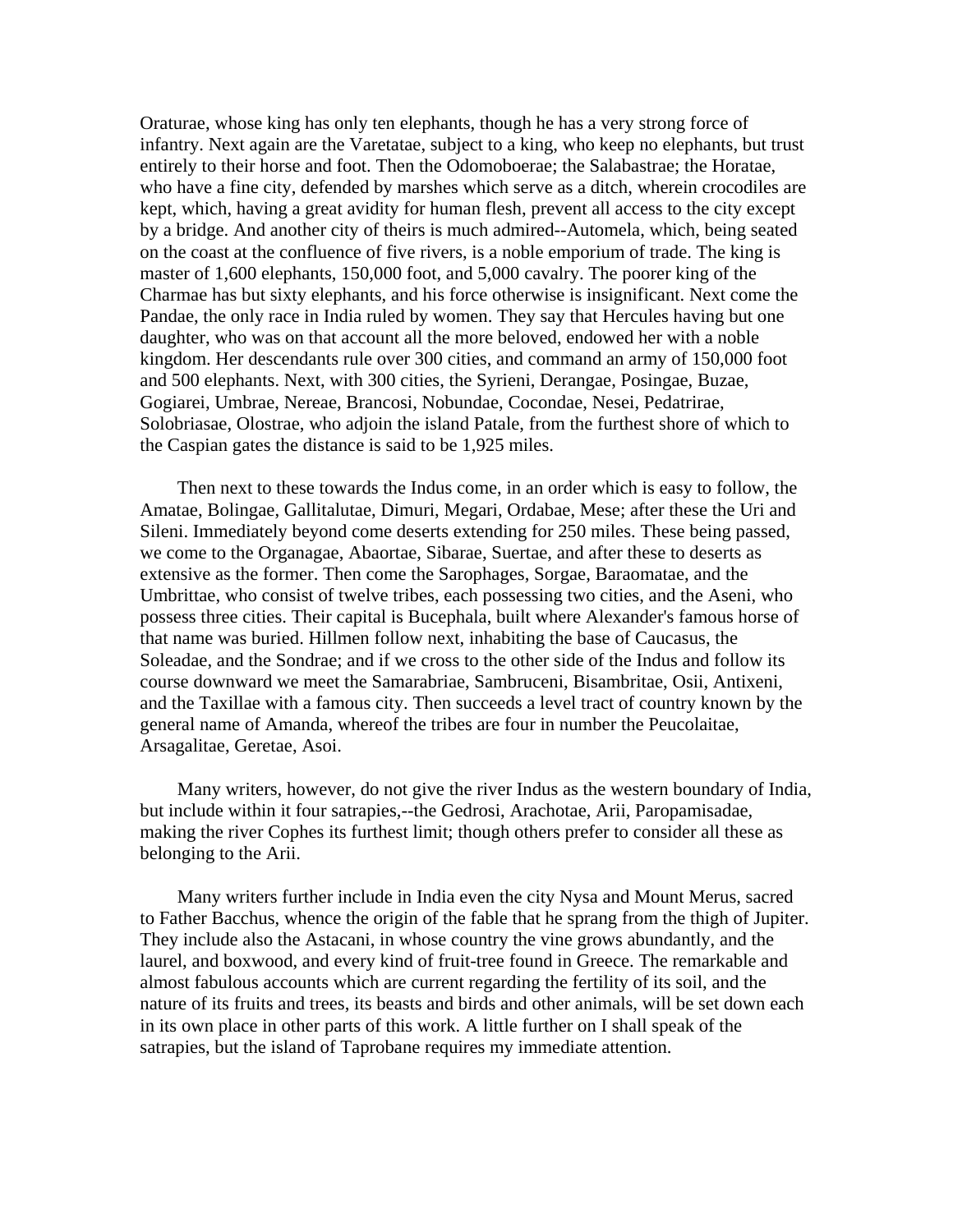But before we come to this island there are others, one being Patale, which, as we have indicated, lies at the mouth of the Indus, triangular in shape, and 220 miles in breadth. Beyond the mouth of the Indus are Chryse and Argyre, rich, as I believe, in metals. For I cannot readily believe, what is asserted by some writers, that their soil is impregnated with gold and silver. At a distance of twenty miles from these lies Crocala, from which, at a distance of twelve miles, is Bigaba, which abounds with oysters and other shell-fish. Next comes Toralliba, nine miles distant from the last-named island, beside many others unworthy of note.

#### FRAGM. LVI. B.

#### Solin. 52. 6-17.

#### *Catalogue of Indian Races.*

 The greatest rivers of India are the Ganges and Indus, and of these some assert that the Ganges rises from uncertain sources and inundates the country in the manner of the Nile, while others incline to think that it rises in the Scythian mountains. [The Hypanisis is also there, a very noble river, which formed the limit of Alexander's march, as the altars erected on its banks prove.] The least breadth of the Ganges is eight miles, and its greatest twenty. Its depth where it is shallowest is fully a hundred feet. The people who live in the furthest-off part are the Gangarides, whose king possesses 1,000 horse, 700 elephants, and 60,000 foot in apparatus of war.

 Of the Indians some cultivate the soil, very many follow war, and others trade. The noblest and richest manage public affairs, administer justice, and sit in council with the kings. There exists also a fifth class, consisting of those most eminent for their wisdom, who, when sated with life, seek death by mounting a burning funeral pile. Those, however, who have become the devotees of a sterner sect, and pass their life in the woods, hunt elephants, which, when made quite tame and docile, they use for ploughing and for riding on.

 In the Ganges there is an island extremely populous, occupied by a very powerful nation whose king keeps under arms 50,000 foot and 4,000 horse. In fact no one invested with kingly power ever keeps on foot a military force without a very great number of elephants and foot and cavalry.

 The Prasian nation, which is extremely powerful, inhabits a city called Palibotra, whence some call the nation itself the Palibotri. Their king keeps in his pay at all times 60,000 foot, 30,000 horse, and 8,000 elephants.

 Beyond Palibotra is Mount Maleus, on which shadows in winter fall towards the north, in summer towards the south, for six months alternately. In that region the Bears are seen but once a year, and not for more than fifteen days, as Beton informs us, who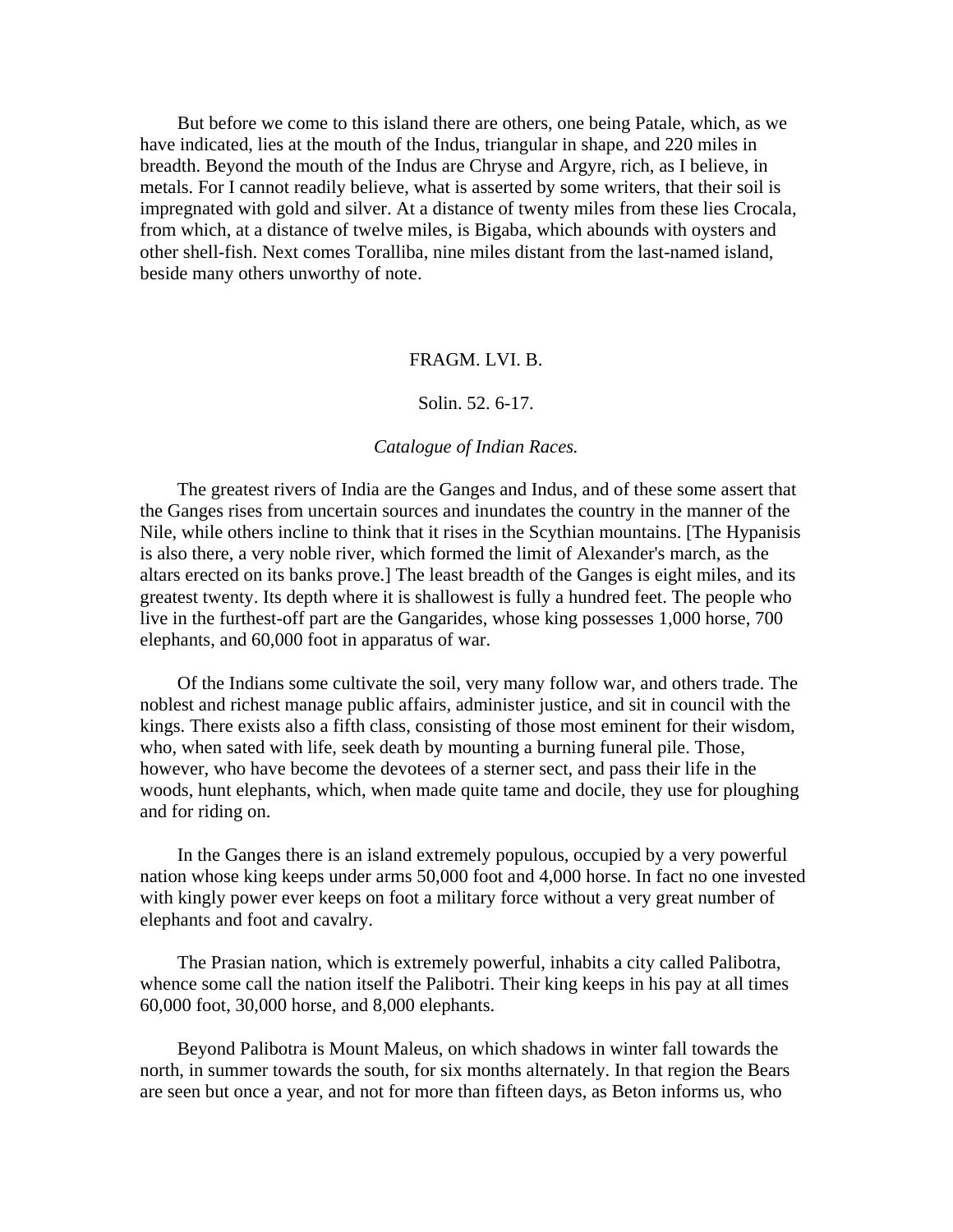allows that this happens in many parts of India. Those living near the river Indus in the regions that turn southward are scorched more than others by the heat, and at last the complexion of the people is visibly affected by the great power of the sun. The mountains are inhabited by the Pygmies*.*

 But those who live near the sea have no kings.. The Pandaean nation is governed by females, and their first queen is said to have been the daughter of Hercules. The city Nysa is assigned to this region, as is also the mountain sacred to Jupiter, Meros by name, in a cave on which the ancient Indians affirm Father Bacchus was nourished; while the name has given rise to the well known fantastic story that Bacchus was born from the thigh of his father. Beyond the mouth of the Indus are two islands, Chryse and Argyre, which yield such an abundant supply of metals that many writers allege their soils consist of gold and of silver*.*

#### FRAGM. LVII.

Polyaen. *Strateg.* I. 1. 1-3.

## *Of Dionysos.*

(Cf. Epit. 25 *et seq.)*

 Dionysos, in his expedition against the Indians, in order that the cities might receive him willingly, disguised the arms with which he had equipped his troops, and made them wear soft raiment and fawn-skins. The spears were wrapped round with ivy, and the thyrsus had a sharp point. He gave the signal for battle by cymbals and drums instead of the trumpet, and by regaling the enemy with wine diverted their thoughts from war to dancing. These and all other Bacchic orgies were employed in the system of warfare by which he subjugated the Indians and all the rest of Asia.

 Dionysos, in the course of his Indian campaign, seeing that his army could not endure the fiery heat of the air, took forcible possession of the three-peaked mountain of India. Of these peaks, one is called Korasibie, another Kondaske, but to the third he himself gave the name of Meros, in remembrance of his birth. Thereon were many fountains of water sweet to drink, game in great plenty, tree-fruits in unsparing profusion, and snows which gave new vigour to the frame. The troops quartered there made a sudden descent upon the barbarians of the plain, whom they easily routed, since they attacked them with missiles from a commanding position on the heights above.

 [Dionysos, after conquering the Indians, invaded Baktria, taking with him as auxiliaries the Indians and Amazons. That country has for its boundary the river Saranges. The Baktrians seized the mountains overhanging that river with a view to attack Dionysos, in crossing it from a post of advantage. He, however, having encamped along the river, ordered the Amazons and the Bakkhai to cross it, in order that the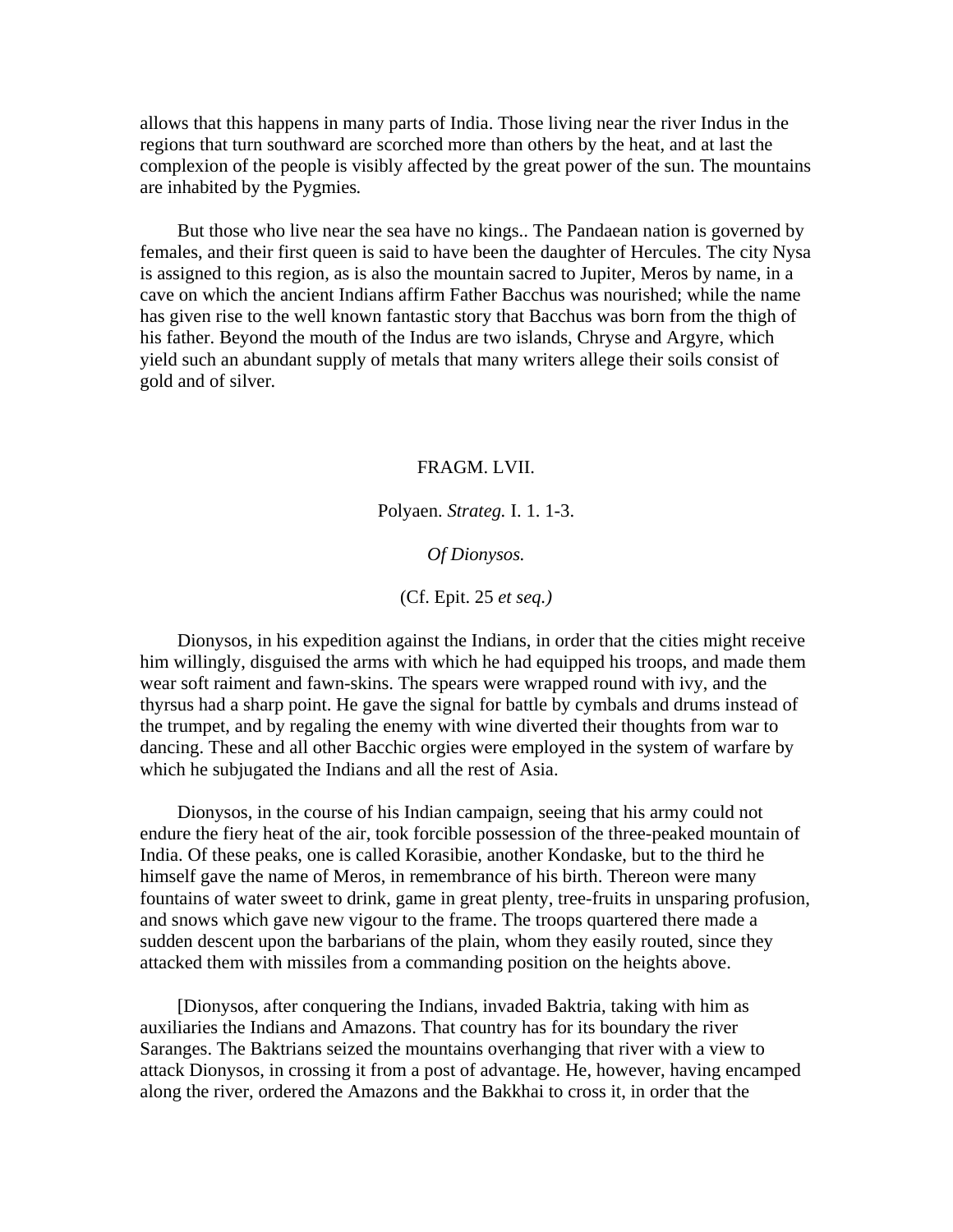Baktrians, in their contempt for women, might be induced to come down from the heights. The women then assayed to cross the stream, and the enemy came downhill, and advancing to the river endeavoured to beat them back. The women then retreated, and the Baktrians pursued them as far as the bank; then Dionysos, coming to the rescue with his men, slew the Baktrians, who were impeded from fighting by the current, and he crossed the river in safety.

### FRAGM. LVIII.

### Polyaen. *Strateg.* I. 3. 4.

#### *Of Hercules and Pandaea.*

(Cf. Fragm. L. 15.)

 Herakles begat a daughter in India whom he called Pandaia. To her he assigned that portion of India which lies to southward and extends to the sea, while he distributed the people subject to her rule into 365 villages, giving orders that one village should each day bring to the treasury the royal tribute, so that the queen might always have the assistance of those men whose turn it was to pay the tribute in coercing those who for the time being were defaulters in their payments.

### FRAGM. LIX.

## *Of the Beasts of India.*

### Aelian, *Hist. Anim.* XVI. 2-22.

 (2.) In India I learn that there are to be found the birds called parrots; and though I have no doubt, already mentioned them, yet what I omitted to state previously regarding them may now with great propriety be here set down. There are, I am informed, three species of them, and all these, if taught to speak, as children are taught, become as talkative as children, and speak with human voice; but in the woods they utter a bird-like scream, and neither send out any distinct and musical notes, nor being wild and untaught are able to talk. There are also peacocks in India, the largest anywhere met with, and pale-green ringdoves. One who is not well-versed in bird-lore seeing these for the first time, would take them to be parrots, and not pigeons. In the colour of the bill and legs they resemble Greek partridges. There are also cocks, which are of extraordinary size, and have their crests not red as elsewhere, or at least in our country, but have the flowerlike coronals of which the crest is formed variously coloured. Their rump feathers, again, are neither curved nor wreathed, but are of great breadth, and they trail them in the way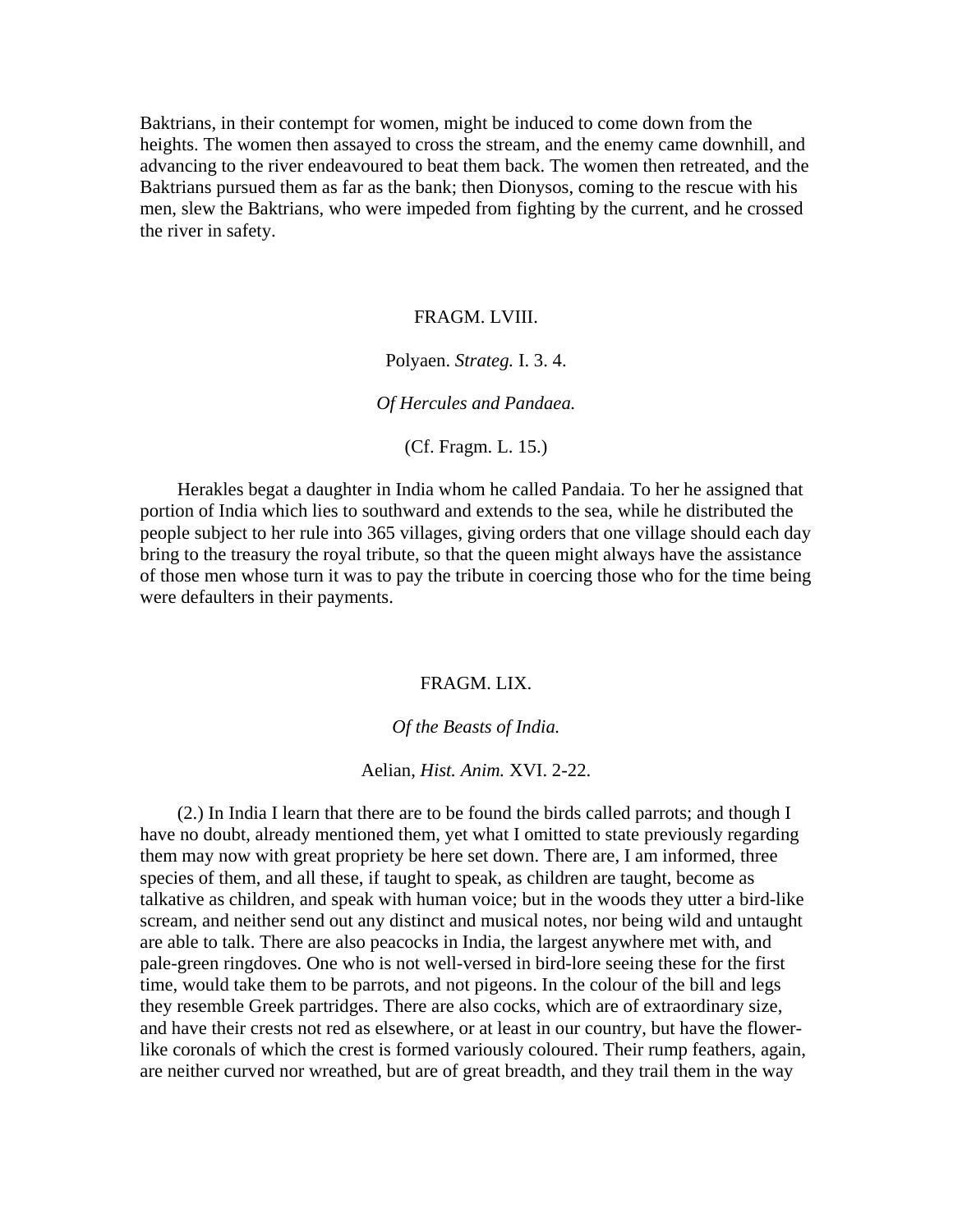peacocks trail their tails, when they neither straighten nor erect them: the feathers of these Indian cocks are in colour golden, and also dark-blue like the smaragdus.

 (3.) There is found in India also another remarkable bird. This is of the size of a starling and is parti-coloured, and is trained to utter the sounds of human speech. It is even more talkative than the parrot, and of greater natural cleverness. So far is it from submitting with pleasure to be fed by man, that it rather has such a pining for freedom, and such a longing to warble at will in the society of its mates, that it prefers starvation to slavery with sumptuous fare. It is called by the Makedonians who settled among the Indians in the city of Boukephala and its neighbourhood, and in the city called Kuropolis, and others which Alexander the son of Philip built, the Kerkion. This name had, I believe, its origin in the fact that the bird wags its tail in the same way as the waterousels.

 (4.) I learn further that in India there is a bird called the Kelas*,* which is thrice the size of the bustard, and has a bill of prodigious size and long legs. It is furnished also with an immense crop resembling a leather pouch. The cry which it utters is peculiarly discordant. The plumage is ash-coloured, except that the feathers at their tips are tinted with a pale yellow.

 (5.) I bear also that the Indian hoopoe is double the size of ours, and more beautiful in appearance, and Homer says that while the bridle and trappings of a horse are the delight of a Hellenic king, this hoopoe is the favourite plaything of the king of the Indians, who carries it on his hand, and toys with it, and never tires gazing in ecstasy on its splendour, and the beauty with which Nature has adorned it. The, Brachmanes, therefore, even make this particular bird the subject of a mythic story, and the tale told of it runs thus:--To the king of the Indians there was born a son. The child had elder brothers, who when they came to man's estate turned out to be very unjust and the greatest of reprobates. They despised their brother because he was the youngest; and they scoffed also at their father and their mother, whom they despised because they were very old and grey-haired. The boy, accordingly, and his aged parents could at last no longer live with these wicked men, and away they fled from home, all three together. In the course of the protracted journey which they had then to undergo, the old people succumbed to fatigue and died, and the boy showed them no light regard, but buried them in himself, having cut off his head with a sword. Then, as the Brachmanes tell us, the allseeing sun, in admiration of this surpassing act of piety, transformed the boy into a bird which is most beautiful to behold, and which lives to a very advanced age. So on his head there grew up a crest which was, as it were, a memorial of what he had done at the time of his flight. The Athenians have also related, in a fable, marvels somewhat similar of the crested lark; and this fable Aristophanes, the comic poet, appears to me to have followed when he says in the *Birds,* "For thou wert ignorant, and not always bustling, nor always thumbing Aesop, who spake of the crested lark, calling it the first of all birds, born before ever the earth was; and telling how afterwards her father became sick and died, and how that, as the earth did not then exist, he lay unburied till the fifth day, when his daughter, unable to find a grave elsewhere, dug one for him in her own head."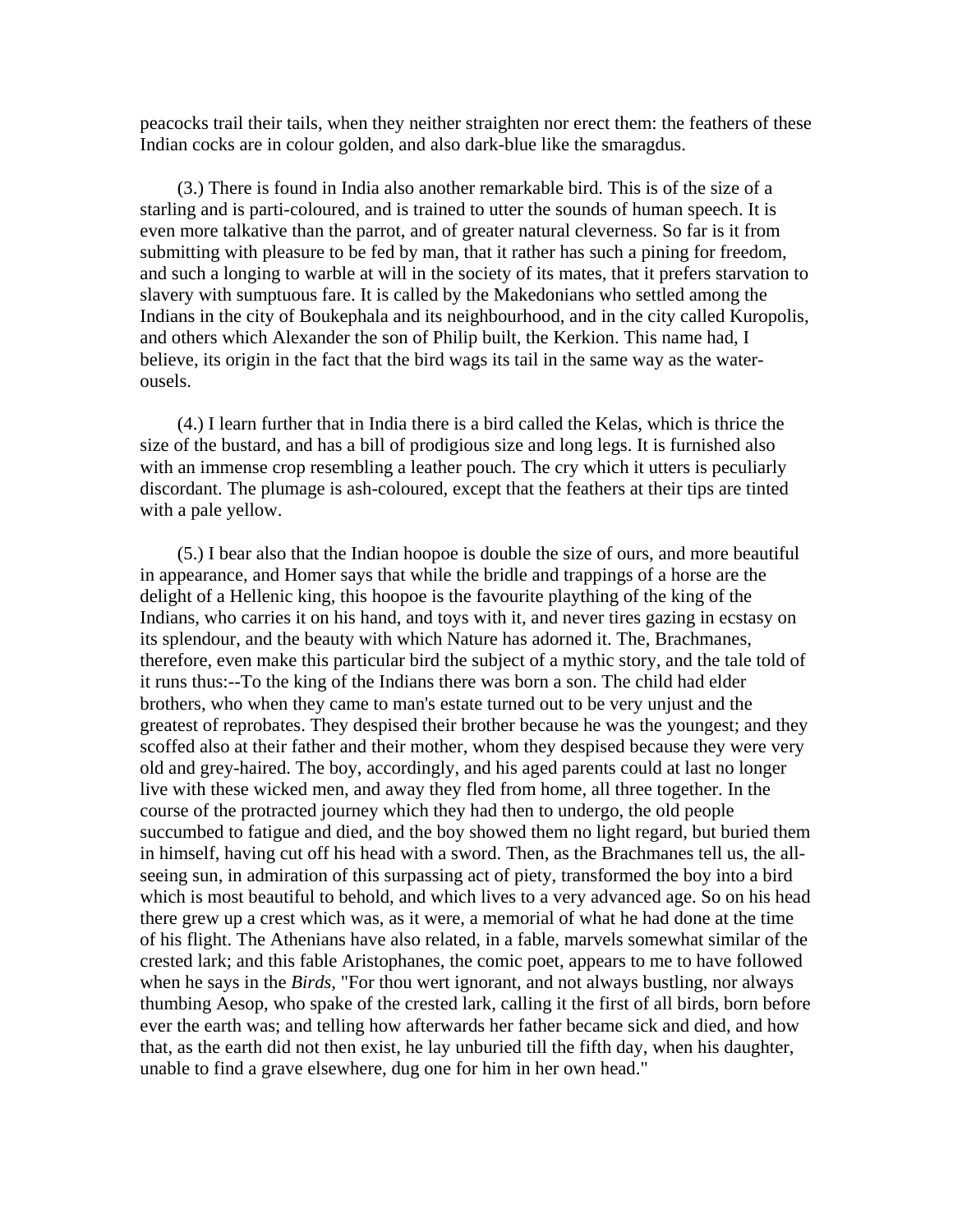It seems, accordingly, probable that the fable, though with a different bird for its subject, emanated from the Indians, and spread onward even to the Greeks. For the Brachmanes say that a prodigious time has elapsed since the Indian hoopoe, then in human form and young in years, performed that act of piety to its parents.

 (6.) In India there is an animal closely resembling in appearance the land crocodile, and somewhere about the size of a little Maltese dog. It is covered all over with a scaly skin so rough altogether and compact that when flayed off it is used by the Indians as a file. It cuts through brass and eats iron. They call it the phattages (pangolin or scaly ant $eater) \ldots \ldots$ 

 (8.) The Indian sea breeds sea-snakes which have broad tails, and the lakes breed hydras of immense size, but these sea-snakes appear to inflict a bite more sharp than poisonous.

 (9.) In India there are herds of wild horses, and also of wild asses. They say that the mares submit to be covered by the asses, and enjoy such coition, and breed mules, which are of a reddish colour and very fleet, but impatient of the yoke and otherwise skittish. They say that they catch these mules with foot-traps, and then take them to the king of the Prasians, and that if they are caught when two years old they do not refuse to be broken in, but if caught when beyond that age they differ in no respect from sharp-toothed and carnivorous animals.

#### (FRAGM. XII. B follows here.)

 There is found in India (a graminivorous animal which is double the size of a horse, and which has a very bushy tail purely black in colour. The hair of this tail is finer than human hair, and its possession is a point on which Indian women set great store, for therewith they make a charming coiffure, by binding and braiding it with the locks of their own natural hair. The length of a hair is two cubits, and from a single root there sprout out, in the form of a fringe, somewhere about thirty hairs. The animal itself is the most timid that is known, for should it perceive that any one is looking at it, it starts off at its utmost speed, and runs right forward,--but its eagerness to escape is greater than the rapidity of its pace. It is hunted with horses and hounds good to run. When it sees that it is on the point of being caught, it hides its tail in some near thicket, while it stands at bay facing its pursuers, whom it watches narrowly. It even plucks up courage in a way, and thinks that since its tail is hid from view the hunters will not care to capture it, for it knows that its tail is the great object of attraction. But it finds this to be, of course, a vain delusion, for some one hits it with a poisoned dart, who then flays off the entire skin (for this is of value) and throws away the carcase, as the Indians make no use of any part of its flesh.

 (12.) But further: whales are to be found in the Indian Sea, and these five times larger than the largest elephant. A rib of this monstrous fish measures as much as twenty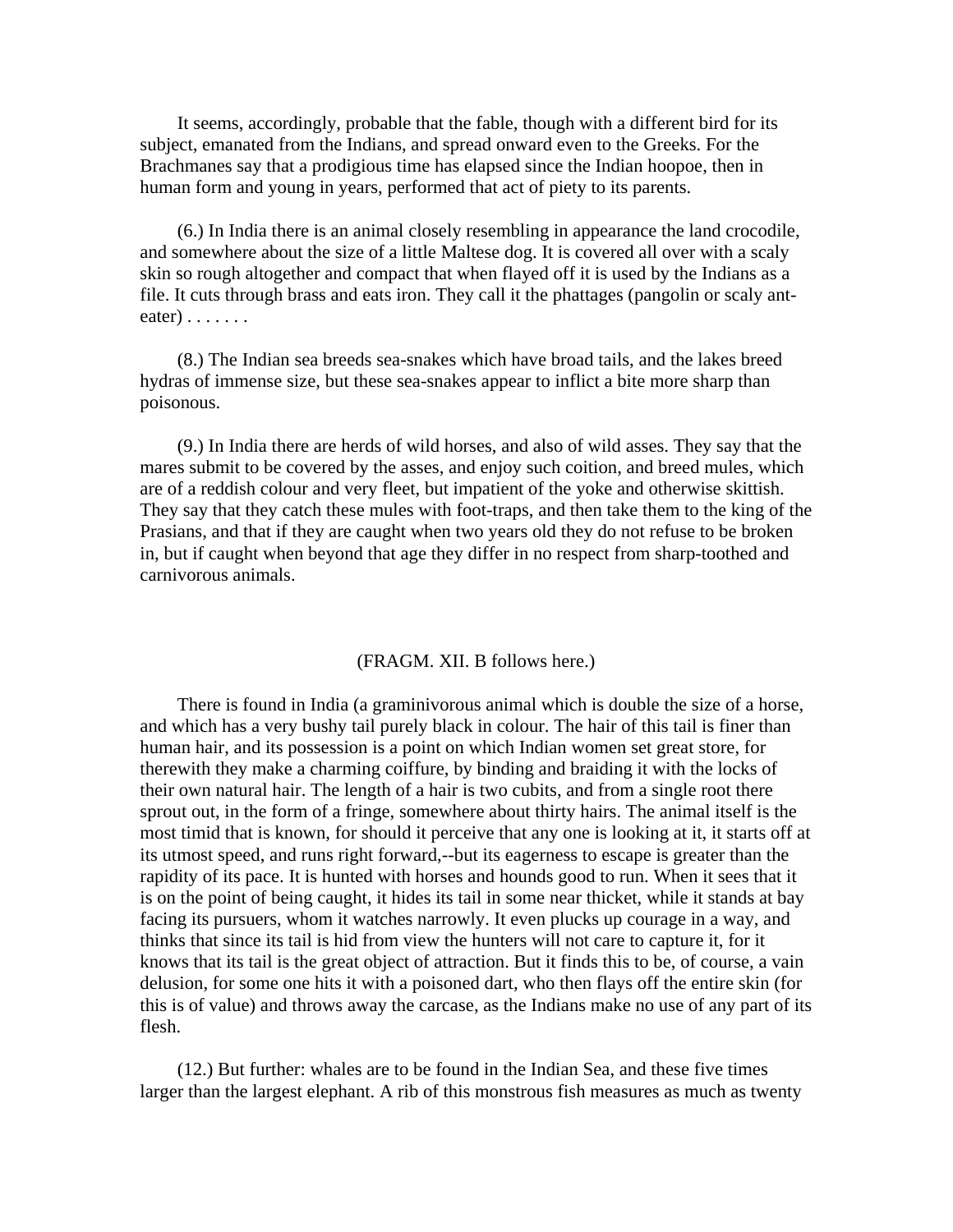cubits, and its lip fifteen cubits. The fins near the gills are each of them so much as seven cubits in breadth. The shell-fish called Kerukes are also met with, and the purple fish of a size that would admit it easily into a gallon measure, while on the other hand the shell of the sea-urchin is large enough to cover completely a measure of that size. But fish in India attain enormous dimensions, especially the sea-wolves, the thunnies, and the golden-eyebrows. I bear also that at the season when the rivers are swollen, and with their full and boisterous flood deluge all the land, the fish are carried into the fields, where they swim and wander to and fro, even in shallow water, and that when the rains which flood the rivers cease, and the waters retiring from the land resume their natural channels, then in the low-lying tracts and in flat and marshy grounds, where we may be sure the socalled Nine are wont to have some watery recesses, fish even of eight cubits length are found, which the husbandmen themselves catch as they swim about languidly on the surface of the water, which is no longer of a depth they can freely move in, but in fact so very shallow that it is with the utmost difficulty they can live in it at all.

 (13.) The following fish are also indigenous to India:--prickly roaches, which are never in any respect smaller than the asps of Argolis; and shrimps, which in India are even larger than crabs. These, I must mention, finding their way from the sea up the Ganges, have claws which are very large, and which feel rough to the touch. I have ascertained that those shrimps which pass from the Persian Gulf into the river Indus have their prickles smooth, and the feelers with which they are furnished elongated and curling, but this species has no claws.

 (14.) The tortoise is found in India, where it lives in the rivers. It is of immense size, and it has a shell not smaller than a full-sized skiff, and which is capable of holding ten meimni (120 gallons) of pulse. There are, however, also land-tortoises which may be about as big as the largest clods turned up in a rich soil where the glebe is very yielding, and the plough sinks deep, and, cleaving the furrows with ease, piles the clods up high. These are said to cast their shell. Husbandmen, and all the hands engaged in field labour, turn them up with their mattocks, and take them out just in the way one extracts woodworms from the plants they have eaten into. They are fat things and their flesh is sweet, having nothing of the sharp flavour of the sea-tortoise.

 (15.) Intelligent animals are to be met with among ourselves, but they are few, and not at all so common as they are in India. For there we find the elephant, which answers to this character, and the parrot, and apes of the sphinx kind, and the creatures called satyrs. Nor must we forget the Indian ant, which is so noted for its wisdom. The ants of our own country do, no, doubt, dig for themselves subterranean holes and burrows, and by boring provide themselves with lurking-places, and wear out all their strength in what may be called mining operations, which are indescribably toilsome and conducted with secrecy; but the Indian ants construct for themselves a cluster of tiny dwelling-houses, seated not on sloping or level grounds where they could easily be inundated, but on steep and lofty eminences. And in these, by boring out with untold skill certain circuitous passages which remind one of the Egyptian burial-vaults or Cretan labyrinths, they so contrive the structure of their houses that none of the lines run straight, and it is difficult for anything to enter them or flow into them, the windings and perforations being so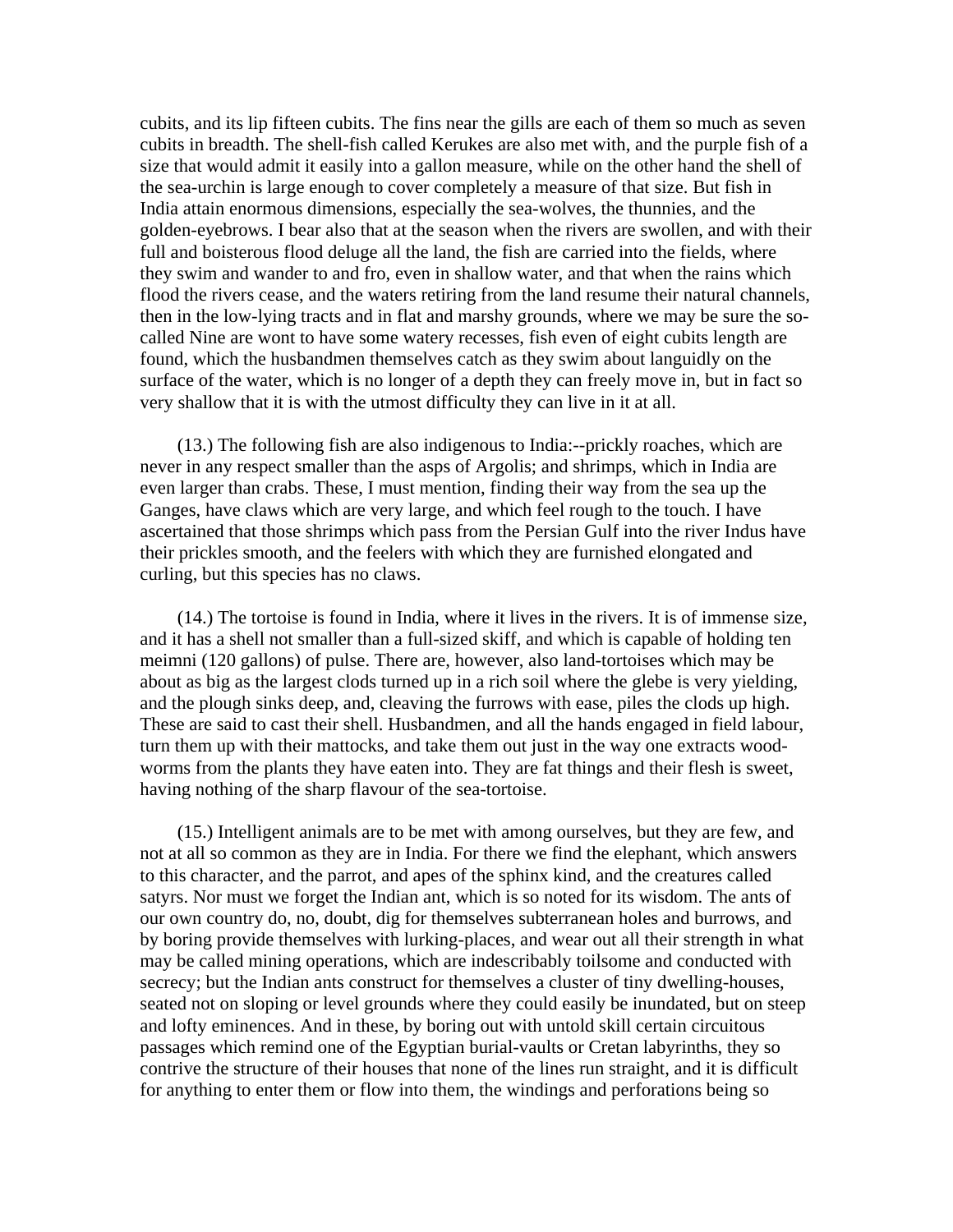tortuous. On the outside they leave only a single aperture to admit themselves and the grain which they collect and carry to their store-chambers. Their object in selecting lofty sites for their mansions is, of course, to escape the high floods and inundations of the rivers; and they derive this advantage from their foresight, that they live as it were in so many watch-towers or islands when the parts around the heights become all a lake. Moreover, the mounds they live in, though placed in contiguity, so far from being loosened and torn asunder by the deluge, are rather strengthened, especially by the morning dew: for they put on, so to speak, a coat of ice formed from this dew-thin, no doubt, but still of strength; while at the same time they are made more compact at their base by weeds and bark of trees adhering, which the silt of the river has carried down. Let so much about Indian ants be said by me now, as it was said by Iobas long ago.

 (16.) In the country of the Indian Areianoi there is a subterranean chasm down in which there are mysterious vaults, concealed ways, and thoroughfares invisible to men. These are deep withal, and stretch to a very great distance. How they came to exist, and how they were excavated, the Indians do not say, nor do I concern myself to inquire. Hither the Indians bring more than thrice ten thousand head of cattle of different kinds, sheep and goats, and oxen and horses; and every person who has been terrified by, an ominous dream, or a warning sound or prophetic voice, or who has seen a bird of evil augury, as a substitute for his life casts into the chasm such a victim as his private means can afford, giving the animal as a ransom to save his soul alive. The victims conducted thither are not led in chains nor otherwise coerced, but they go along this road willingly, as if urged forward by some mysterious spell and as soon as they find themselves on the verge of the chasm they voluntarily, leap in, and disappear for ever from human sight so soon as they fall into this mysterious and viewless cavern of the earth. But above there are heard the bellowings of oxen, the bleating of sheep, the neighing of horses, and the plaintive cries of goats, and if any one goes near enough to the edge and closely applies his ear he will hear afar off the sounds just mentioned. This commingled sound is one that never ceases, for every day that passes men bring new victims to be their substitutes. Whether the cries of the animals last brought only are beard, or the cries also of those brought before, I know not,--all I know is that the cries are heard.

 (17.) In the sea which has been mentioned they say there is a very large island, of which, as I hear, the name is Taprobane from what I can learn, it appears to be a very long and mountainous island, having a length of 7,000 stadia and a breadth of 5,000. It has not, however, any cities, but only villages, of which the number amounts to 750. The houses in which the inhabitants lodge themselves are made of wood, and sometimes also of reeds.

 (18.) In the sea which surrounds the islands, tortoises are bred of so vast a size that their shells are employed to make roofs for the houses: for a shell, being fifteen cubits in length, can hold a good many people under it, screening them from the scorching heat of the sun, besides affording them a welcome shade. But, more than this, it is a protection against the violence of storms of rain far more effective than tiles, for it at once shakes off the rain that dashes against it, while those under its shelter hear the rain rattling as on the roof of a house. At all events they do not require to shift their abode, like those whose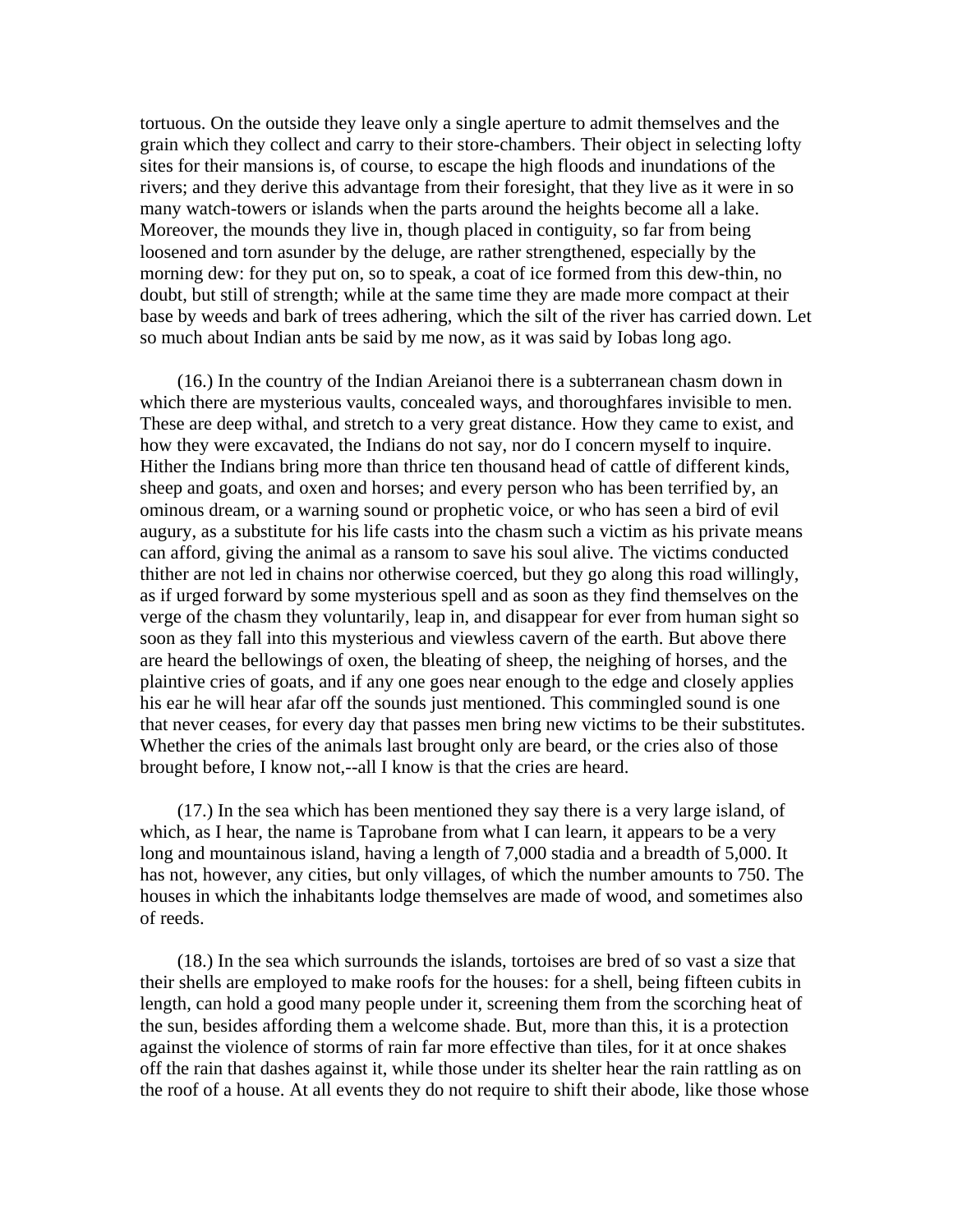tiling is shattered, for the shell is hard and like a hollowed rock and the vaulted roof of a natural cavern.

 The island, then, in the great sea, which they call Taprobane, has palm-groves, where the trees are planted with wonderful regularity all in a row, in the way we see the keepers of pleasure parks plant out shady trees in the choicest spots. It has also herds of elephants, which are there very numerous and of the largest size. These island elephants are more powerful than those of the mainland, and in appearance larger, and may be pronounced to be in every possible way more intelligent. The islanders export them to the mainland opposite in boats, which they construct expressly for this traffic from wood supplied by the thickets of the island, and they dispose of their cargoes to the king of the Kalingai. On account of the great size of the island, the inhabitants of the interior have never seen the sea, but pass their lives as if resident on a continent, though no doubt they learn from others that they are all around enclosed by the sea. The inhabitants, again, of the coast have no practical acquaintance with elephant-catching, and know of it only by report. All their energy is devoted to catching fish and the monsters of the deep; for the sea encircling the island is reported to breed an incredible number of fish, both of the smaller fry and of the monstrous sort, among the latter being some which have the heads of lions and of panthers and of other wild beasts, and also of rams; and, what is still a greater marvel, there are monsters which in all points of their shape resemble satyrs. Others are in appearance like women, but, instead of having locks of hair, are furnished with prickles. It is even solemnly alleged that this sea contains certain strangely formed creatures, to represent which in a picture would baffle all the skill of the artists of the country, even though, with a view to make a profound sensation, they are wont to paint monsters which consist of different parts of different animals pieced together. These have their tails and the parts which are wreathed of great length, and have for feet either claws or fins. I learn further that they are amphibious, and by night graze on the pasture-fields, for they eat grass like cattle and birds that pick up seeds. They have also a great liking for the date when ripe enough to drop from the palms, and accordingly they twist their coils, which are supple, and large enough for the purpose, around these trees, and shake them so violently that the dates come tumbling down, and afford them a welcome repast. Thereafter when the night begins gradually to wane, but before there is yet clear daylight, they disappear by plunging into the sea just as the first flush of morning faintly illumines its surface. They say whales also frequent this sea, though it is not true that they come near the shore lying in wait for thunnies. The dolphins are reported to be of two sorts- one fierce and armed with sharp pointed teeth, which gives endless trouble to the fisherman, and is of a remorselessly cruel disposition, while the other kind is naturally mild and tame, swims about in the friskiest way, and is quite like a fawning dog. It does not run away when any one tries to stroke it, and it takes with pleasure any food it is offered.

 (19.) The sea-hare, by which I now mean the kind found in the great sea (for of the kind found in the other sea I have already spoken), resembles in every particular the land hare except only the fur, which in the case of the land animal is soft and lies smoothly down, and does not resist the touch, whereas its brother of the sea has bristling hair which is prickly, and inflicts a wound on any one who touches it. It is said to swim atop of the